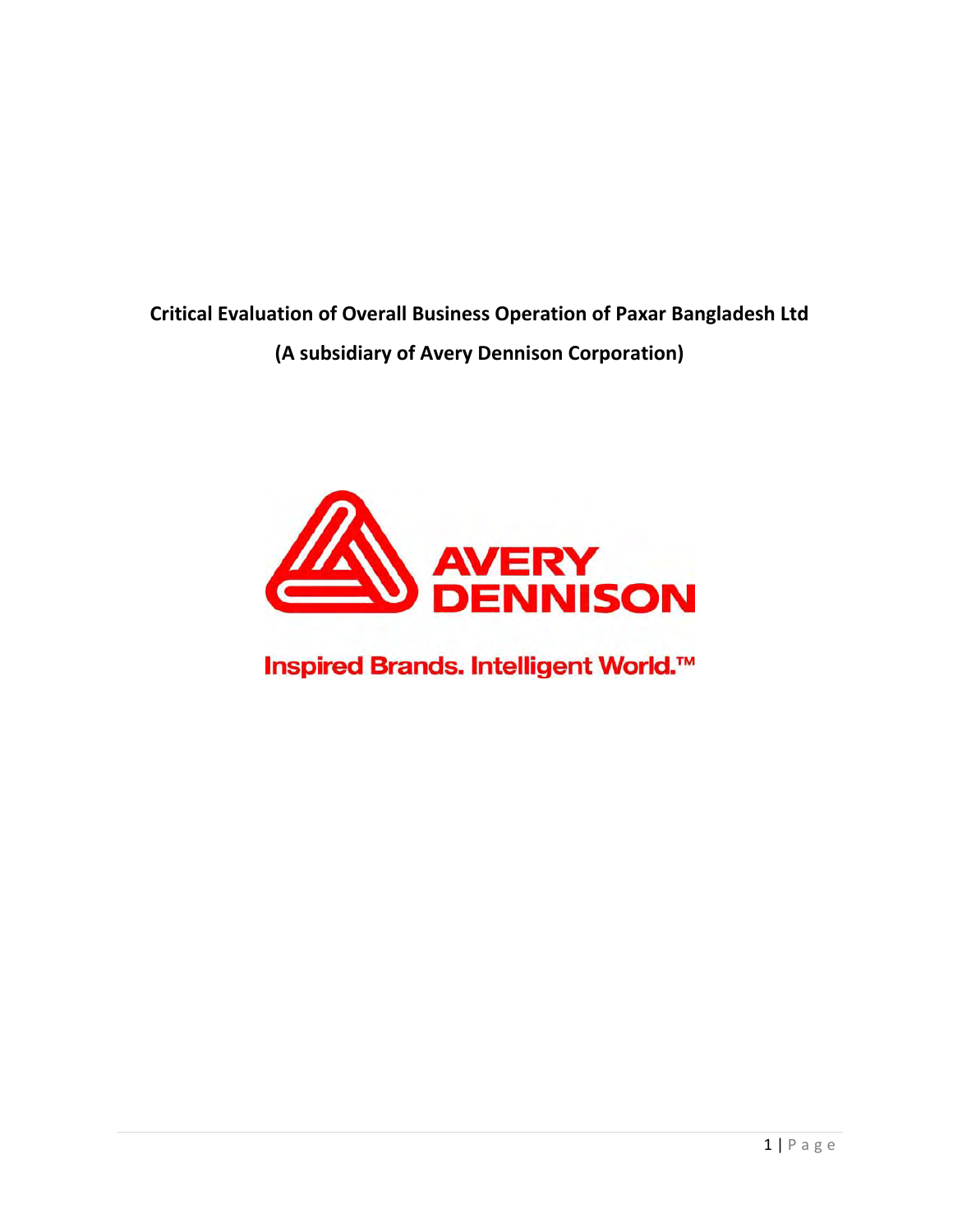

# **Critical Evaluation of Overall Business Operation of Paxar Bangladesh Ltd. (A subsidiary of Avery Dennison Corporation)**

| <b>Submitted to:</b>        |  |  |  |  |
|-----------------------------|--|--|--|--|
| <b>Nusrat Hafiz</b>         |  |  |  |  |
| Lecturer                    |  |  |  |  |
| <b>BRAC Business School</b> |  |  |  |  |
| <b>BRAC University</b>      |  |  |  |  |

## *Submitted by:*

Animash Mallick MBA ID: 12264034

**Course ID: BUS‐699**

**Submission Date:**

## **27‐August‐2015**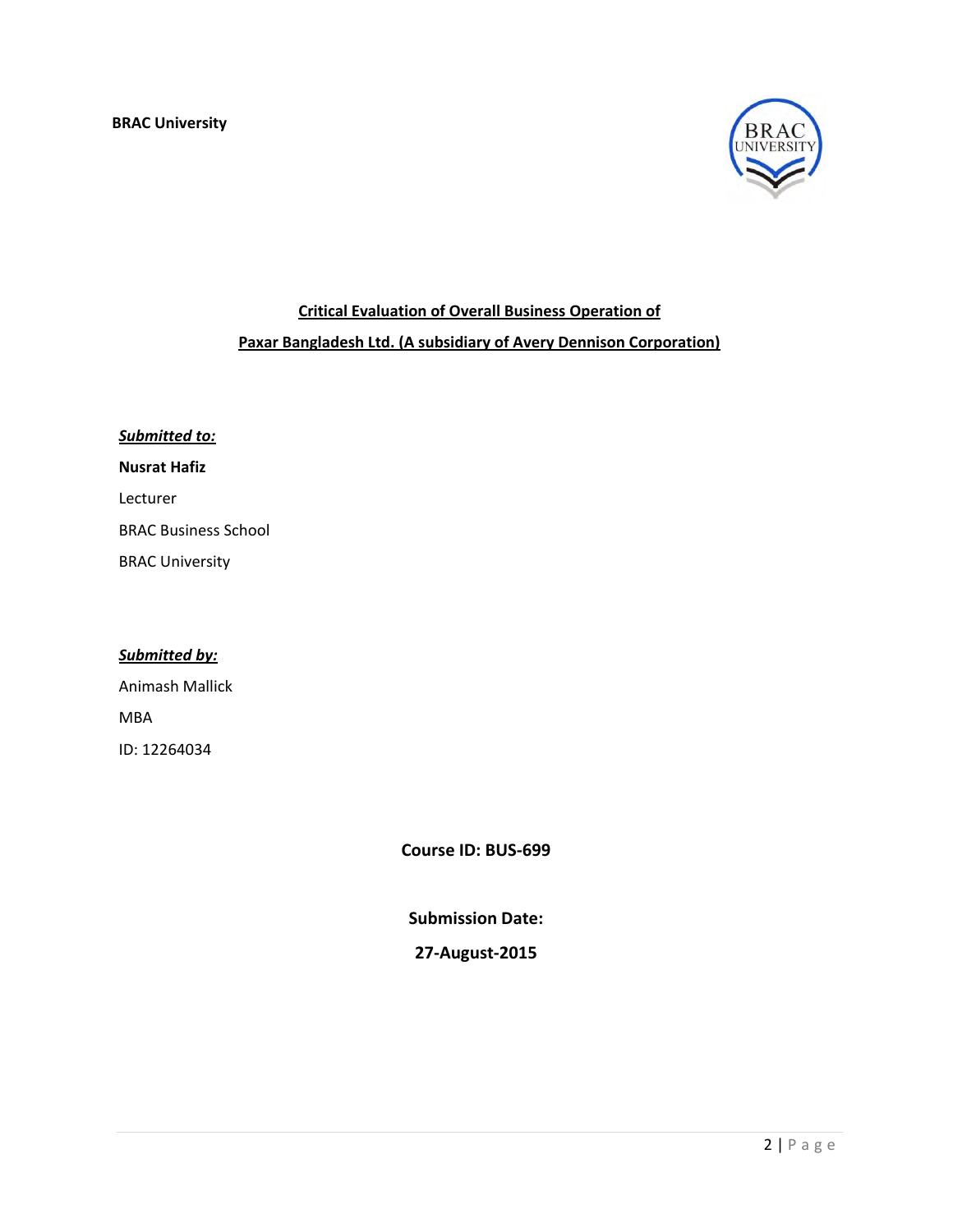#### *LETTER OF TRANSMITTAL*

Date: 22 August, 2015 To **Nusrat Hafiz** Lecturer BRAC Business School

#### **Subject: Submission of Internship Report**

Dear Madam,

This is my great pleasure to submit the Internship report of course BUS‐699. The title of the report is "Critical Evaluation of Overall Business Operation of Paxar Bangladesh Ltd. (A subsidiary of Avery Dennison Corporation)".

I have put my best effort to make this report a successful one. It has been joyful and enlightening experience for me to prepare this report. However this has been obviously a great source of learning for me as well.

I will be happy to provide any further explanation regarding this report if you have any query on this report or any other relevant matters.

Sincerely Yours,

\_\_\_\_\_\_\_\_\_\_\_\_\_\_\_\_ Animash Mallick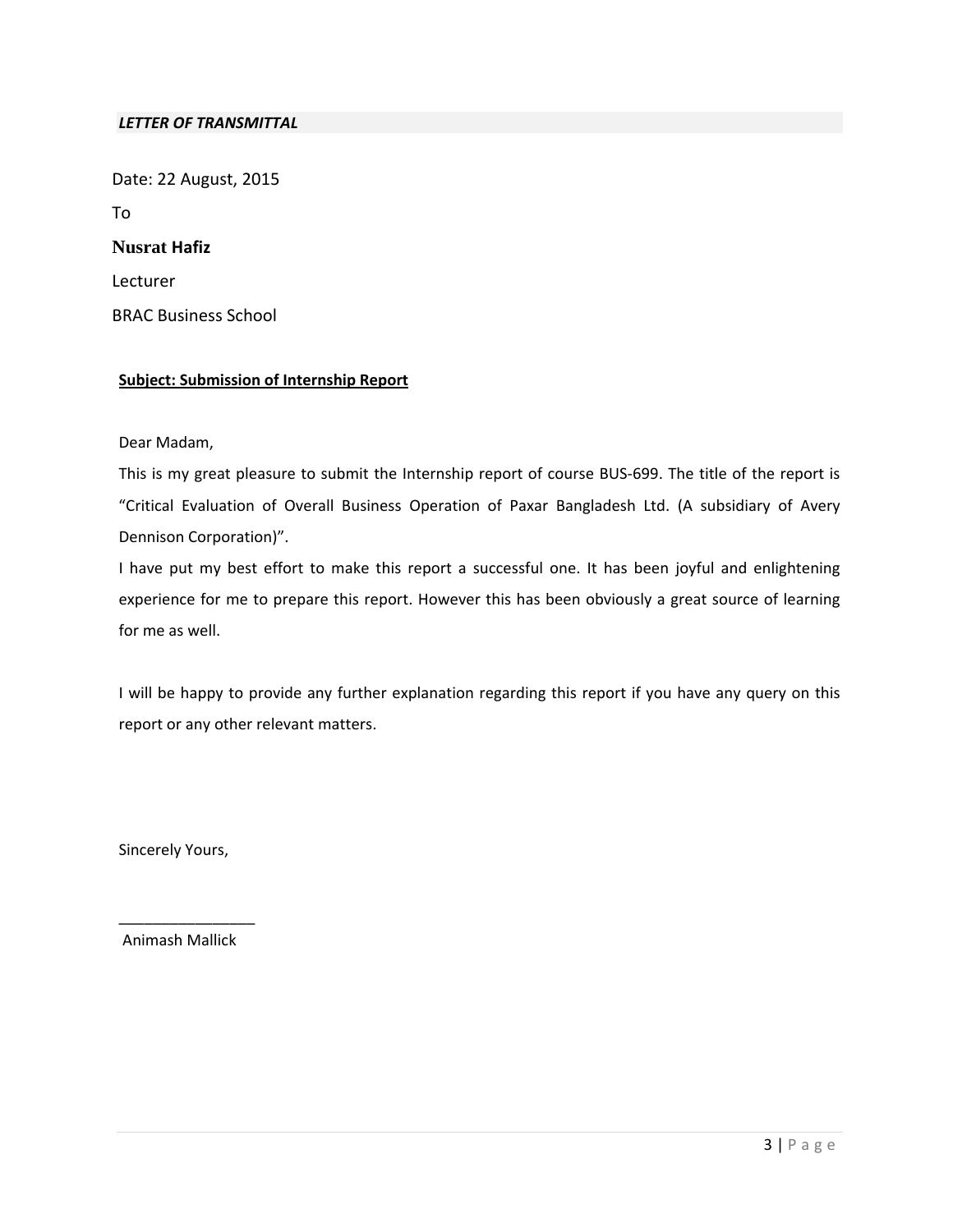#### *ACKNOWLWDGEMENT*

At the beginning I would like to convey my sincere appreciation to the almighty God for giving me the strength and the ability to finish the task within the planned time.

First of all I would like to express my sincere and immense gratitude to internship supervisor **Nusrat Hafiz**, Lecturer, BRAC Business School, BRAC University. I really appreciate her consent, guidance and giving me an opportunity to prepare this report.

Finally, I want to give heartiest thanks to my well wishers, peers, and friends as well.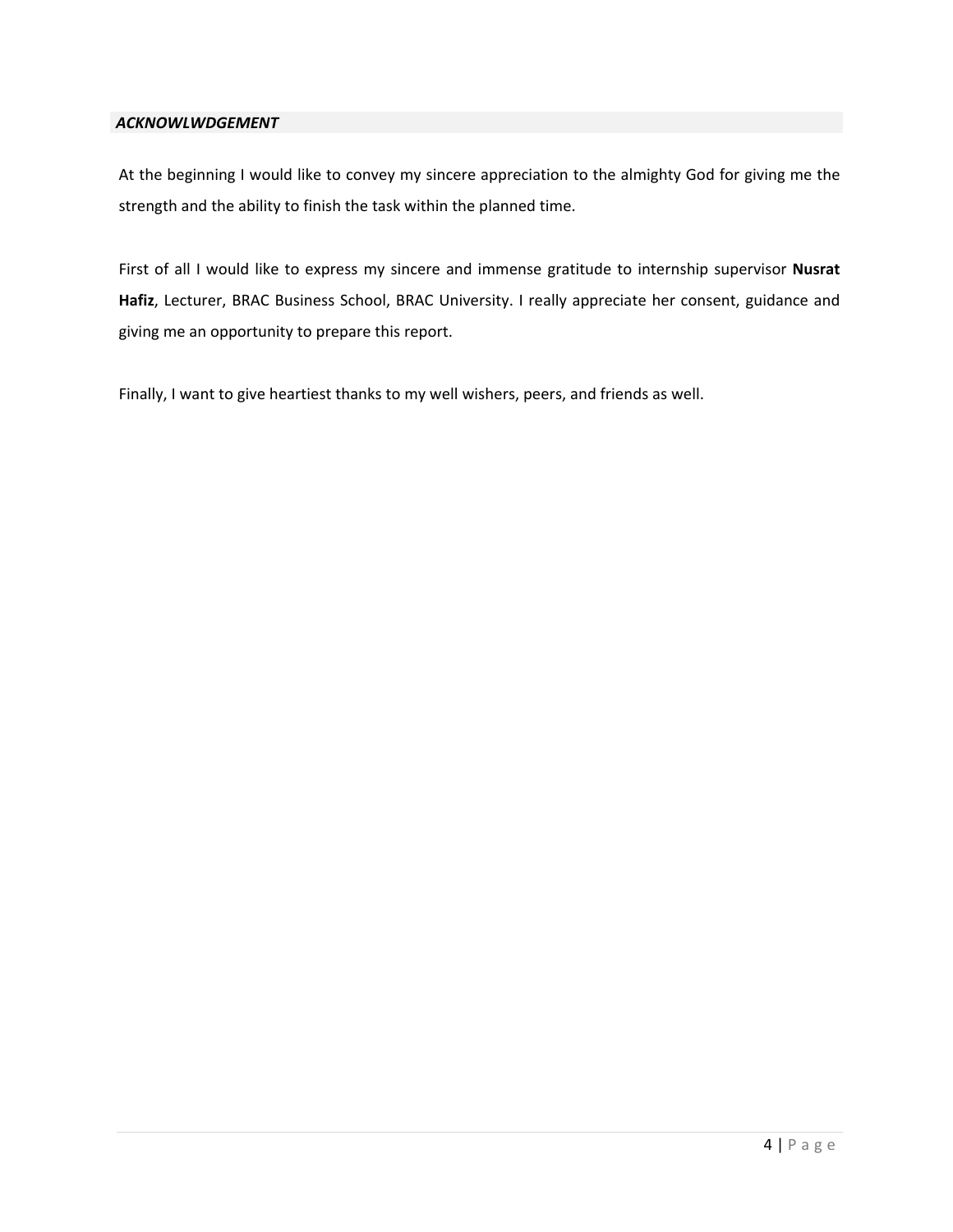#### *EXECITIVE SUMMARY*

This study focuses on the overall business operations along with marketing process of Avery Dennison Bangladesh. Since the company manufactures different types of labels for garment products, so the garments manufacturers or the customers are the most important determinants for the company. Hence, the responsibilities of Account Service people start with taking an order and end with the dispatch of the goods to the customer. During this time an account service, account development, supply chain and sales department needs to communicate with each and every department of the company to execute the order. The report will cover how the functional departments of the company working with each other. This study was conducted based on personal observation, experience, and perception.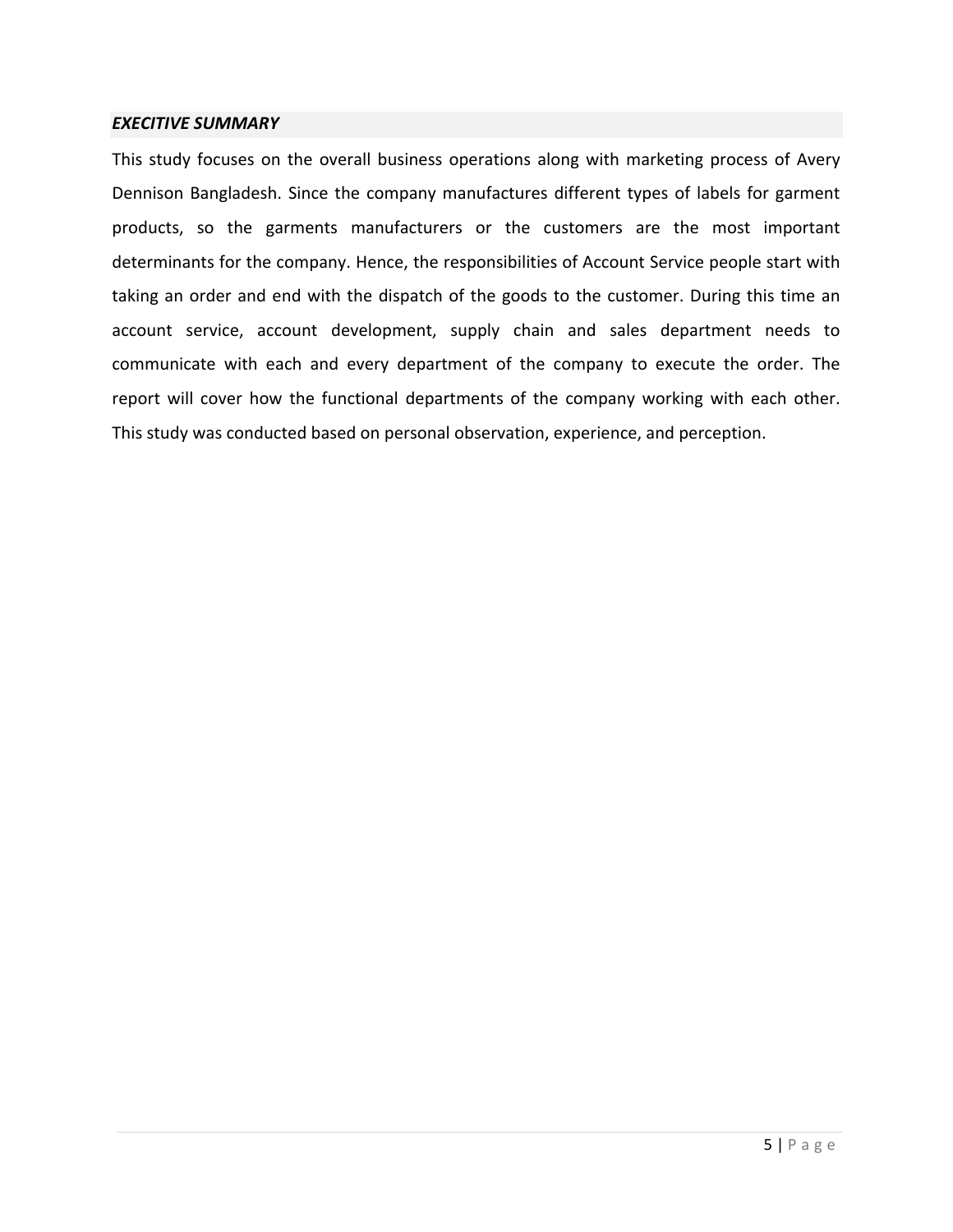| <b>Table of Content</b> |                                                      |                                                        |                |  |  |  |  |  |
|-------------------------|------------------------------------------------------|--------------------------------------------------------|----------------|--|--|--|--|--|
| <b>Background</b>       |                                                      |                                                        |                |  |  |  |  |  |
| 1.                      | 1.1<br><b>History of Avery Dennison</b>              |                                                        |                |  |  |  |  |  |
|                         | 1.2                                                  | Acquisitions expand product breadth and global reach   |                |  |  |  |  |  |
|                         | Avery Dennison's Acquisition of Paxar Limited<br>1.3 |                                                        | $\overline{2}$ |  |  |  |  |  |
|                         | 1.4                                                  | Avery Dennison around the world                        | $\overline{2}$ |  |  |  |  |  |
| 2.                      | 2.1                                                  | <b>Avery Dennison Bangladesh</b>                       | $\overline{3}$ |  |  |  |  |  |
|                         | 2.2                                                  | What Avery Dennison makes in Bangladesh Unit           |                |  |  |  |  |  |
| 3.                      |                                                      | Value proposition by Avery Dennison                    |                |  |  |  |  |  |
| $\overline{4}$ .        |                                                      | Various business Segments globally                     |                |  |  |  |  |  |
| 5.                      |                                                      | Vision of Avery Dennison                               | 5              |  |  |  |  |  |
| 6.                      |                                                      | Code of business ethics                                | 5              |  |  |  |  |  |
| 7.                      | RBIS product line Bangladesh site                    | 6                                                      |                |  |  |  |  |  |
| 8.                      |                                                      | <b>Activities Undertaken</b>                           |                |  |  |  |  |  |
| 9.                      | 9.1                                                  | Work related activities                                | 8              |  |  |  |  |  |
|                         | 9.2                                                  | Functions and Responsibilities of marketing department | 8              |  |  |  |  |  |
|                         | 9.3                                                  | Marketing department                                   | 9              |  |  |  |  |  |
|                         | 9.4                                                  | Account service department                             | $10 - 14$      |  |  |  |  |  |
|                         | 9.5                                                  | <b>Account Development Department</b>                  | $15 - 16$      |  |  |  |  |  |
|                         | 9.6                                                  | <b>Retailers &amp; Brand Owners (RBO)</b>              | $16 - 18$      |  |  |  |  |  |
|                         | 9.7                                                  | <b>Factory Sales</b>                                   | 18-19          |  |  |  |  |  |
|                         | 9.8                                                  | Organization wise activities                           | $20 - 36$      |  |  |  |  |  |
| 10.                     |                                                      | Challenges                                             | 37             |  |  |  |  |  |
| 11.                     |                                                      | Lessons                                                | 38-39          |  |  |  |  |  |
| 12.                     |                                                      | <b>Concluding Statement</b>                            | 40             |  |  |  |  |  |
| 13.                     |                                                      | <b>Suggestion for improvement</b>                      | $41 - 42$      |  |  |  |  |  |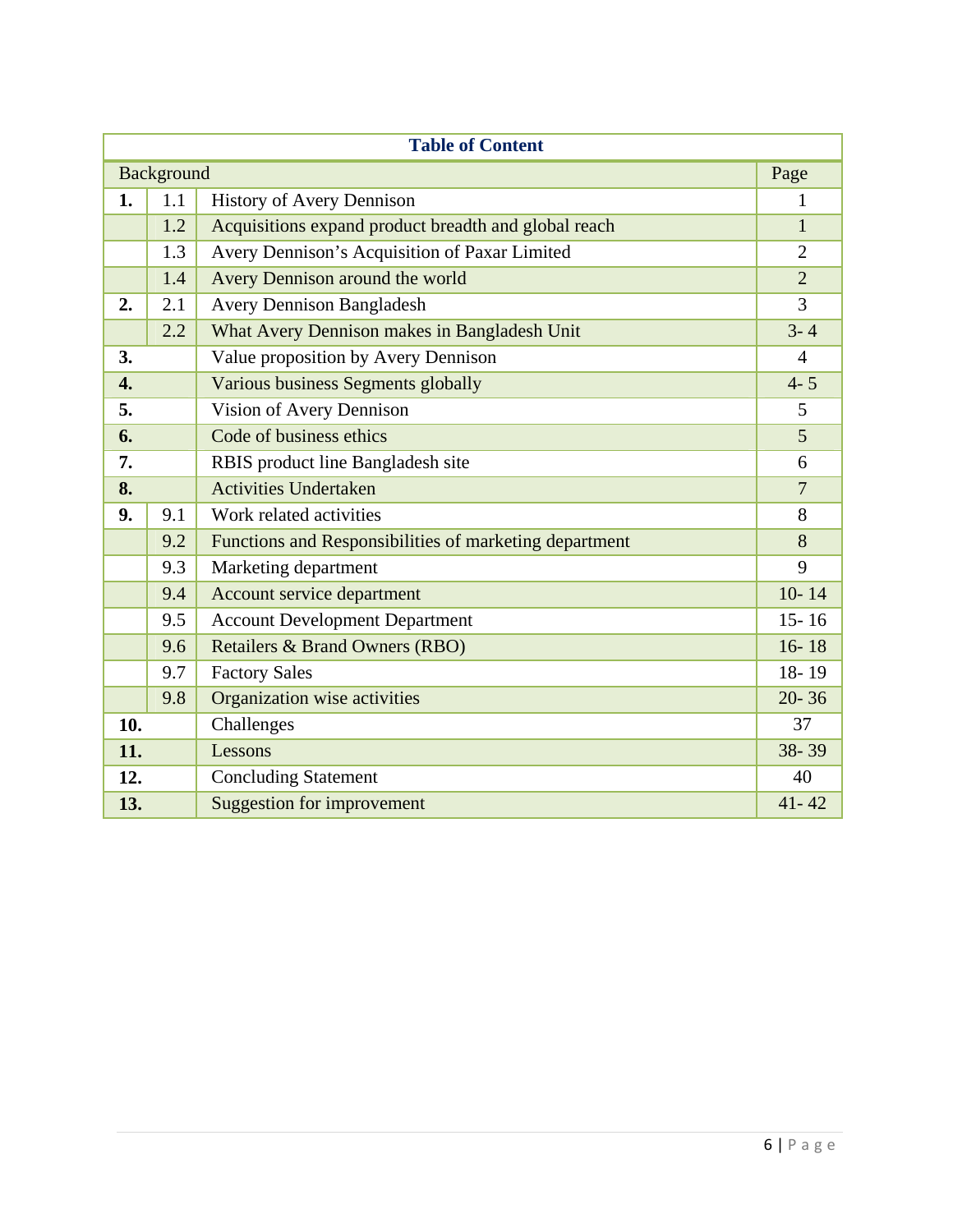#### **Background**

#### **History of Avery Dennison**

Avery Dennison is a global leader in labeling and packaging materials and solutions. The company's applications and technologies are an integral part of products used in every major market and industry. With operations in more than 50 countries Avery Dennison serves customers with insights and innovations that help make brands more inspiring and the world more intelligent. Avery Dennison Corporation (NYSE: AVY) is a Fortune 500® company. However, Avery Dennison manufactures and distributes display graphics, labeling and packaging materials, retail graphic embellishments and RFID tags that companies around the world use to engage customers and efficiently manage their inventories. However, The Company was originally founded in Los Angeles, California, in 1935 as **Kum Kleen Products**, a partnership of Mr. and Mrs. Ray Stanton Avery. The name was changed to **Avery Adhesives** in 1937. In 1946, the company was incorporated as **Avery Adhesive Label Corp.**, and the name was subsequently changed to **Avery Adhesive Products, Inc.** in 1958 and to **Avery Products Corporation** in 1964. The name was changed again to **Avery International Corporation** in 1976, and it became **Avery Dennison** after the company merged with the Dennison Manufacturing Company in 1990.

#### **Acquisitions expand product breadth and global reach**

In 1987, an important strategic decision was made to alter the company's business course. The carded visual packaging division was sold and resources were reallocated to growing the company's tag and label business. At this time also, the company's name was changed to Avery Dennison Corporation. Following this important milestone, Avery Dennison opened its first European operations in England, Germany and Italy and an era of rapid growth ensued worldwide as the company sought to position itself as the vendor of choice for apparel companies and retailers. Over the next 17 years, businesses were acquired and companies established in Asia, Europe, the Middle East and Africa, Latin America and North America. Avery Dennison's product and service offering also expanded to include woven labels, bar code products, graphic tags, soft apparel labeling, including transfers, and more. New electronic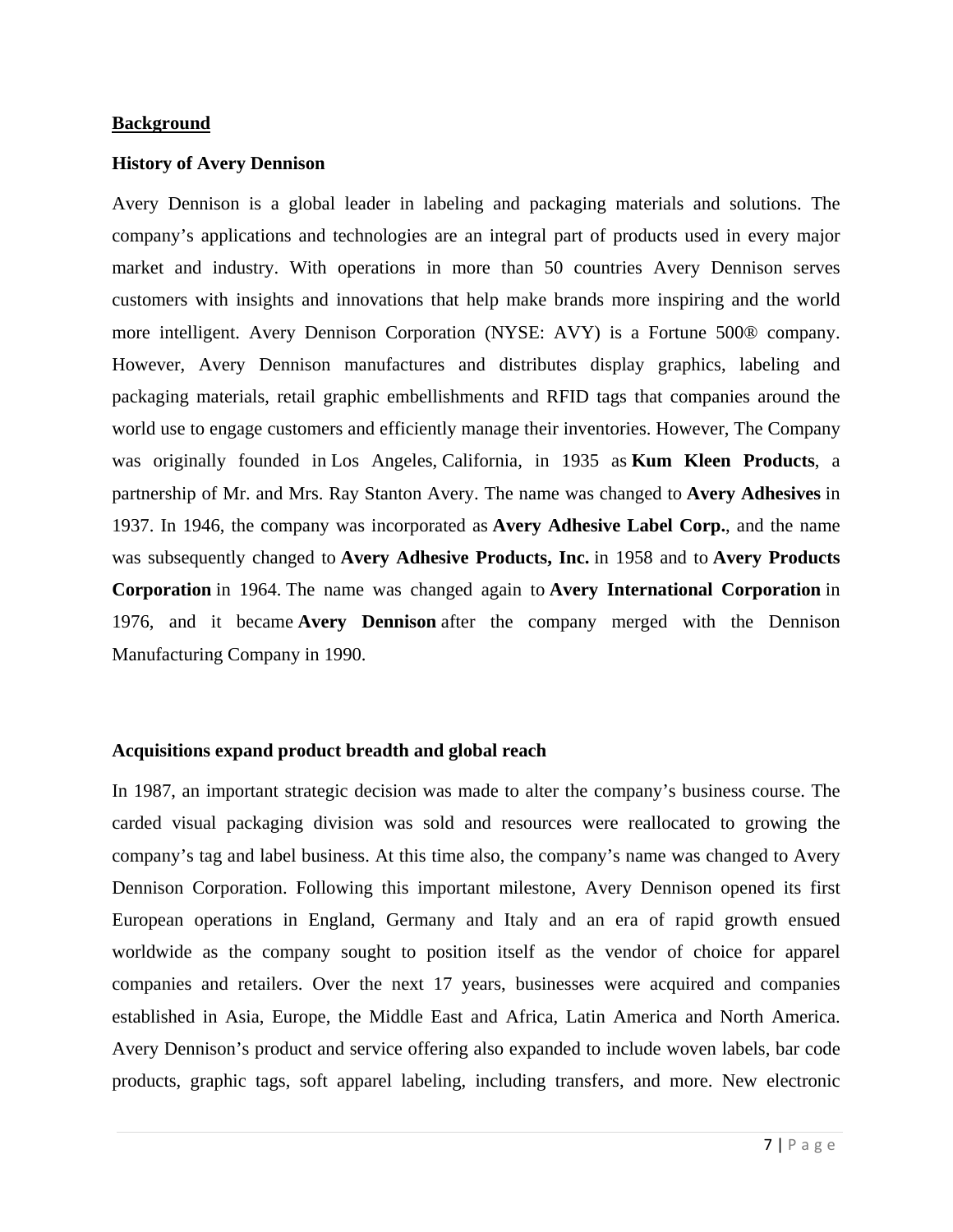printing systems were engineered such as the high-performance Monarch series of bar code printers and a ground breaking apparel labeling system called LOKPRINT. Just-in-time delivery options were enhanced; online services were introduced; and niche-retail labeling opportunities explored in areas as diverse as security labeling and food safety management.

#### **Avery Dennison's Acquisition of Paxar Limited**

On March 22, 2007, Avery Dennison announced a definitive agreement to acquire Avery Dennison for \$30.50 per share in a cash transaction valued at approximately \$1.34 billion.



*Avery Dennison's acquisition of Paxar*

With the acquisition of Paxar Limited, Avery Dennison's Retail Information Services (RIS) business is rose to about 24 percent of Avery Dennison's revenues - up from 12 percent before the combination. After acquiring Avery Dennison, Avery Dennison said it will provide additional information on the anticipated financial benefits of the transaction, including expected sources and timing of cost synergies, during its regularly scheduled quarterly earnings release on July 24, 2007.

#### **Avery Dennison around the world**

Avery Dennison sales and manufacturing sites can serve customers' needs wherever they are in the world. Major countries in which Avery Dennison is currently operating now are Brazil, Canada, Colombia, Dominican Republic, El Salvador, Guatemala, Haiti, Honduras, Mexico, Peru, USA, Belgium, Bulgaria, Denmark, France, Germany, Italy, Mauritius, Morocco, Netherlands, Norway, Poland, Portugal, Romania, South Africa, Spain, Sweden, Turkey, UAE, United Kingdom, Australia, Bangladesh, China, Hong Kong, India, Indonesia, Japan, Korea, Malaysia, Pakistan, Singapore, Sri Lanka, Taiwan, Thailand, and Vietnam.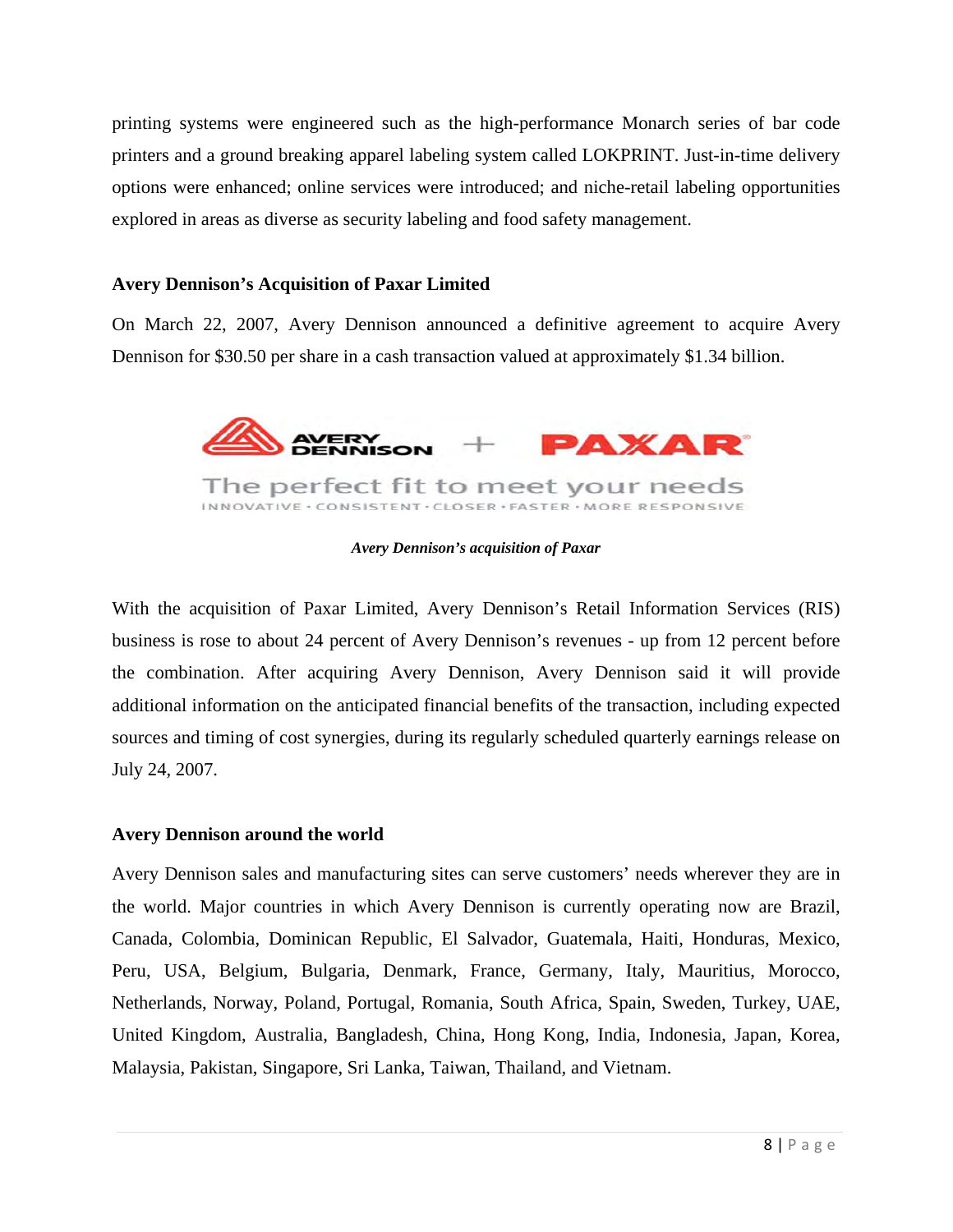#### **Avery Dennison Bangladesh**

Avery Dennison Bangladesh Ltd. is a 100% export oriented garments label manufacturing company. It is a fully owned subsidiary of US based Avery Dennison Corporation – a Fortune 500 company. It is approved by Bangladesh Export Processing Zone (BEPZ) and recognized as a class "A" type investor in DEPZ. The state-of-the-art Avery Dennison factory pictured above was opened for business in November 2002 but started operating from December 2002. The factory is set up in Dhaka Export Processing Zone, Extension Area. Altogether there are approximately 1000 employees currently working in Avery Dennison including the factory and the city sales office. Avery Dennison Bangladesh Ltd. is accountable for reporting to Avery Dennison Hong Kong or Avery Dennison Far East Ltd.



*Avery Dennison Bangladesh (Factory Unit)*

Bangladesh, being an emerging developing country in global economy, is the beneficiary of Avery Dennison Bangladesh Ltd., encroached with its up-growing demand of Avery Dennison's different types of product identification and tracking systems for its local RMG market. Avery Dennison Bangladesh Ltd. offers a complete line up of apparel labels with special focus on Woven labels, printed labels and graphical tags, care labels, heat transfer labels, EAS & RFID labels.

#### **What Avery Dennison makes in Bangladesh Unit**

Apparel companies around the world face the ongoing challenge of distinguishing their brands and managing their inventories. Our solutions not only help leading apparel brands convey their brand's image and value to consumers, they can also accelerate their global supply chain. From graphic embellishments and labels to sustainable packaging and RFID, our products can enhance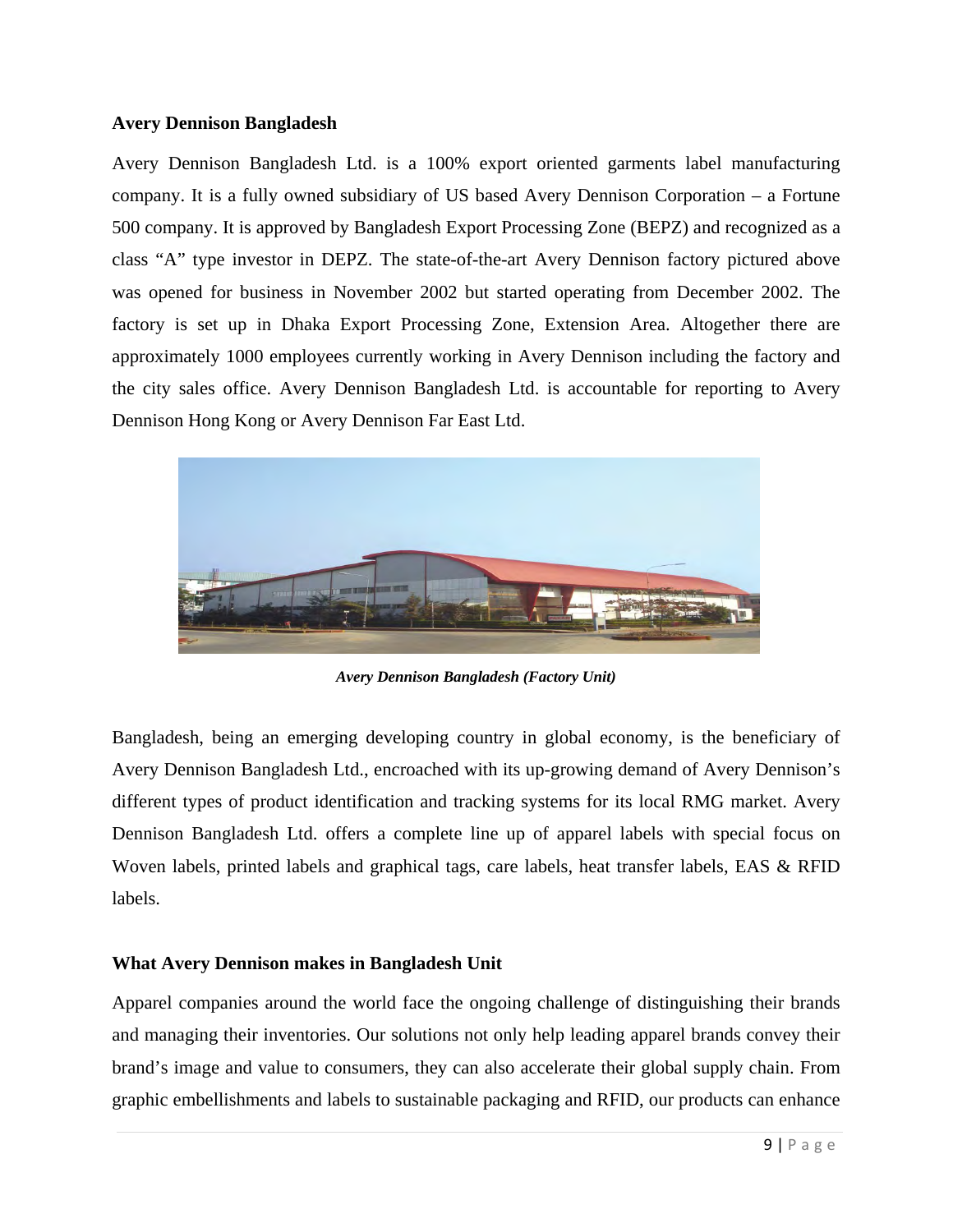the appeal of apparel to consumers, improve inventory and stocking processes, provide product security and free-up retail staff to engage more with customers. Avery Dennison Bangladesh manufactures and distributes display graphics, labeling and packaging materials, retail graphic embellishments and RFID tags that companies around the world use to engage customers and efficiently manage their inventories.

#### **Value proposition by Avery Dennison**

Followings are the most widely practiced criteria in order to create significant value proposition by Avery Dennison-

#### **Integrity-**

Avery Dennison acts honestly, ethically, and honorably.

#### **Service-**

Avery Dennison satisfies its customers every time.

#### **Teamwork-**

Avery Dennison builds relationships based on trust, respect, and caring.

## **Innovation-**

Avery Dennison fosters creativity and the development of new ideas, products, and processes.

#### **Excellence-**

Avery Dennison strives to be the best in everything it does.

#### **Community-**

Avery Dennison acts responsibly as members of the communities in which it operates

## **Various business Segments globally**

Avery Dennison is one of the fortune 500 companies operating business around 50 different countries simultaneously. The organization has different business segments around the world considering the geographical and demographical advantages.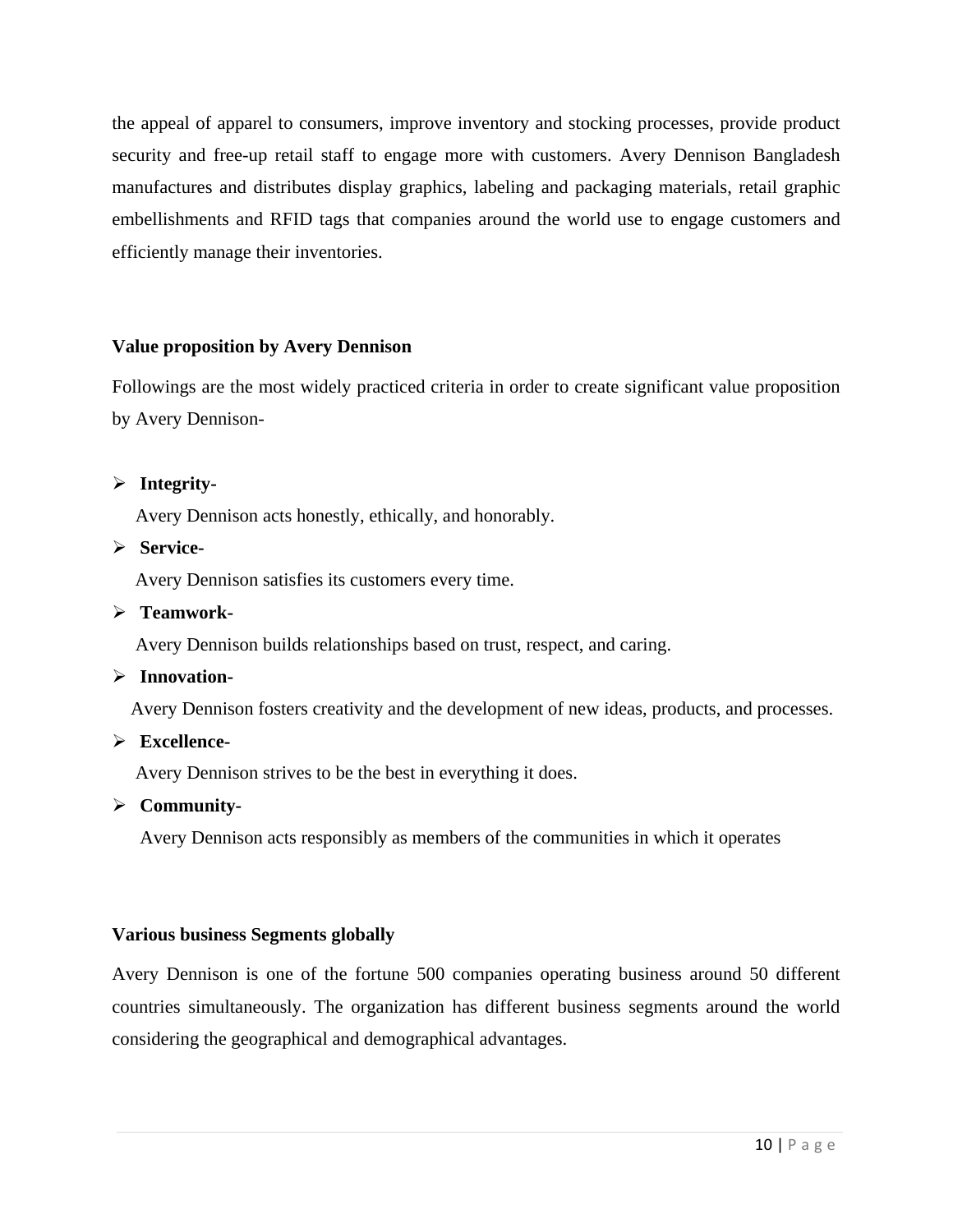Basically, there are four major business segments run by Avery Dennison-

- **The Pressure-Sensitive Materials segment** manufactures and sells pressure-sensitive rolllabel materials, films for graphic applications, reflective highway-safety products, performance polymers, and extruded films.
- **The Office and Consumer Products segment** manufactures and sells various office and consumer products, including labels, binders, dividers, sheet protectors, and writing instruments.
- **The Retail Branding and Information Solution (RBIS) segment** designs, manufactures, and sells various price-marking and brand-identification products, including tickets, graphic and barcode tags and labels, woven and printed labels, and related supplies and equipment.
- Other Specialty Products segment provides automotive and industrial products, **radiofrequency identification (RFID) tags** and inserts, specialty tape, security printing and performance films.

Avery Dennison Bangladesh operates and facilitates RBIS & RFID segments. Entire business operation and manufacturing set up highly focused on these segments and other segments are run and operate in other parts of the world.

## **Vision of Avery Dennison**

Every organization has a vision to achieve and Avery Dennison is nothing different than others. The vision statement of the organization is *"To be recognized as the world's best coating and converting company by providing innovative decorating, information transfer and bonding solutions that enable our customers' success."*

#### **Code of business ethics**

Avery Dennison has developed globally acceptable code of business ethics and every valid employees of the organization must oblige to this code. Any violation in terms of values and ethics considered significant breaches and termination might be the final outcome.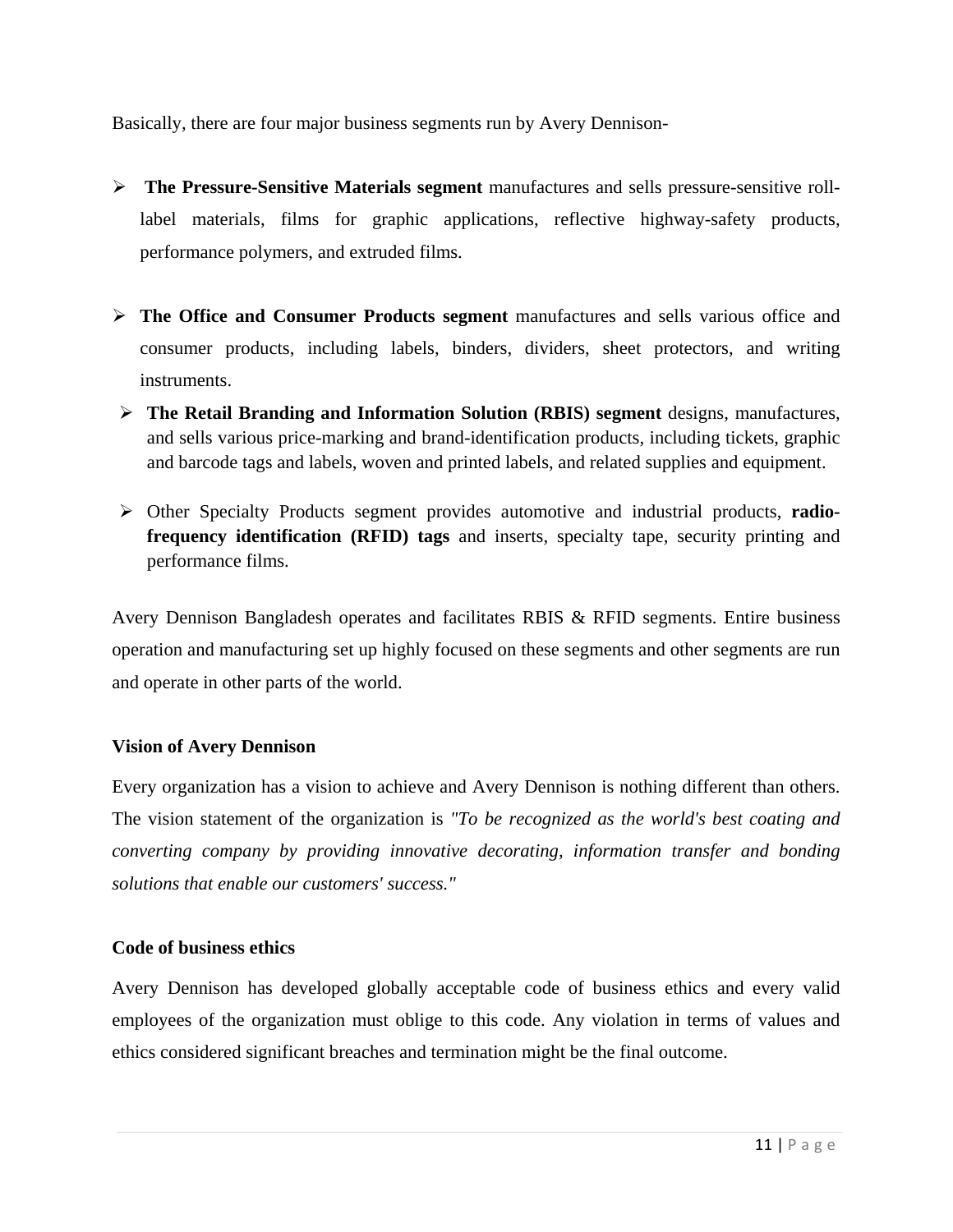## **RBIS product line Bangladesh site**

There are seven different major product line offered by Avery Dennison-RBIS Bangladesh site. Each and every line is different than others. Based on various criteria product lines are defined.

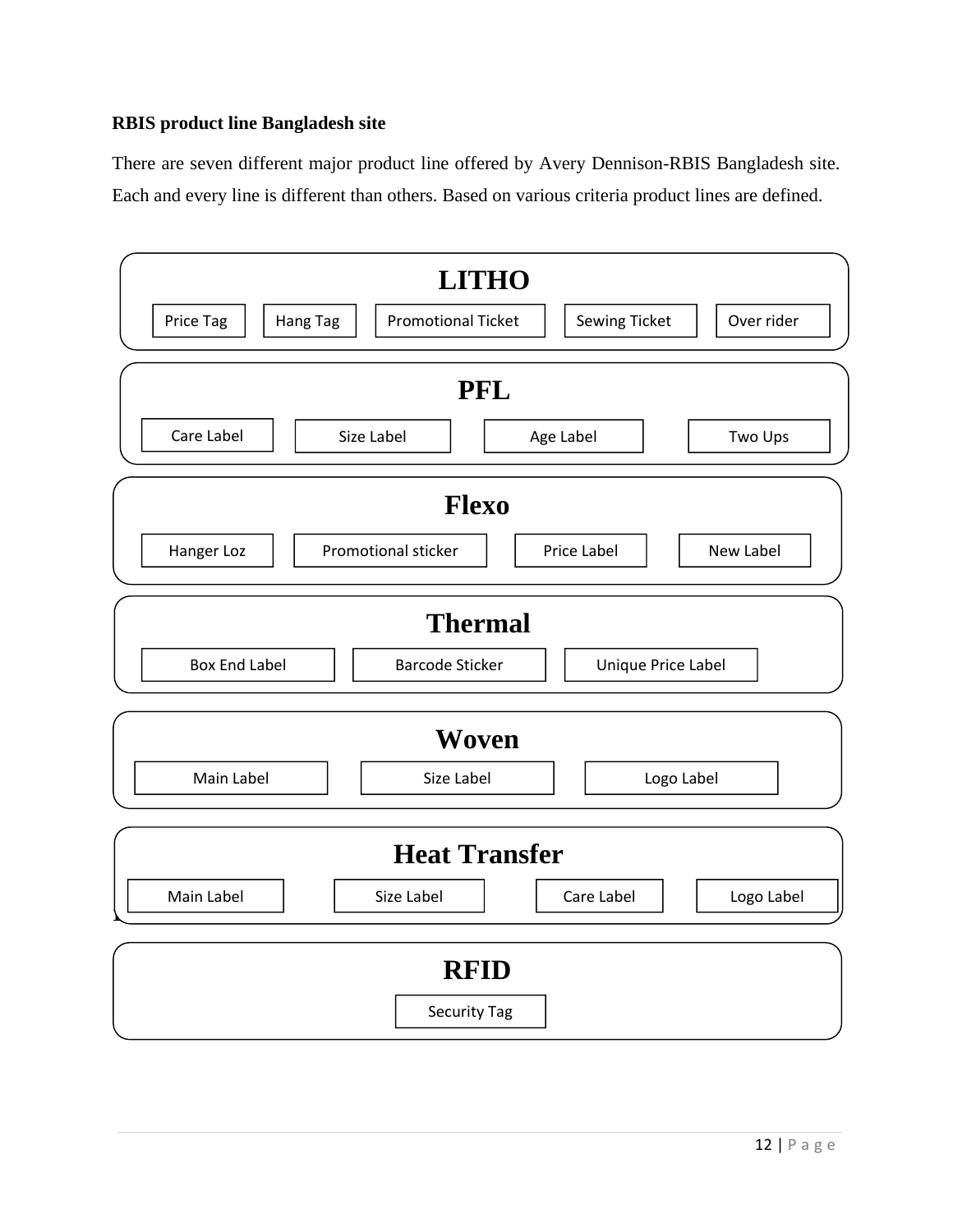#### **Activities Undertaken**

When a single order received each and every department is directly or indirectly involved facilitating the order till final stage. Cross functional activities are highly encouraged in this case and from understanding the cross functional significance management has set a new tagline for the RBIS sector which is "One team one goal". From January 2011 each and every operation is conducted following the one team one goal approach. However, there are several functional departments which significantly play an important role in value chain activities. Followings are the functional department of Avery Dennison Bangladesh-

#### **1. Marketing Department**

- 1.1.Account Service
- 1.2.Account Development
- 1.3.Order Processing
- 1.4.Factory Sales
- 1.5.Retail and Brand Owners (RBO)

#### **2. Supply Chain Department**

- 2.1. Export Team
- 2.2. Import Team
- 2.3. Demand Planning
- 2.4. Material Planning

#### **3. Finance Department**

- 3.1. Proforma Invoice Team
- 3.2. Credit Control Team
- 3.3. Collection Team

#### **4. Accounting Department**

- 4.1. Audit Team
- 4.2. Inventory Maintenance Team

#### **5. Production Department**

#### **6. Store and Dispatch Department**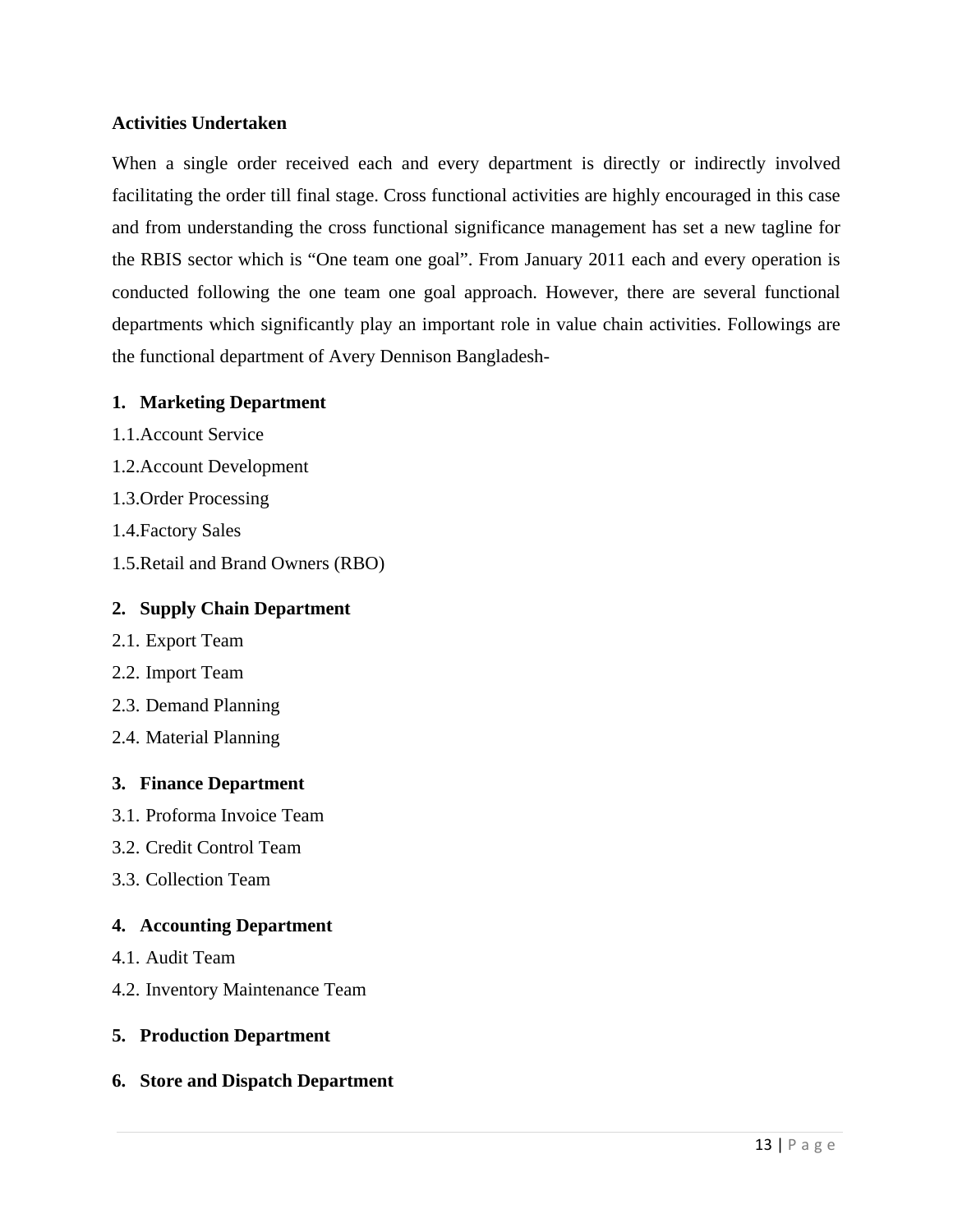However, all the departments have job description and cross functional activities are highly encouraged for optimum output. Ensuring highest customer satisfaction and to accelerate performance supervisors of all the departments monitor work related activities. Best performers are always rewarded.

#### **Work related activities**

I am currently working in marketing department in Account service division and from my own job experience as well as from my observation functional activities of this department are demonstrated in this chapter in details.

## **Functions and Responsibilities of marketing department**

Marketing department is the most important and leading department of this organization. As earlier stated there are several different team under this department whose job description and responsibilities are as below-

- 1. Product Development.
- 2. Sampling.
- 3. Raw Material Forecast.
- 4. Costing.
- 5. Pricing.
- 6. System Set up.
- 7. Quality Standard.
- 8. Follow Up.

However, like other organization marketing team is the front end team who are directly involved with customer. Starting from taking an order and developing the product, pricing the product and finally selling the product is the main job responsibilities of this department. In addition to this each team under this department work as a team either within the department or outside the department when needed.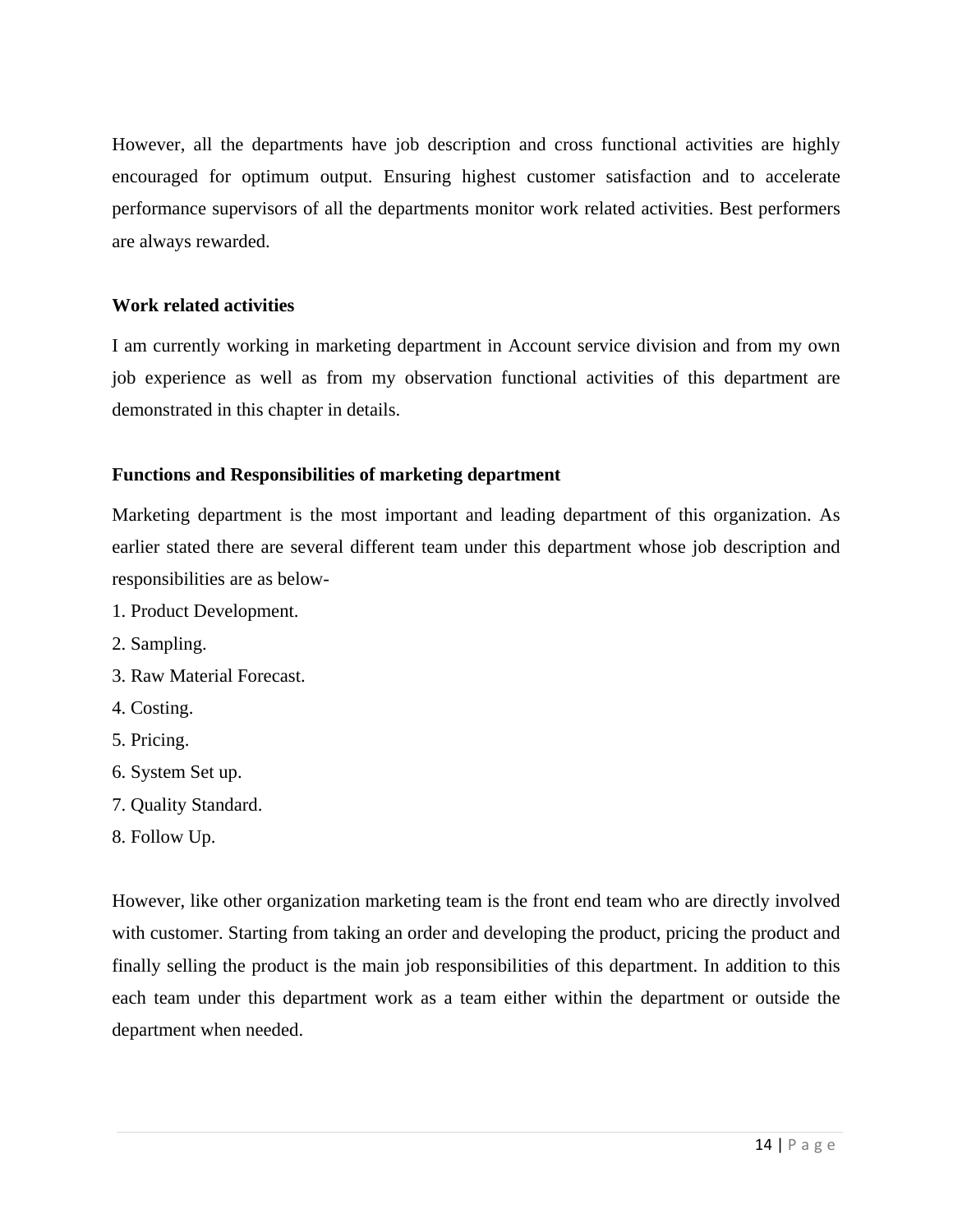#### **Marketing department**

There are several different teams in marketing department whose functional activities are more likely to sell the product. Starting from taking an order by sales team, developed by development team and finally ensuring sales by account service team. Marketing department plays vital role in product development and coordination. Marketing executive in Avery Dennison Bangladesh ltd. is known as Account Executive. They are responsible for find out the potential for a new label. The functions of the Marketing Department are basically product development and coordination and follow up, sampling, raw material ordering, costing, pricing etc. Every individual team has its own target which combined become the target of the department. The target is pre set either by monthly or quarterly to achieve the yearly target. However, different team under marketing department are demonstrated below-

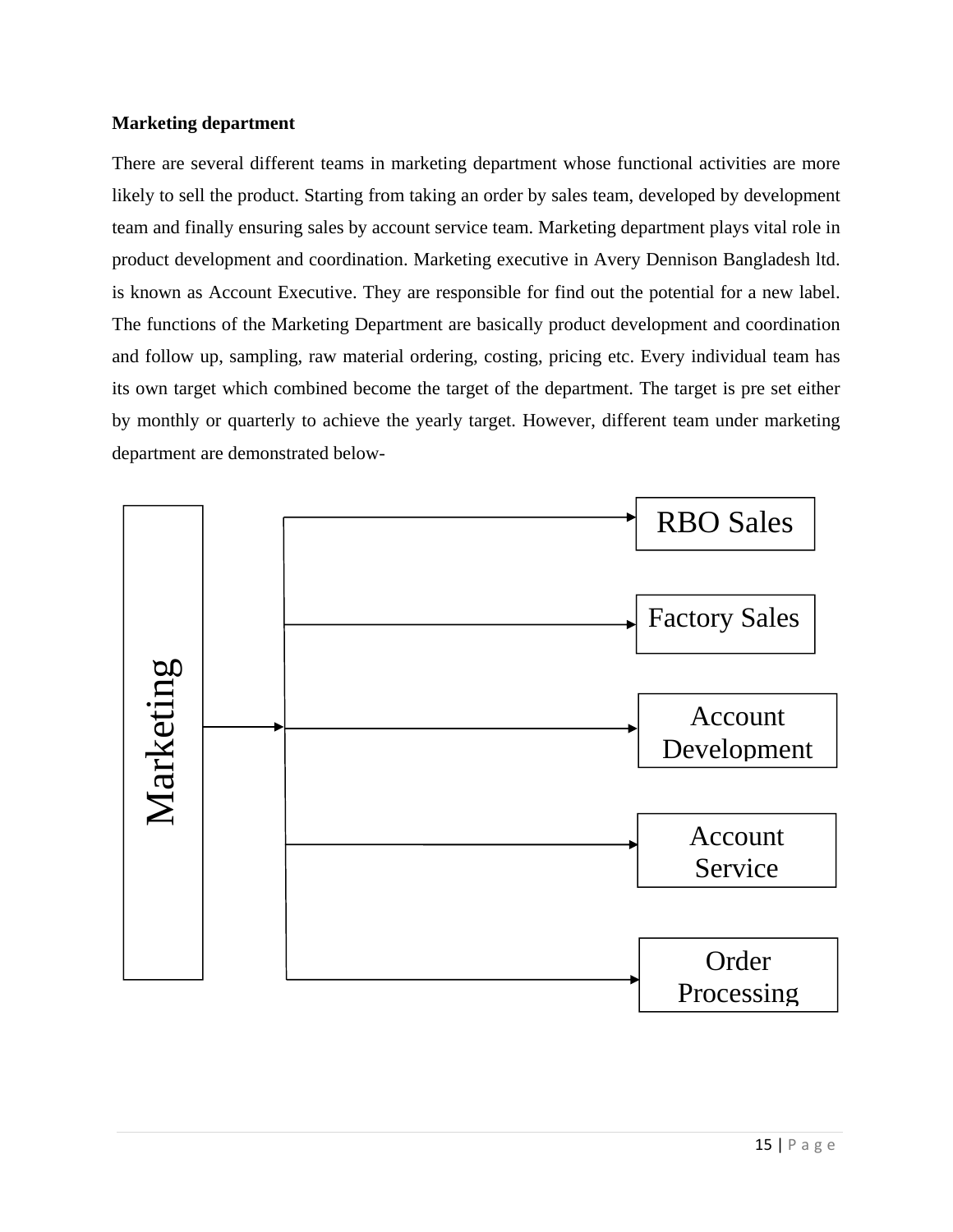#### **Account service department**

Account Service (AS) department, which plays essential and important role in Avery Dennison Bangladesh establish to progress of a product and the company's growth. Account service officer of Avery Dennison representing the whole organization to the customers through their services. They work as the linking department between the customers and Avery Dennison. The account service department in Avery Dennison Bangladesh Ltd. is divided in two areas:

- **1.** Customer service
- **2.** Order Entry.
- **1. Function and Responsibilities of AS:** Below are the major functions and responsibilities assign to an account service department-
- $\triangleright$  Receive orders and Process through the order entry operators.
- $\triangleright$  Request Finance Officers to raise the PI E-mail.
- $\triangleright$  Send PI with the L/C terms and conditions of Avery Dennison Bangladesh Ltd to customers.
- $\triangleright$  Follow up the orders with KEA system.
- $\triangleright$  Handle customer's query and forward to the development team.
- $\triangleright$  Maintain and update the customer file.
- $\triangleright$  Record the complaints and inform the concerned person about it.
- $\triangleright$  Coordinate with Dispatch Department to delivery orders in time.

Moreover, the main tasks of the ASO for which they are responsible are discussed below:

## **(A)Order processing**

Customer Services Officer can receive order from a customer through email, telephone, and fax or can be handed in person too. After receiving the order s/he has to fill up the Order Clarification Request Form with reference to the CMS sheet / LOF / OIMA / CD, UPC Details (size, code UPC number etc.) and transfer it to the Order Entry Operator. And the order entry operator would make a new factory sheet using KEA system. In recent years a standard procedures have been set and build up to receive any order in a prescribed booking form through Email. On the other hand vendor can place order online in company website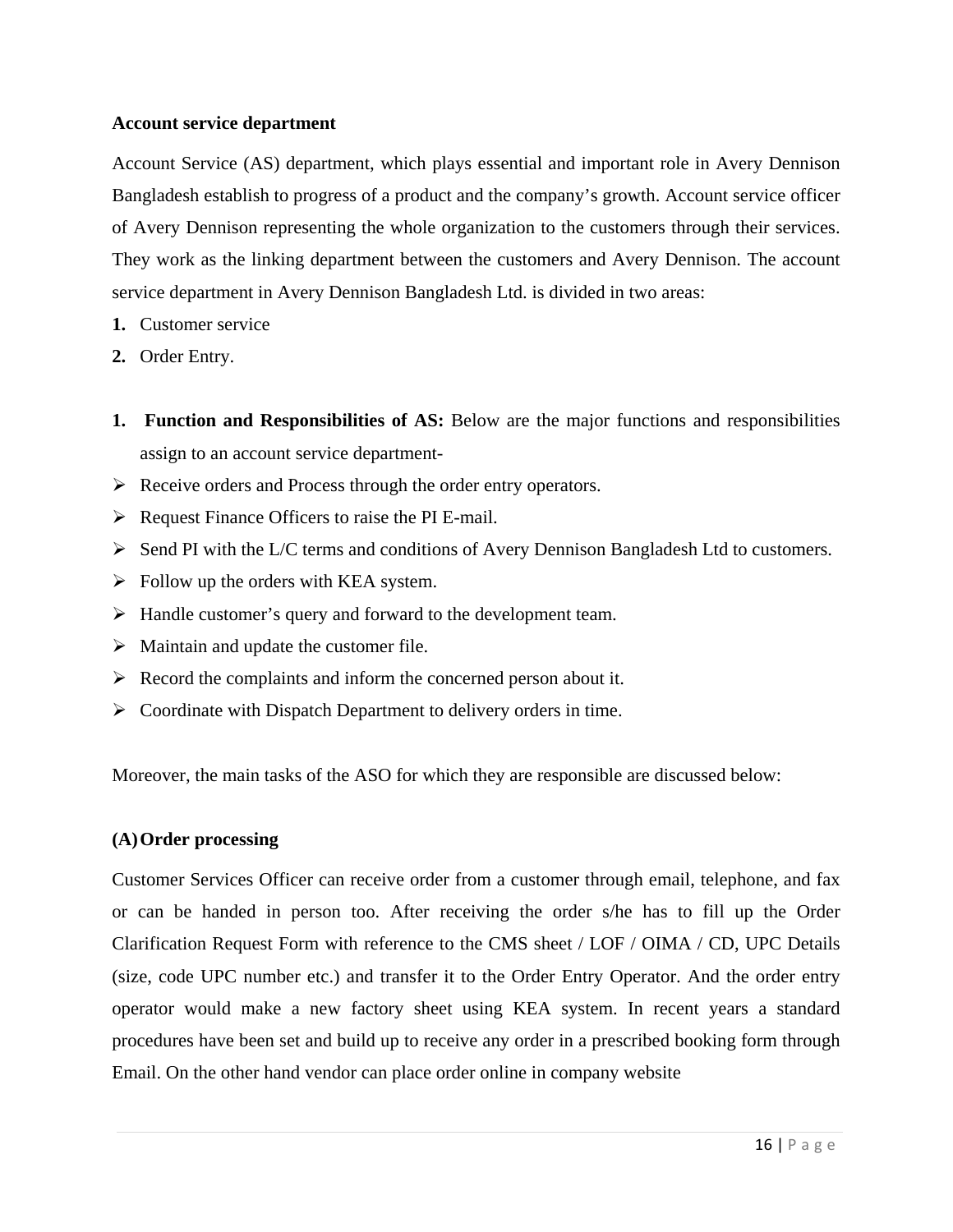#### **(B) Sending Proforma Invoice to the customer**

After processing the order customer service officer has to request proforma invoice with reference to the factory sheet and asked the Finance Officer to raise the PI through e-mail. Then finance officer prepare it based on factory sheet and send it to customer service officer and CSO forward it to the customer.

#### **(C)Follow up the orders in the production floor**

Customers may ask for a layout to see the sample of their orders. Then after being asked, the Mac Designer submits the paper to the CSO. CSO asks the Order Entry Operator for putting a seal on it and send it to quality control for proofreading. Then the layout is transfer to the Customer Care people. The customer care people send that layout or sample of order to the customer by mail, or fax, DHL anyhow, for customer's approval. If customers approve the layout they will send the mail of approval and the signature of the customer must be attached to the factory sheet. Then the CSO forward the papers to the Order Entry Operator so that the order process flow can follow its normal path. Then they are responsible:

- $\triangleright$  To handle the customer query.
- $\triangleright$  To know about the product status
- $\triangleright$  To record any changes with regard to the product
- $\triangleright$  To maintain and update the customer file.
- $\triangleright$  To record the complaints and make known to the concerned person about it.
- $\triangleright$  To dispatch the order in time.

## **(D)Follow up documentation**

Customer service Officer asked customer to open a letter of credit. They also inform the customers about the L/C terms and conditions. Then Customer open letter of credit on the basis of proforma invoices and sends a copy of credit letter to commercial department of Avery Dennison. Commercial department arise commercial invoice and send it to dispatch. And other documents that are needed to dispatch goods are:

- $\checkmark$  Bank permission
- $\checkmark$  BEPZA permission
- $\checkmark$  Shipping Document etc.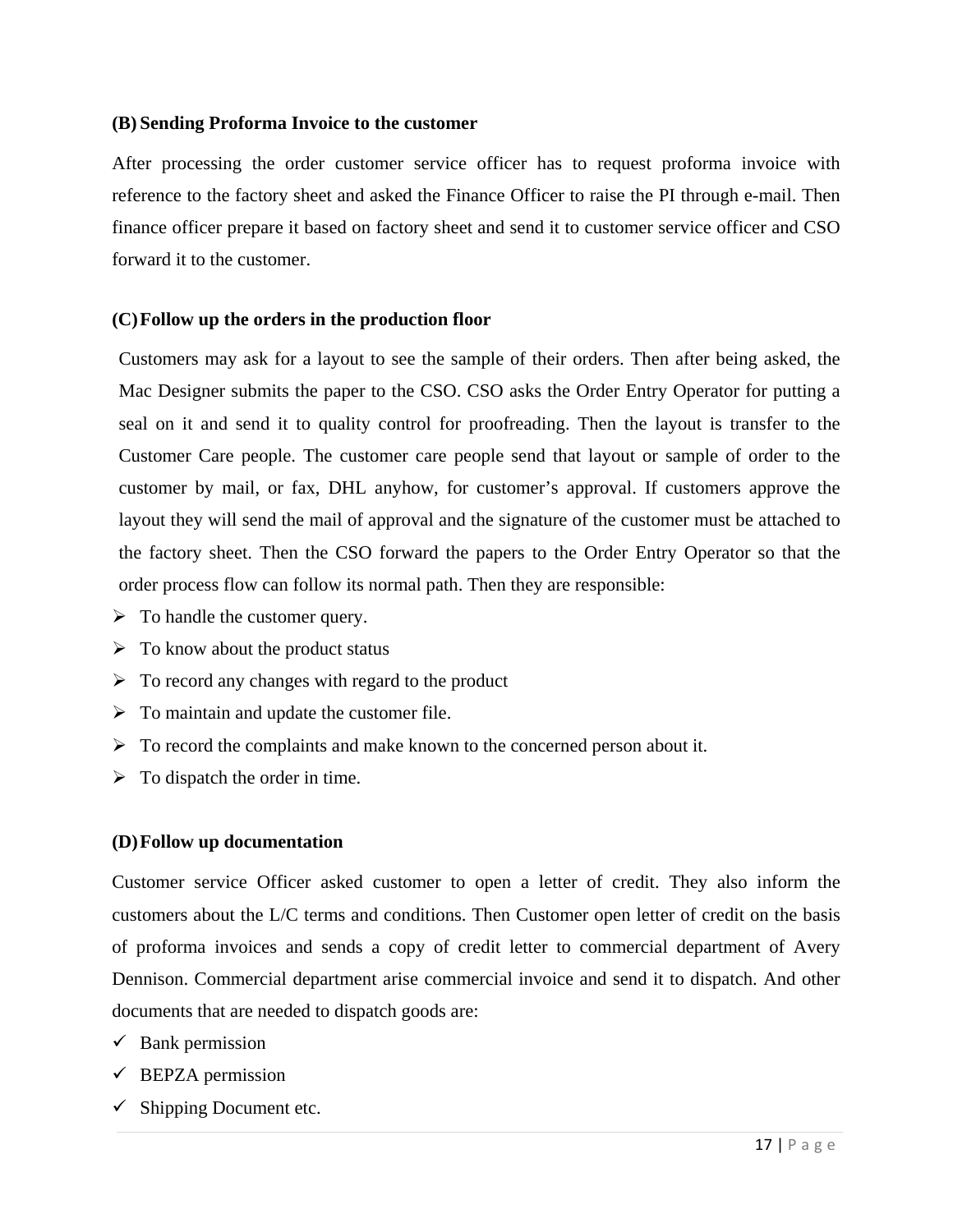## **(E) Work flow performed by Account Service Department**



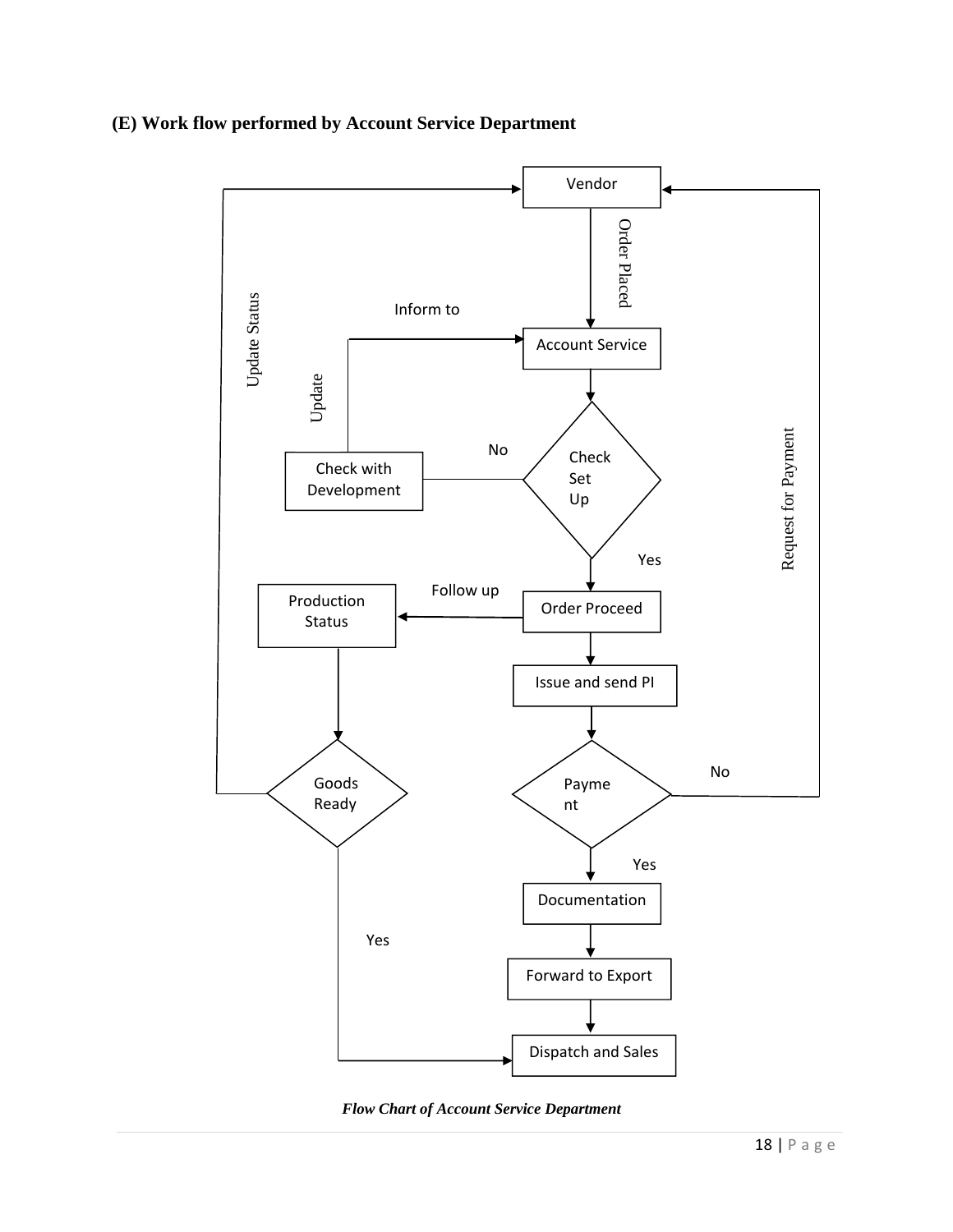## **2. Order Entry Group (OE)**

After raising a Factory Sheet in KEA system by Account Service Officer the Order entry officer keeps record in the order logbook for this specific order, and sending back the documents to the Account Service Officer. The factory sheet and other documents are also sent to the MAC room for processing of the production. The following flowchart gives better idea about Order Entry Operators deals with a new order:



*Flowchart of the Order Entry Process* 

## **(A)Order Input**

The Order Input team is responsible for entering the Purchase Orders into the KEA System and raising a Factory Sheet. Once the Order Entry Officer gets the P/O, she/he will check the P/O for the following-

- $\triangleright$  Availability of the P/O number.
- $\triangleright$  Clarification of the printed details.
- Label ref. numbers and relevant supporting details that are tagged with those.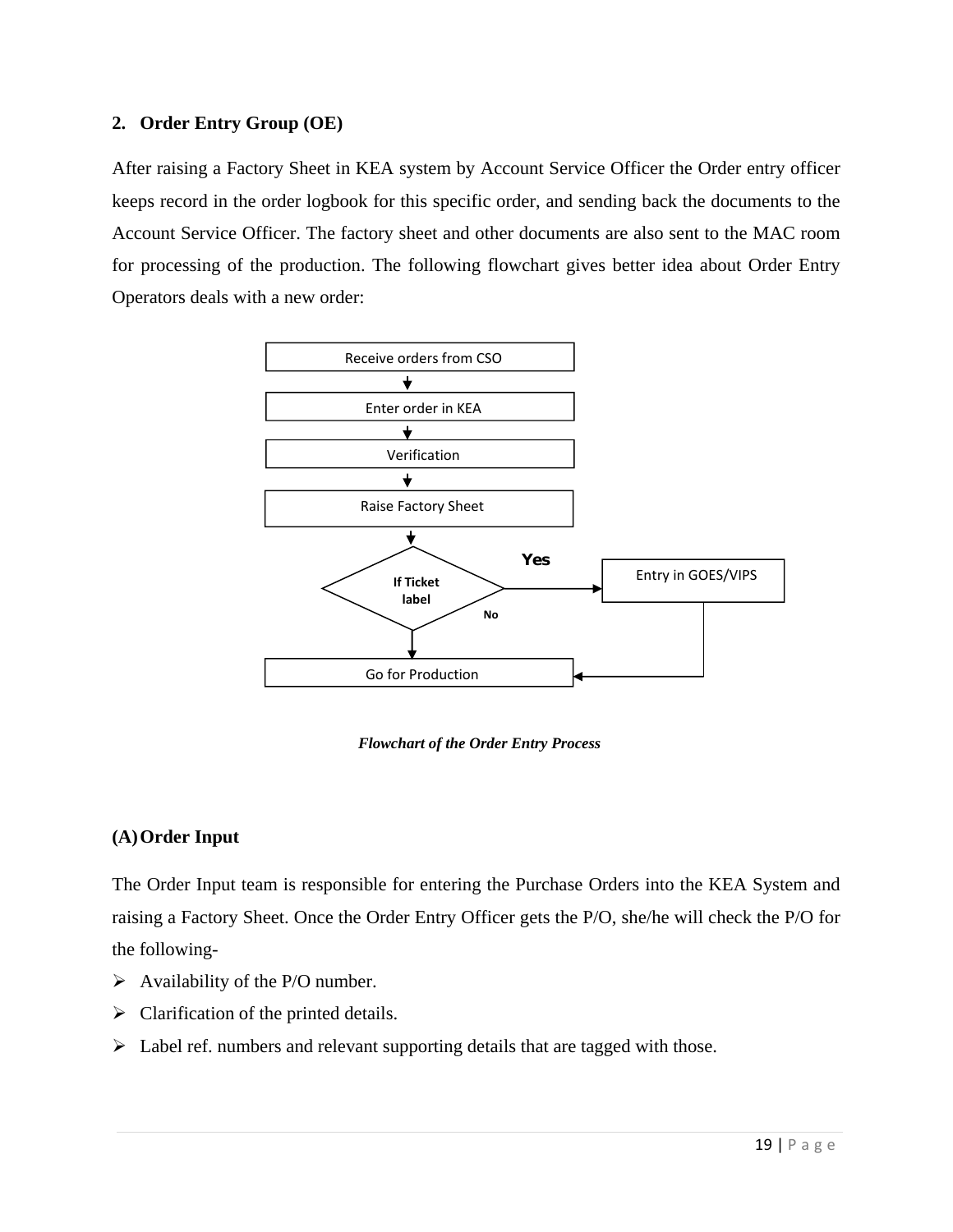## **(B) Order Entry for Different Products**

When Order Entry Officer enters data in KEA system to generate a factory sheet then s/he strictly maintains two types of information-

- $\triangleright$  General information, which is essential for all products.
- $\triangleright$  Special information, which is needed only for a specific product.

|                                                          | GB & CD SPFFF<br>TEXAS Anjur Ahmed | 图图<br>stingray                                   | 2 <br>$28 - Jan-09$ | 11:06                          |  |                  |  |  |
|----------------------------------------------------------|------------------------------------|--------------------------------------------------|---------------------|--------------------------------|--|------------------|--|--|
|                                                          |                                    |                                                  |                     |                                |  | Paxar Bangladesh |  |  |
| 0101                                                     | Sales Order Entru                  |                                                  |                     | <b>TSTORD</b>                  |  |                  |  |  |
| Sales Order Verification<br>014                          |                                    |                                                  |                     | <b>ENTUER</b>                  |  |                  |  |  |
| 0408<br>Mark Factory Sheets As Checked                   |                                    |                                                  |                     | <b>OCHECK</b>                  |  |                  |  |  |
| 011<br>Print Print to Order Job Cards                    |                                    |                                                  |                     | <b>FSHPRD</b>                  |  |                  |  |  |
| 044<br>Print Stock Job Cards                             |                                    |                                                  |                     | <b>FSHEXS</b>                  |  |                  |  |  |
| 0434                                                     | Order Details Amend                |                                                  |                     | ORDAMD                         |  |                  |  |  |
| 0463                                                     | Suspend An Order                   |                                                  |                     | ORDSUS                         |  |                  |  |  |
| A24<br>Call Artwork orders complete                      |                                    |                                                  |                     | COMIOR                         |  |                  |  |  |
| Uiew an Individual Order<br>0469                         |                                    |                                                  |                     | ORDUEW                         |  |                  |  |  |
| <b>Uiew Customer Details</b><br>0599                     |                                    |                                                  |                     | SCN13A                         |  |                  |  |  |
| Individual Factory Sheet Reprint<br>0225                 |                                    |                                                  |                     | FACREP                         |  |                  |  |  |
| 0415<br>Enter Printing Ins.                              |                                    |                                                  |                     | OLPRIN                         |  |                  |  |  |
| 0119<br>Customer Setup and Amend                         |                                    |                                                  |                     | <b>CUSMAN</b>                  |  |                  |  |  |
| 0257                                                     |                                    | Print Purchase Orders And Old St                 |                     | <b>FSHPOT</b><br><b>STKMAN</b> |  |                  |  |  |
| 0682                                                     |                                    | Stock Item File Maintenance                      |                     |                                |  |                  |  |  |
| 0677<br>Stock-item Hold Marker Amend                     |                                    |                                                  |                     | <b>STKHLD</b>                  |  |                  |  |  |
| Select by name/number, Arrow up/down, (K)eyword or (E)nd |                                    |                                                  |                     |                                |  |                  |  |  |
|                                                          |                                    | (F)ront Menu (P)rint Spool (L)abel View (O)racle |                     |                                |  | (R)eporting      |  |  |
|                                                          |                                    |                                                  |                     |                                |  |                  |  |  |

*KEA! 420 User Interface*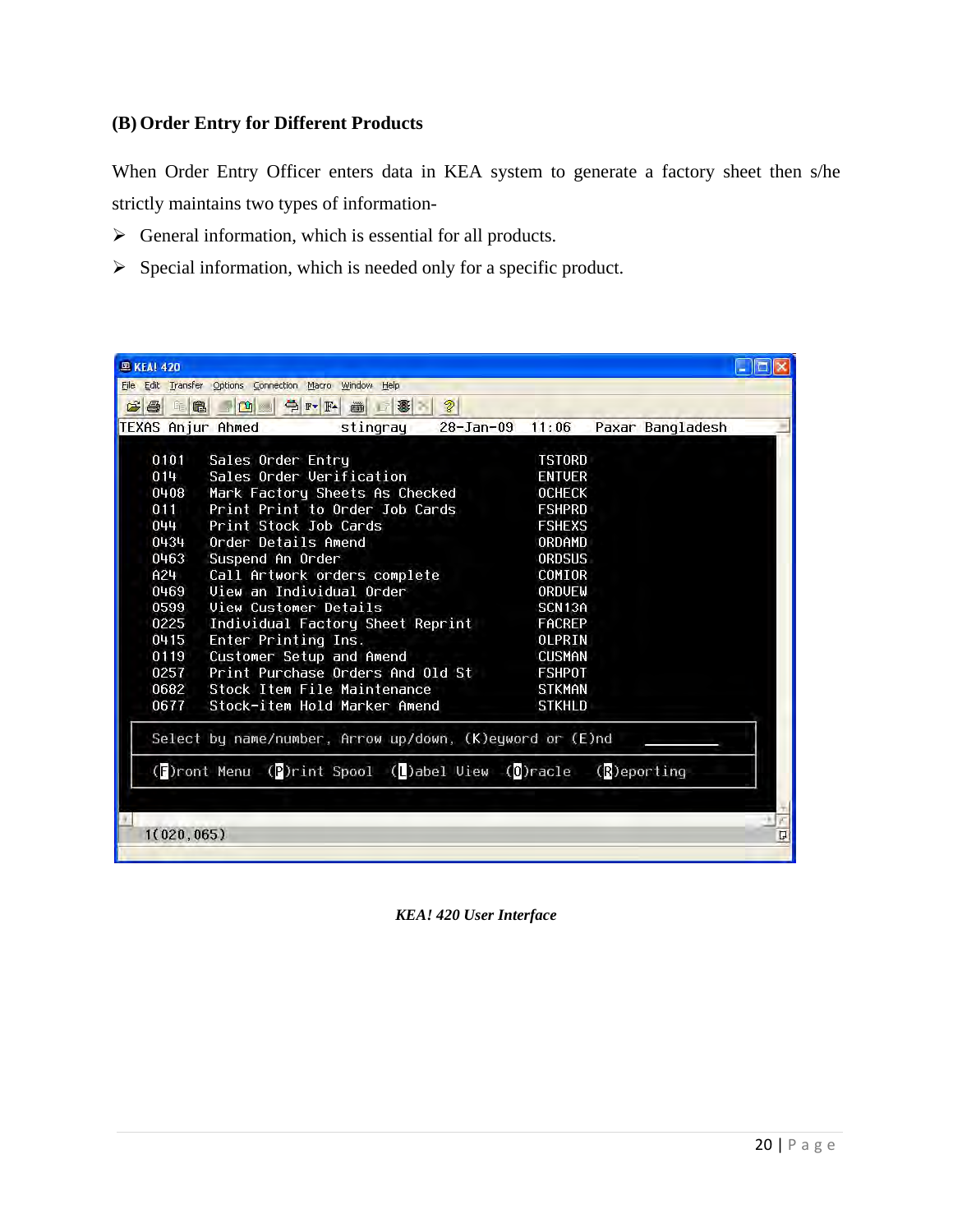#### **Account Development Department**

The main work of GPD is to developed the product Globally, Fix the pricing, raw material Ordering. The function of Account Development starts when any new product need to newly developed or modify. Description of the process flow of Global Product development are shown below-

#### **(A) Request for price Quotation & Sample development**

Development team receive sample development request either from counterpart or from customer. But most of the time we receive request from our counterpart. Counterpart sends us request of an item for price quotation and also request to develop this item.

#### **(B) Checking feasibility of local production/item**

After receiving request for price quotation, at first they check feasibility of this item in to our local production. If they can produce this item in our local system then they confirm counterpart or customer that this item can be produced in our facility.

## **(C) Costing and submit price**

They determine the correct material that should be used in production in future and asks for price to supply chain. As soon supply chain confirms us the price as they do costing based on the required item and submit the cost to concern sales department to quote price. But in case of emergency, they often quote prices to counterpart at maximum CM level that has been fixed within the region.

## **(D) Checking direct production possibility**

After the price is approved then they check if this item can be produced directly without doing sampling. For this they check with production and also with counterpart.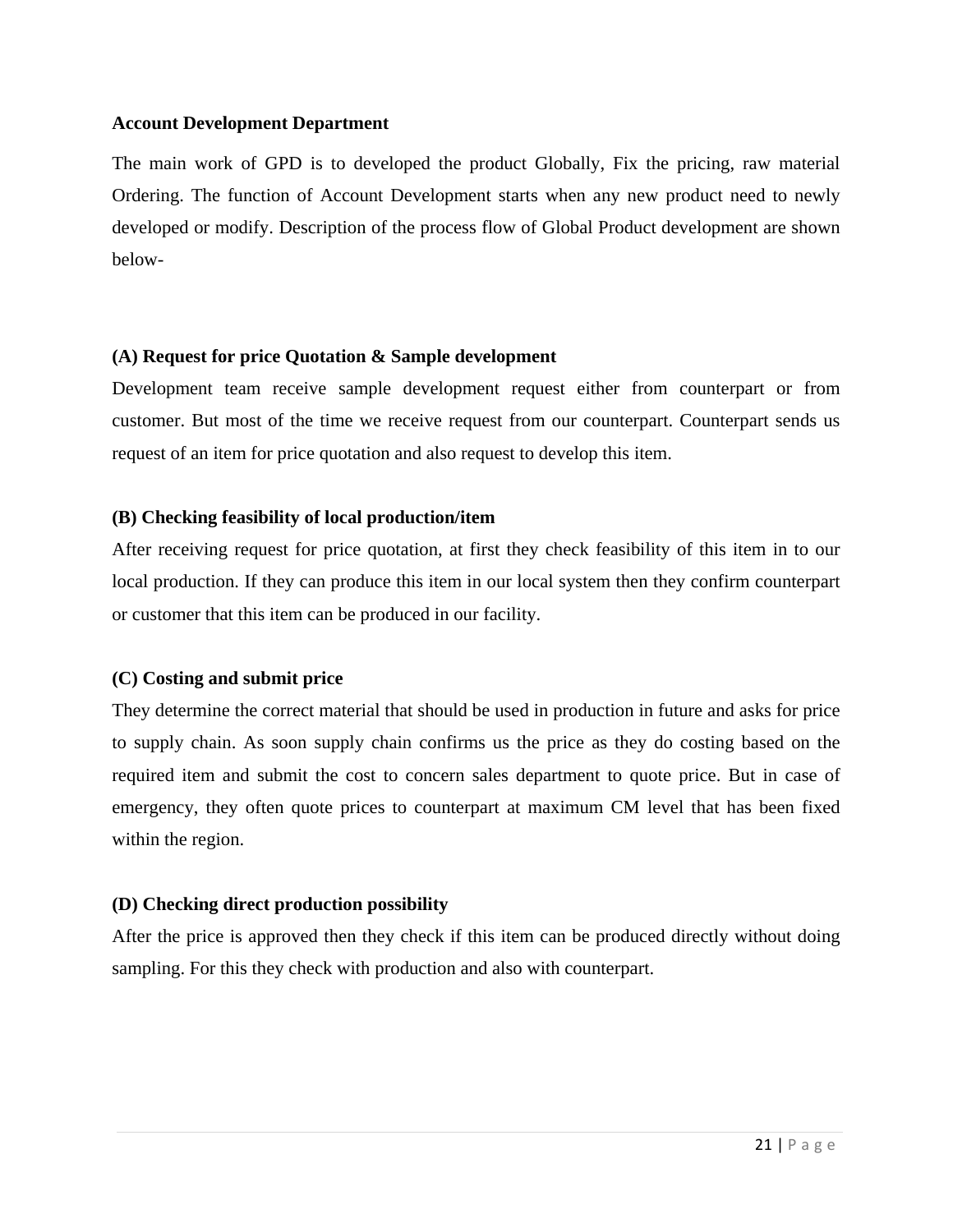## **(E) Checking material and tooling availability**

For sample development, according to label's quality global product development team has to check the material availability that is used while quoting the price to customer. And also GPD checks if some

#### **(F) Ordering sample material**

After price is approved by counterpart or customer then if the material is not available in stock then we raise sample request to supply chain department through sample PR.

#### **(G) Send sample to counterpart or to customer**

After the sampling is completed, samples are sent to counterpart or directly to customer for their approval based on developed sample.

## **(H) Internal approval for some RBO**

For few RBO's, they do not need to send sample for approval instead they internally gives approval and proceed for the production.

#### **(I) Prepare design card setup**

After having all the approvals regarding price and sample, GPD setup this into system for production and circulate production file for every concern's record.

## **Retailers & Brand Owners (RBO)**

The main work of RBO is to communicate with retailer and collect information about new product or new order to GPD and Sales. Product approval and order placement process by RBO are focused on retailer designs and the garments style. Any order received from retail and brand owners are basically depends on below criteria-

- > Manufacturer through Agent.
- $\triangleright$  Manufacturer through Local Office.
- Accessories Supplier through VIPS (direct Online Order Processing).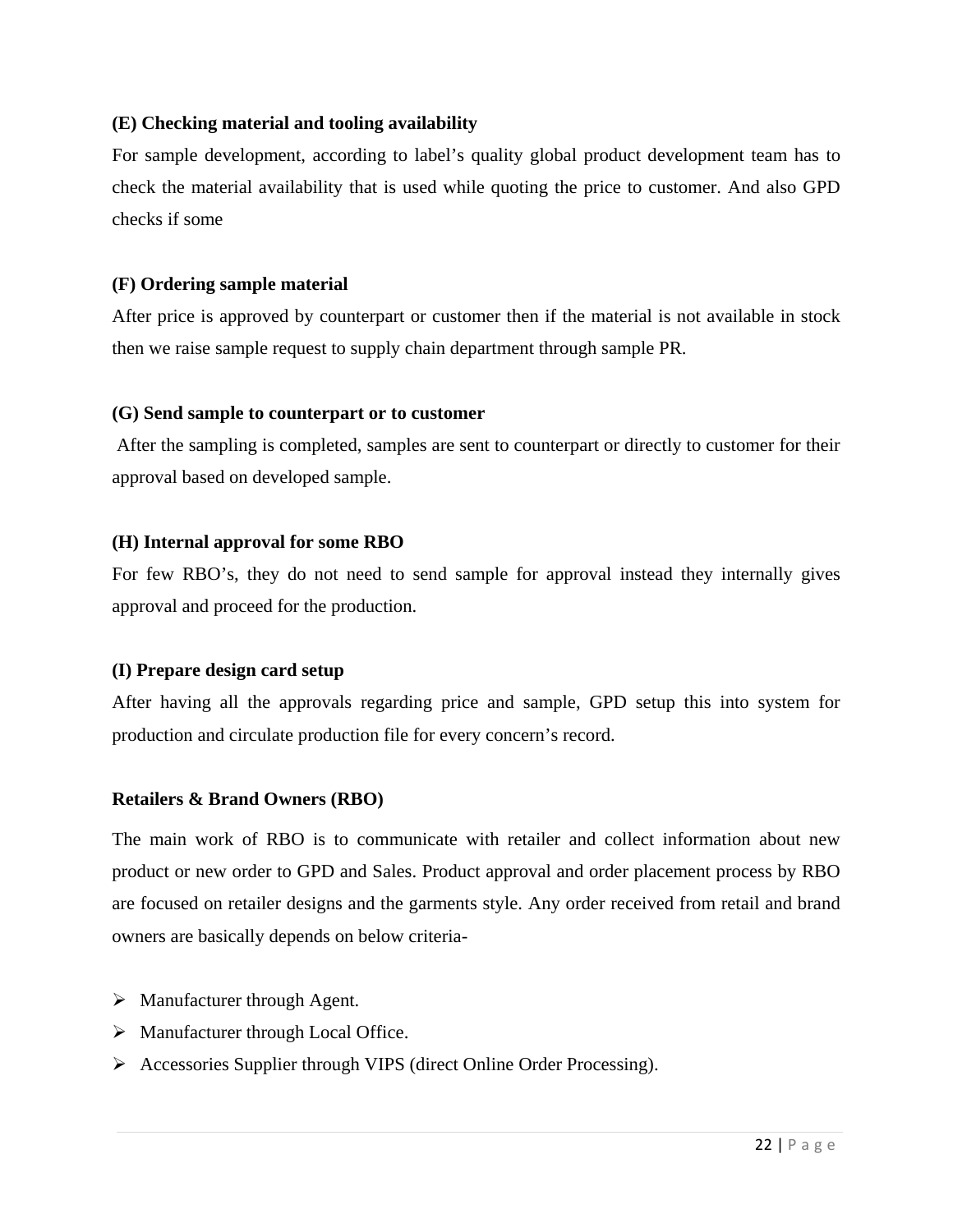#### **(A) Manufacturer through Agent**

There are different manufacturers in different countries. Like manufacturer of UK, Germany, Turkey etc. Retailer places the orders to the manufacturer through the agents by either offering them commission or percentage of profit. Agents compare the cost offered by different manufacturers of different countries. Then they place the order to the manufacturer who provides the product at a lowest price.

#### **(B) Manufacturer through Local Office**

In this way the manufacturers get the order from the local office of the retailer. The retailer needs to submit the name and contact address of the approved accessories provider to the manufacturer, so that the manufacturer can generate the costing by negotiating with the accessories provider. AVERY DENNISON is one of the accessories providers. Therefore, the retailer needs to give approval to the accessories provider at first. The retailer contacts with the accessories supplier of the country of the retailer. Then the suppliers of that particular country develop the products. Then the retailer negotiate then price with the suppliers and give approval to one of the suppliers among the others. This approval can be done in various ways. For example, the retailer can approve AVERY DENNISON, UK and give allowance to manufacture it from any hub of AVERY DENNISON. Then AVERY DENNISON, UK may contact with AVERY DENNISON, BD if the location of AVERY DENNISON, BD is nearer to the location of the local manufacturer. After that AVERY DENNISON, BD needs to take the approval of AVERY DENNISON, UK by providing them counter sample. Otherwise, if AVERY DENNISON, UK has the confidence on AVERY DENNISON, BD that BD can manufacture then they may only ask for the production sample after giving the order of production. Moreover, the retailer may ask samples from all hubs of AVERY DENNISON. And thereby can give order to any hub of AVERY DENNISON after comparing all the samples. It is the job of the manufacturer to place the order to the accessories provider on the basis of the given contact address by the retailer. Then Avery Dennison, BD (for example) generates the PI either to manufacturer or retailer.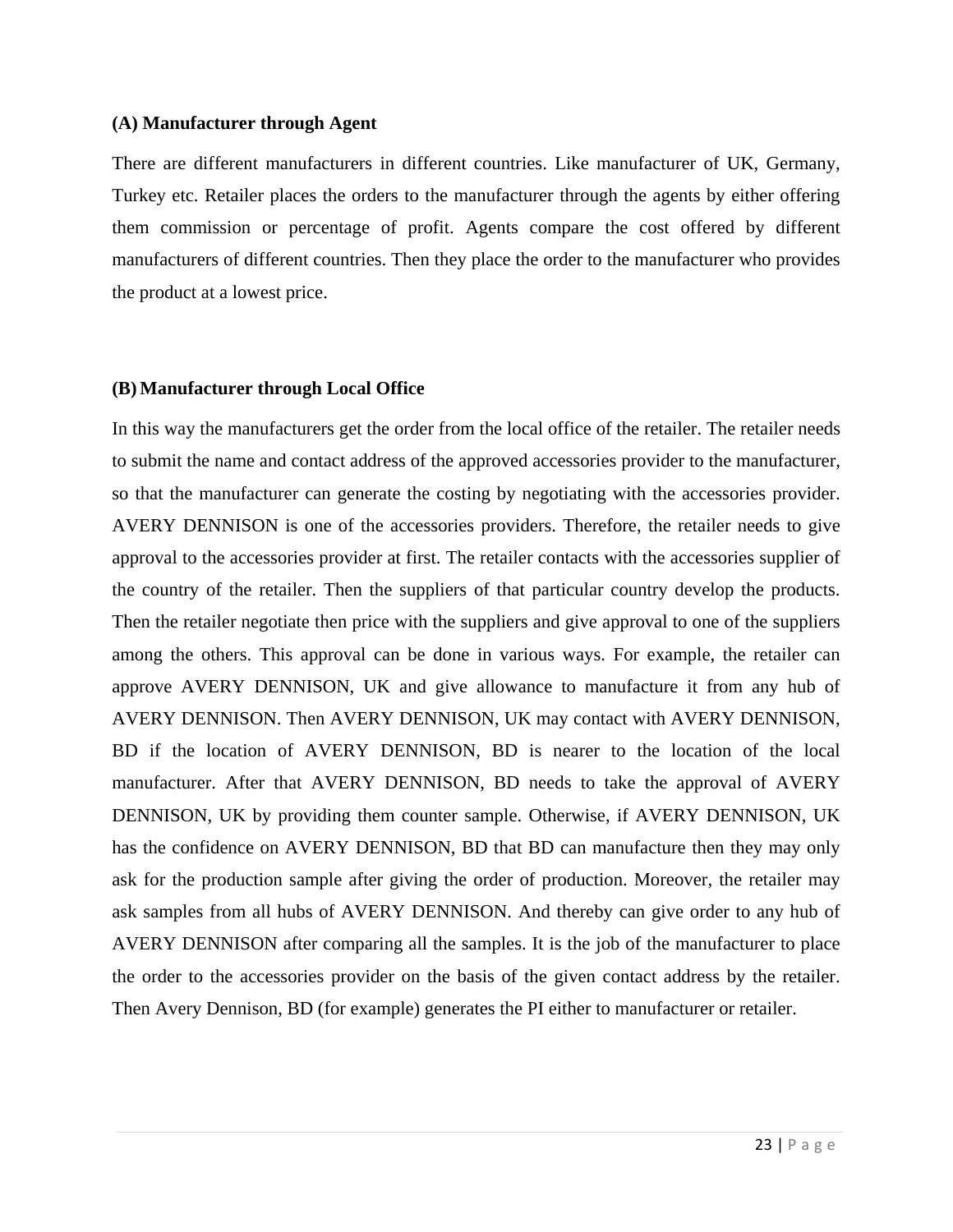#### **(C)Supplier through VIPS**

On the other hand, if the variable information of the product is huge then the retailer wants to place the order directly to the accessories supplier rather than to the manufacturer. The retailers can enter order through VIPS directly. But in this case the retailer needs to approve the sample at first and then negotiate the pricing. After that they place orders via VIPS.

#### **Factory Sales**

Functions and Responsibilities of Factory Sales team is not only taking the order but also to ensure order intake must convert to finished goods and sales are performed by Account service department. Factory sales team directly visits various factories that are directly or indirectly manufacture different brand's order. However, based on our approval status factory sales team approach to this manufacturer for taking order. Functions and responsibilities of factory sales team are as follows-

- $\triangleright$  Increasing sales from existing customers and adding new customers to the base.
- Liaising with Account Service, Marketing, & Production departments, to ensure that the customer gets the orders & samples timely & accurately.
- $\triangleright$  Visiting the existing and prospective new clients and promoting products and services of Avery Dennison.
- $\triangleright$  Communicating with customers and solving their all kinds of sales related problems.
- Updating customers' order status by providing updated Customer Order Analysis Report. Getting customer feedback regarding order related issues, such as quality or any other problems.
- $\triangleright$  Getting future projections and details of new developments from customers and taking action about those.
- $\triangleright$  Collecting competitor information, industry trends, or any marketing intelligence information from the customers.
- $\triangleright$  Any type of feedback or information collected should be reported back to the company at the weekly sales meeting, through a sales brief.
- $\triangleright$  Taking initial action about new customer.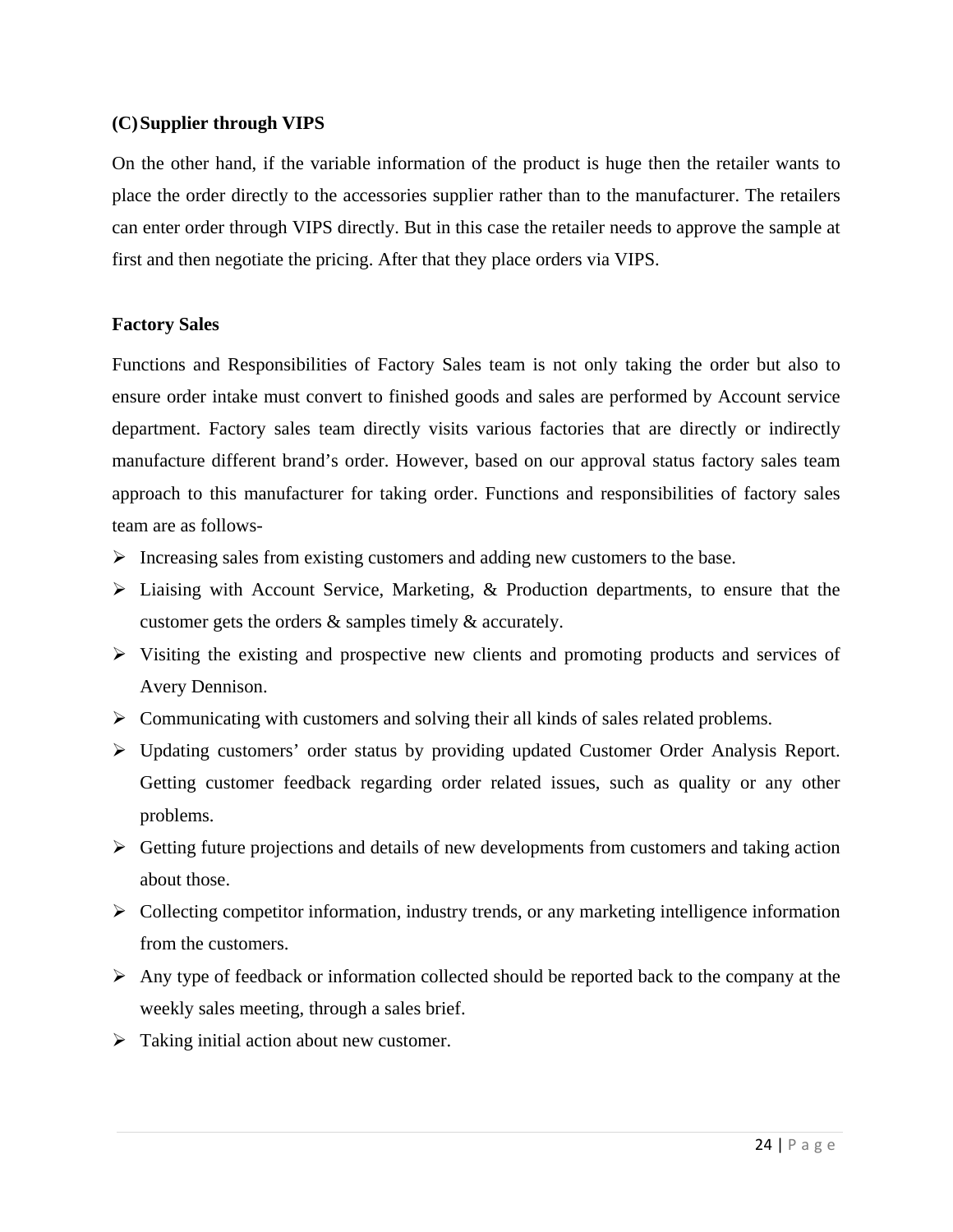#### **Sales and growth since 2004**

Here, the trend of the sales growth is showing and percentage which we could achieve in the future.



*Fig. 11: Avery Dennison sales in Value* 

The picture is showing the sales trend. Here sales is increasing very fast from 2004 – 2010. But the forecast sale of 2013 is more than double compare to 2010. We can see the actual sales in the 2010 are almost \$45million. Here another thing is showing that the market is growing market and still has the opportunity to more than now it's increasing.

|              | <b>Y-O-Y Growth</b> |      |      |      |      |      |      | year |
|--------------|---------------------|------|------|------|------|------|------|------|
| Year         | 2004                | 2005 | 2006 | 2007 | 2008 | 2009 | 2010 | 2013 |
| <b>Sales</b> |                     |      |      |      |      |      |      |      |
| Growth       | 471%                | 70%  | 87%  | 51%  | 54%  | 19%  | 23%  | 32%  |

*Fig. 12: Avery Dennison sales growth in percentage* 

The market is growing day by day and some time the growth rate become 471% in the year of 2004. Also year 2005- 2008 the growth rate average is 66% which is exceptionally good in the competitive market. If we see the year 2009- 2010 the growth rate becomes very slow this not only as the competition increase but also the recession has take place in the world economy. Avery Bangladesh is still look Bangladesh is the market where the recession effect very slowly rather than other top rated export country.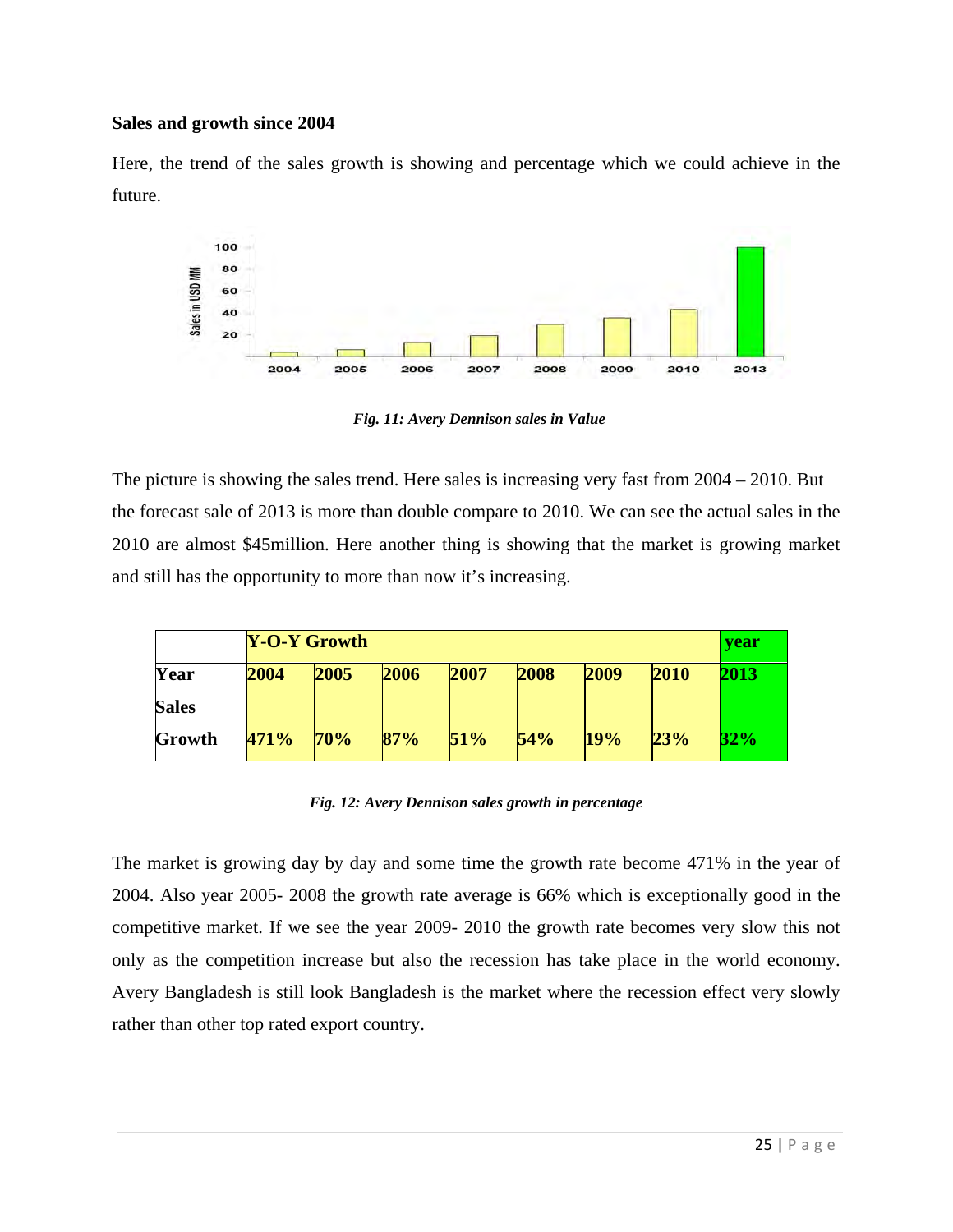#### **Organization-wise activities**

Here I have tried to describe other major part of the organization which has the major impact on the manufacturer industries.

#### **Supply Chain Department**

Under supply chain there are three Divisions which combined functions facilitate from procurement to storehouse. Main three divisions are-

- **1.** Export and Import
- **2.** Procurement & Store
- **3.** Demand Planning.

#### **Export and Import**

#### **(A) Export**

Export team They are operate the export procedure from City office they prepare Commercial Invoice(CI) to follow the Performa invoice(PI) send it to Customer for received goods.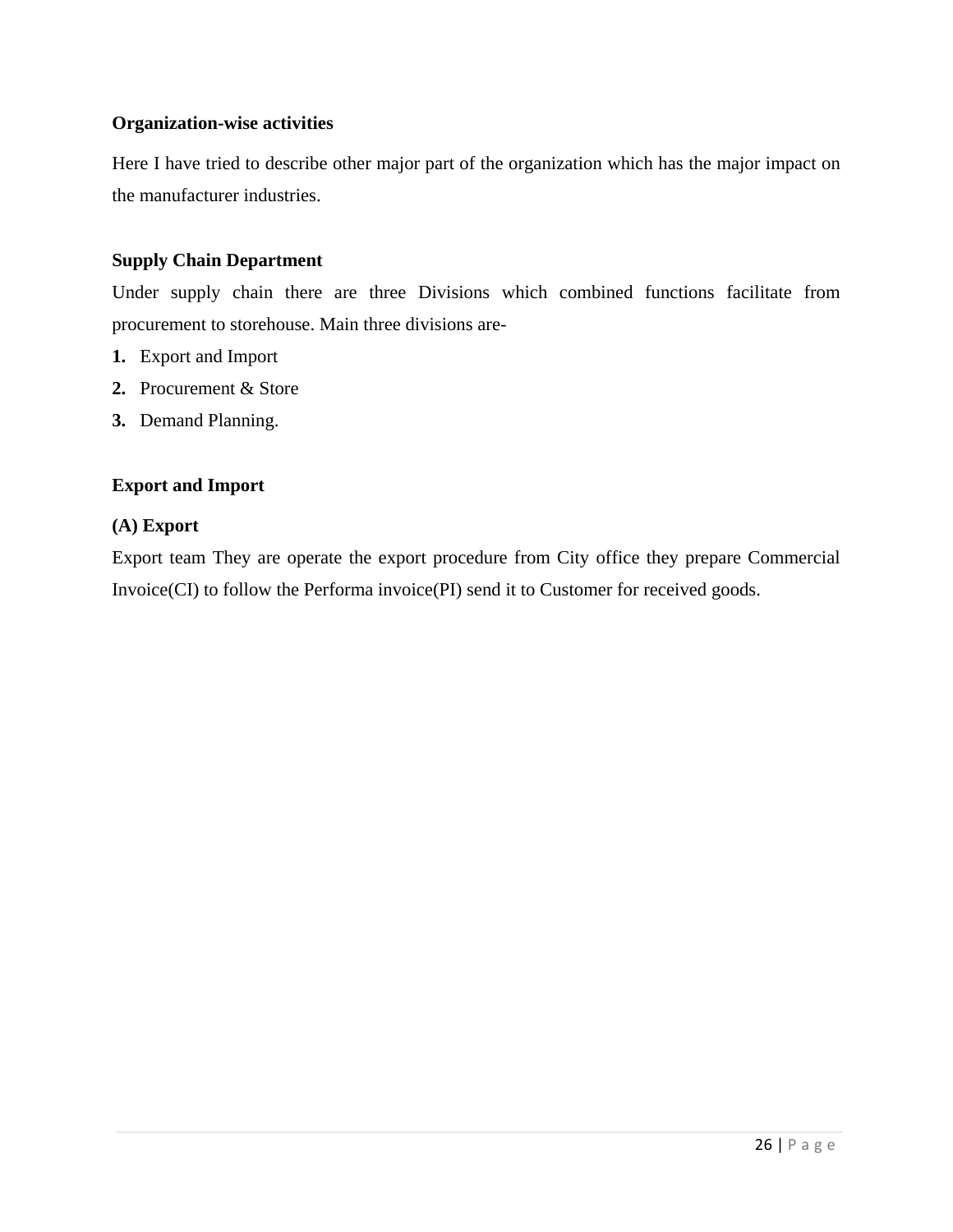#### **Local Export Procedure:**

- $\triangleright$  Receive L/C or S/C.
- $\triangleright$  Check & Amendment (If need) L/C or S/C.
- $\triangleright$  Prepare delivery challan (DC) by dispatch.
- $\triangleright$  Put Price information in CI by credit control department
- $\triangleright$  Prepare Shipping Documents.
- $\triangleright$  Send bill of exchange, DC/TR for Attested by buyer.
- $\triangleright$  Prepare EP document and certify Exp form by bank.
- $\triangleright$  Collect EP from BEPZA.
- $\triangleright$  Delivery EP to buyer selected C&F agents.
- Receive bill of exchange, Delivery Challan/Truck receipt, which Attested by buyer.
- $\triangleright$  Receive payment by DD or TT, if export by sales contract.
- $\triangleright$  Prepare consumption & deliver to C&F agents.
- $\triangleright$  Custom assessment & deduct material from bond register as per consumption by C&F agents.
- $\triangleright$  Receive DC with bank endorsement and Custom assessment seal & signature, Consumption with Custom assessment seal & signature, Copy of Bill of Entry, IC (If needed).
- $\triangleright$  Give goods clearance certificate to C&F agent.
- $\triangleright$  Deliver goods to C&F agents by dispatch as per clearance certificate.
- $\triangleright$  Prepare bank negotiation documents.
- $\triangleright$  Submit documents to bank for payment.
- $\triangleright$  Hand over file to credit control department.
- Collect payment as per payment method**.**

#### **Foreign Export Procedure:**

- $\triangleright$  Provide PI to buyer by CSR.
- $\triangleright$  Receive L/C from buyer.
- $\triangleright$  Prepare delivery challan by dispatch.
- $\triangleright$  Put Price information in CI by credit control department.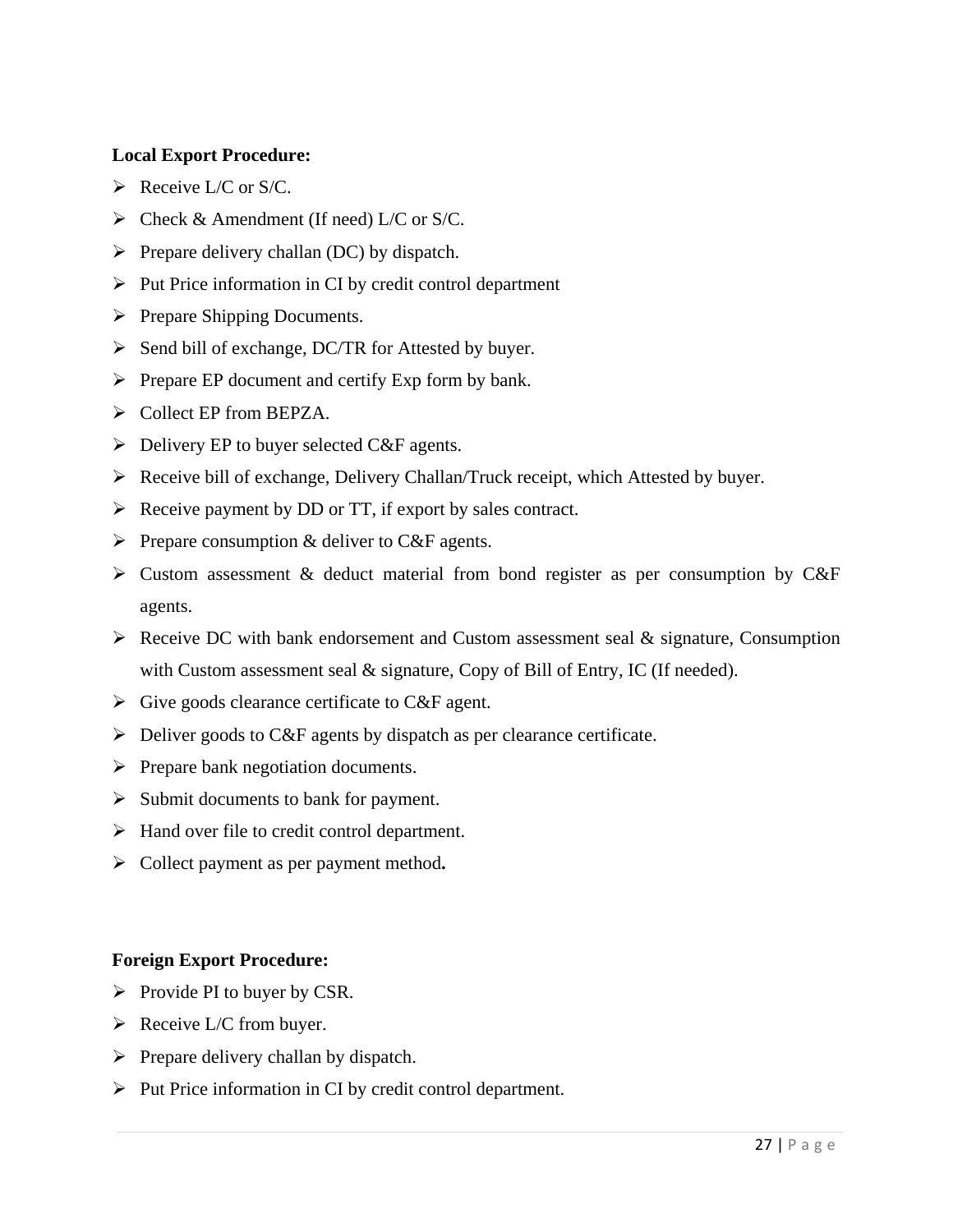- $\triangleright$  Prepare Shipping Documents.
- $\triangleright$  Prepare EP document and certify Exp by bank.
- $\triangleright$  Collect EP from BEPZA.
- $\triangleright$  Confirm booking with the forwarder.
- $\triangleright$  Deliver all shipping Documents and consumption to C&F agent for custom procedure.
- $\triangleright$  Custom assessment & deduct material from bond register as per consumption by C&F agents.
- $\triangleright$  Confirm booking cover van/truck or mover with C&F agent or cargo services.
- $\triangleright$  If need ask forwarder to provide container in factory area
- Deliver goods to C&F agents and they deliver the goods to forwarder warehouse.
- $\triangleright$  Collect B/L or AWB from Forwarder.
- Collect CO from Export Promotion Burro (EPB) or Dhaka Metropolitan Chamber of Commerce & Industries (DMCCI).
- $\triangleright$  Prepare bank negotiation documents.
- $\triangleright$  Submit documents to bank for payment collection.
- $\triangleright$  Provide flight details or vessel schedule to buyer by mail.

#### **(B)Imports**

Import team basically function activities related to procurement department. All importing formalities are maintained and monitored by this division.

#### **Import Procedure:**

- $\triangleright$  Receive PO and Collect PI from supplier.
- $\triangleright$  Prior permission from BEPZA (only for capital machinery & construction equipment)
- $\triangleright$  Open insurance for goods as per PI (if needed).
- $\triangleright$  Open L/C as per PI.
- ▶ Collect IP from BEPZA.
- Receive Original-shipping documents, B/L or AWB, IC (if needed) from supplier.
- $\triangleright$  Hand over documents to company selected C&F agent to clear the goods.
- $\triangleright$  Receive goods from C&F agents and ensure entry in bond register.
- $\triangleright$  Hand over goods to store or consignee department.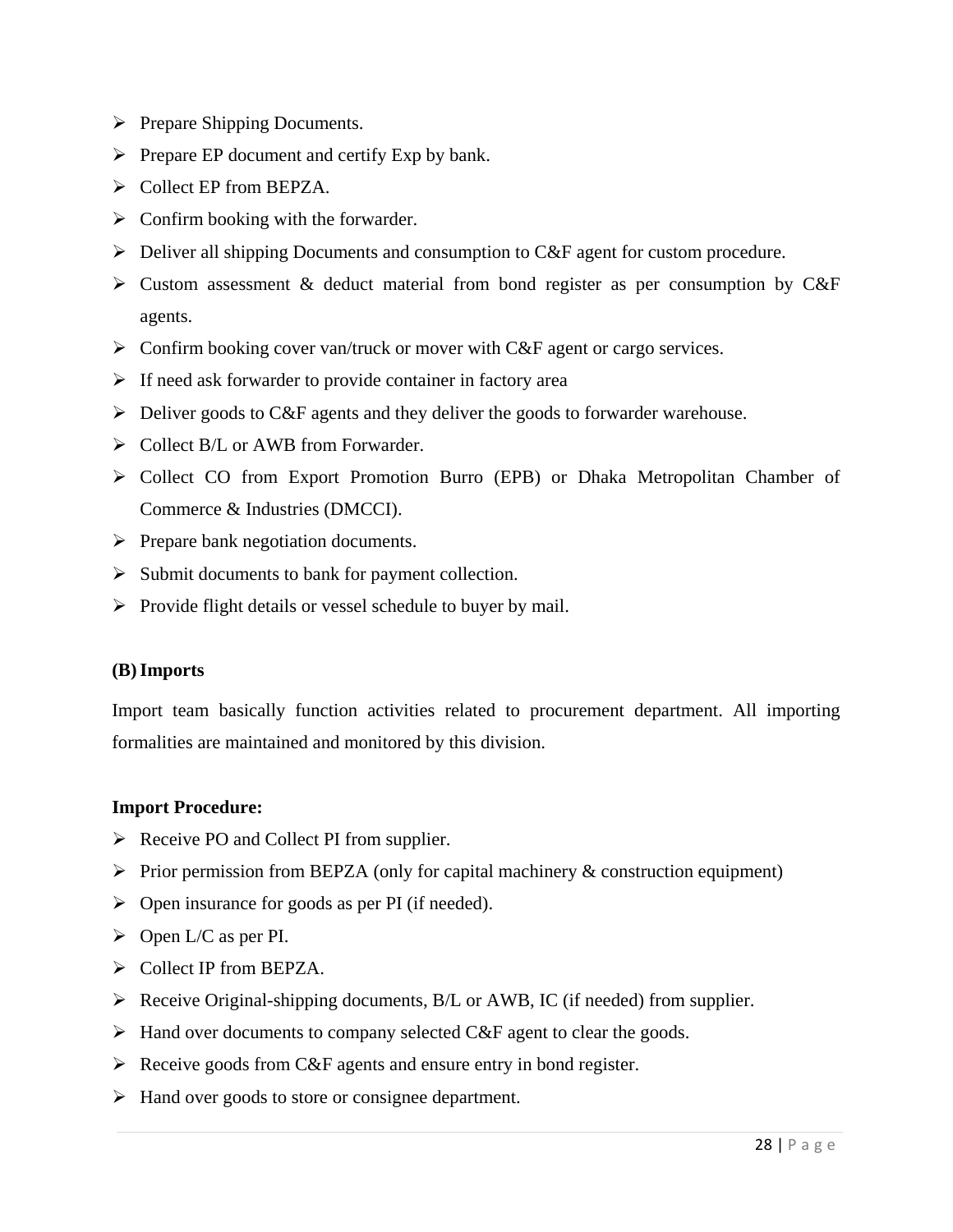$\triangleright$  Documents put in a file & keep it in record room.

#### **(C)Other activities performed by EXIM**

To operate business inside BEPZA, every company has to follow the below rules & regulation,

- $\triangleright$  Export/import payment method must be happens in foreign currency.
- $\blacktriangleright$  Legality of the company.
- $\blacktriangleright$  Legality of the product.
- $\triangleright$  Code of Business Ethics of the company.
- $\triangleright$  Whether the product is under duty free or not.
- Company must have a bond license under bonded warehouse.
- $\triangleright$  Necessary Documents to get EP from BEPZA:
- $\triangleright$  Prescribed forwarding for export permission
- $\triangleright$  Undertaking for export permit
- $\triangleright$  Commercial Invoice.
- $\triangleright$  Packing list.
- $\triangleright$  Copy of sales contract or Letter of credit (L/C)
- $\triangleright$  Copy of Exp form, which attested by the bank.

#### **Procurement& Store**

The duration of receiving raw material by air is 7-10 days. But in case of available supply it is possible to manage the raw material by this time. However, if the supplier of the raw material doesn't have the stock of the raw material then it will take more time to manage the raw material. Usually it takes 14 days or 2 weeks. We should always keep in mind the current status and leadtime. We can collect the raw material from Hong Kong, USA, UK and Thailand.

Below information needed for making Purchasing Decision

- **1.** Price of the product to be purchased
- **2.** Quality of goods
- **3.** Lead Time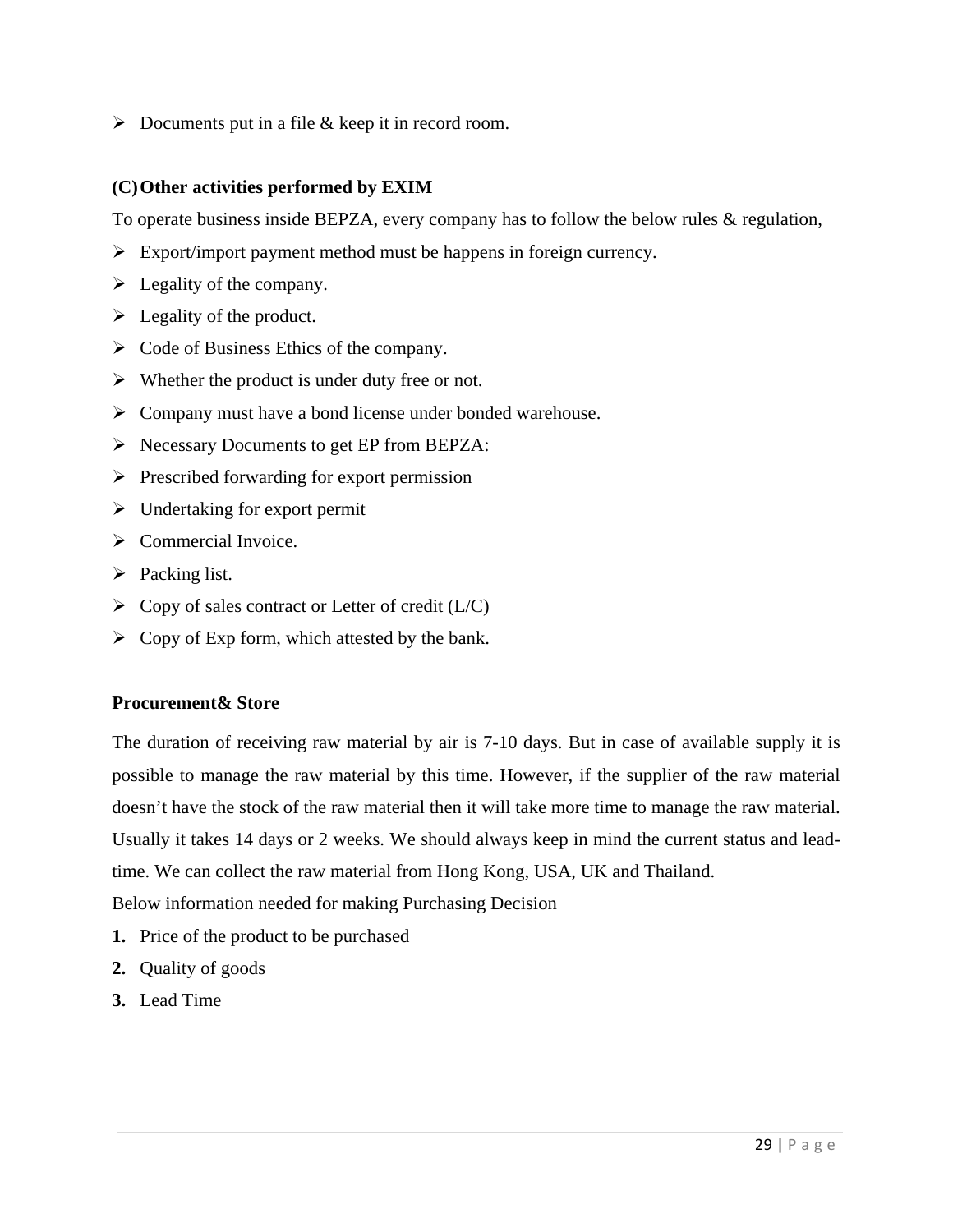## **Planning Department**

There are basically two functional activities performed under planning department-

- **(A)**Material Planning
- **(B)** Production Planning

#### (**A) Material Planning**

Material planning department allocate material for items or references for which they have received projection from RBO sales. Their function is much mapped. Once projection received and procurement department order for raw material, material planner instantly update item wise or references wise material. These activities help to minimize material shortage and organized planning procedures.

#### **(B) Production Planning**

Production Planning Process involves-

- $\triangleright$  Receiving factory sheet
- $\triangleright$  Setting schedule as per machine, cutter, and cylinder etc.
- $\triangleright$  Maintaining lead-time for production.
- $\triangleright$  Maintaining planning board as per schedule.
- $\triangleright$  Logging in the register.
- $\triangleright$  Entry in KEA system.
- $\triangleright$  Daily entry according production capacity.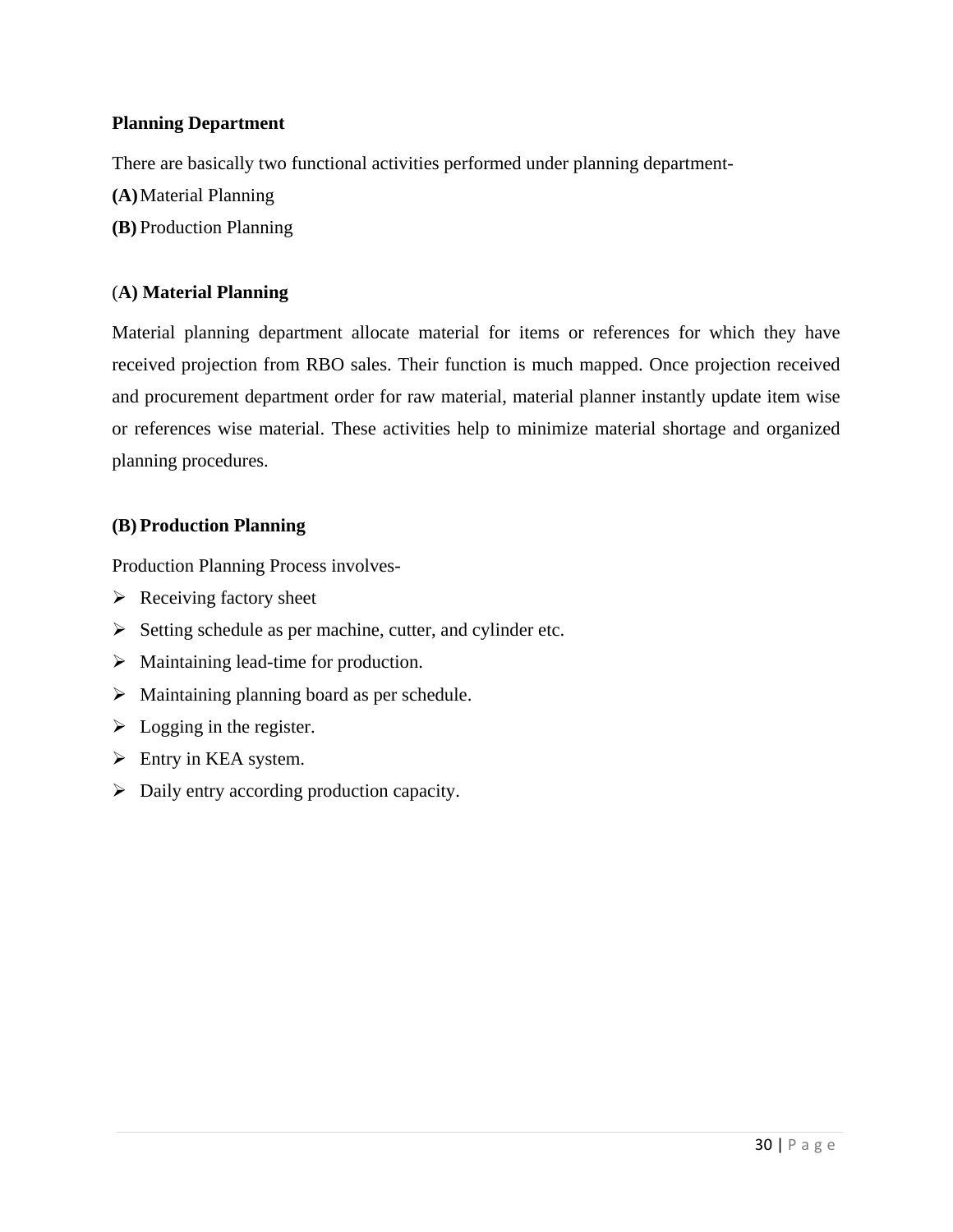## **Accounting & Finance department**

Basically the function of finance department are segregated in three broad part as below-



#### **Collection Team**

Collection refers to continuous follow up with the vendors for long due of payment. As there are several mode of payment (e.g. LC,FDD,Sales Contract) therefore, it is needed to continuously follow up even sometimes visit to vendors for payment. For Exp-Sales Contract is a kind of credit facilities provided to vendor who are unable to provide payment during production period. For greater customer service and satisfaction Avery Dennison provide some listed customer credit facilities only by singing a Sales Contract, where terms and conditions are applied. If vendors provide a sales contract of 40 days means, vendor needs to confirm payment within 40 days after signing the sales contract. In many cases vendor fail to confirm payment and here the function of collection team commence.

This process starts with a gentle reminder by Account service department following a standard format of email which is known as factory service excellence. Here, account service department gently remind the vendor for due payment up to 4 weeks. Hence, payment not received then sales team contact with concern vendor for payment confirmation with the help of collection team. After that collection team continuously follow up the vendor for due payment until received. In many cases if collection failed and vendor deny payment confirmation then collection team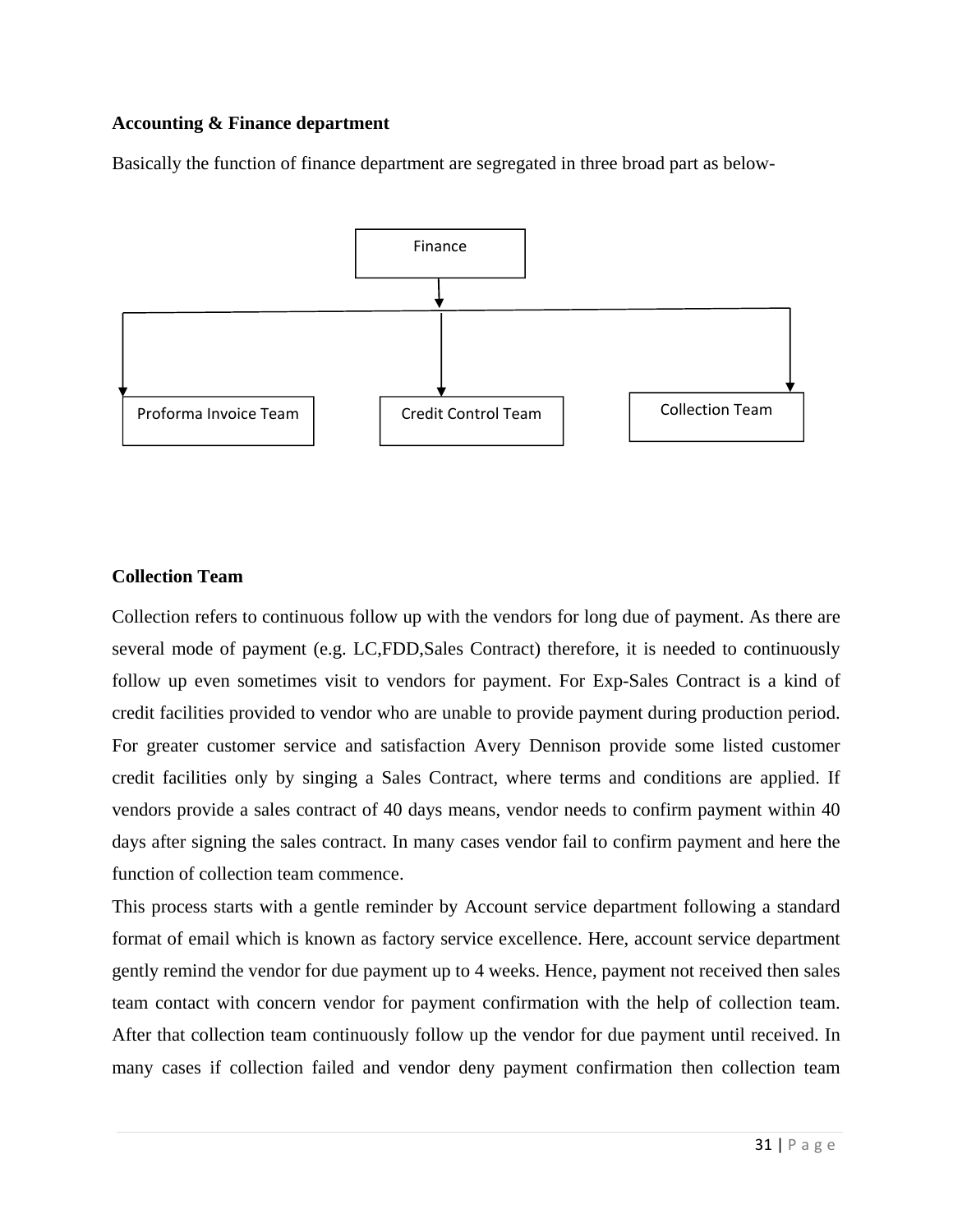circulate a warning message regarding that particular vendor to hold delivery or production of current order or carefully to deal future orders.

#### **Proforma Invoice Team**

The function of PI team is to generate PI and work with price matrix update. This team directly works with marketing department (Account service, Account Development and Sales).However the workflow of PI team has shown in below flow chart-

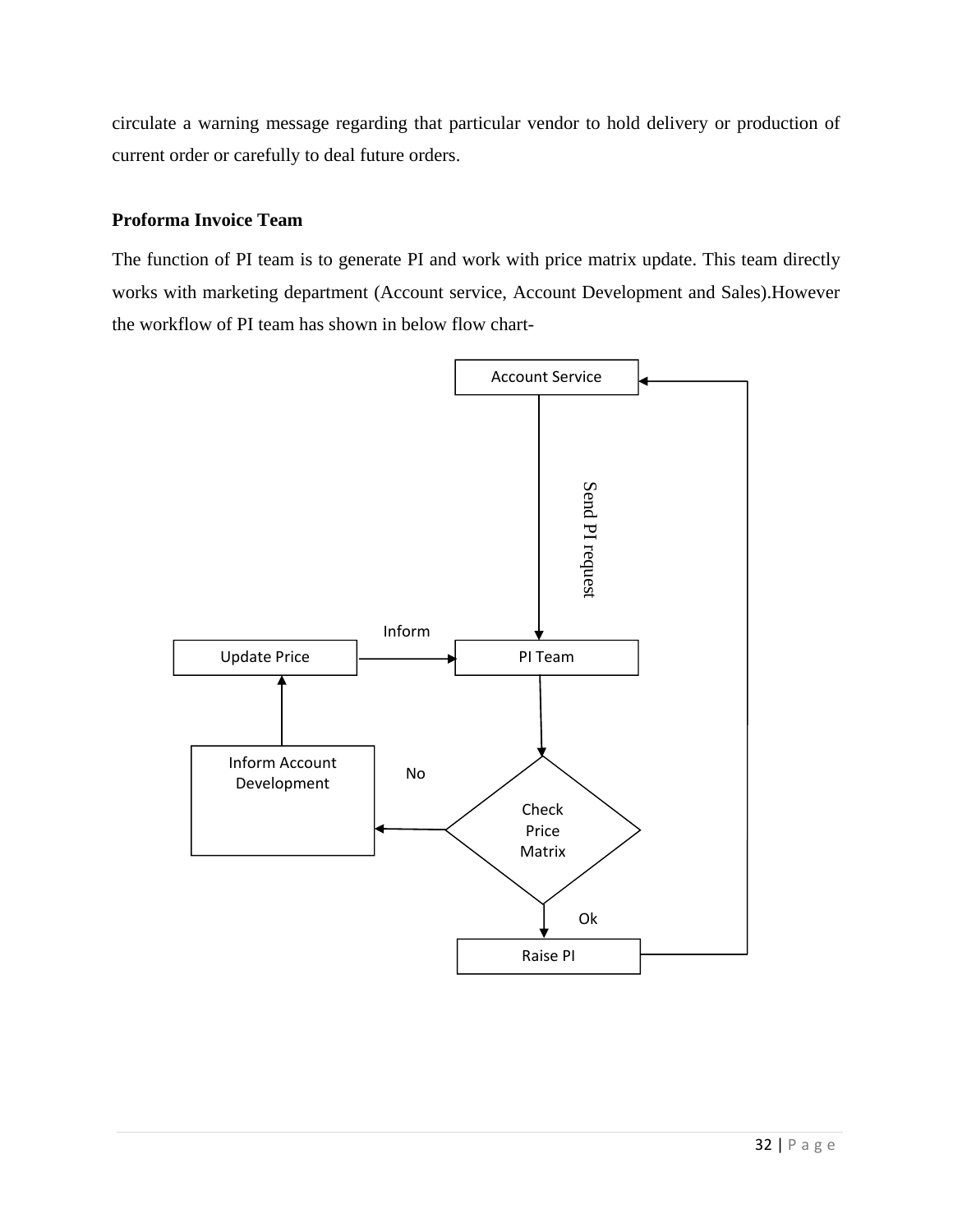#### **Credit Control Team**

Credit control teams basically perform most of the financial task. Starting from issuing Commercial Invoice to setting up credit guideline. However, credit control team directly works with Export team in terms of issuing any documents. In many cases where different vendors request for different credit terms then credit control team is only authorized to facilitate this. Obviously before providing any credit facilities credit control department investigate vendor's previous transaction history. However, in below flow chart regular activities of credit control team is demonstrated-

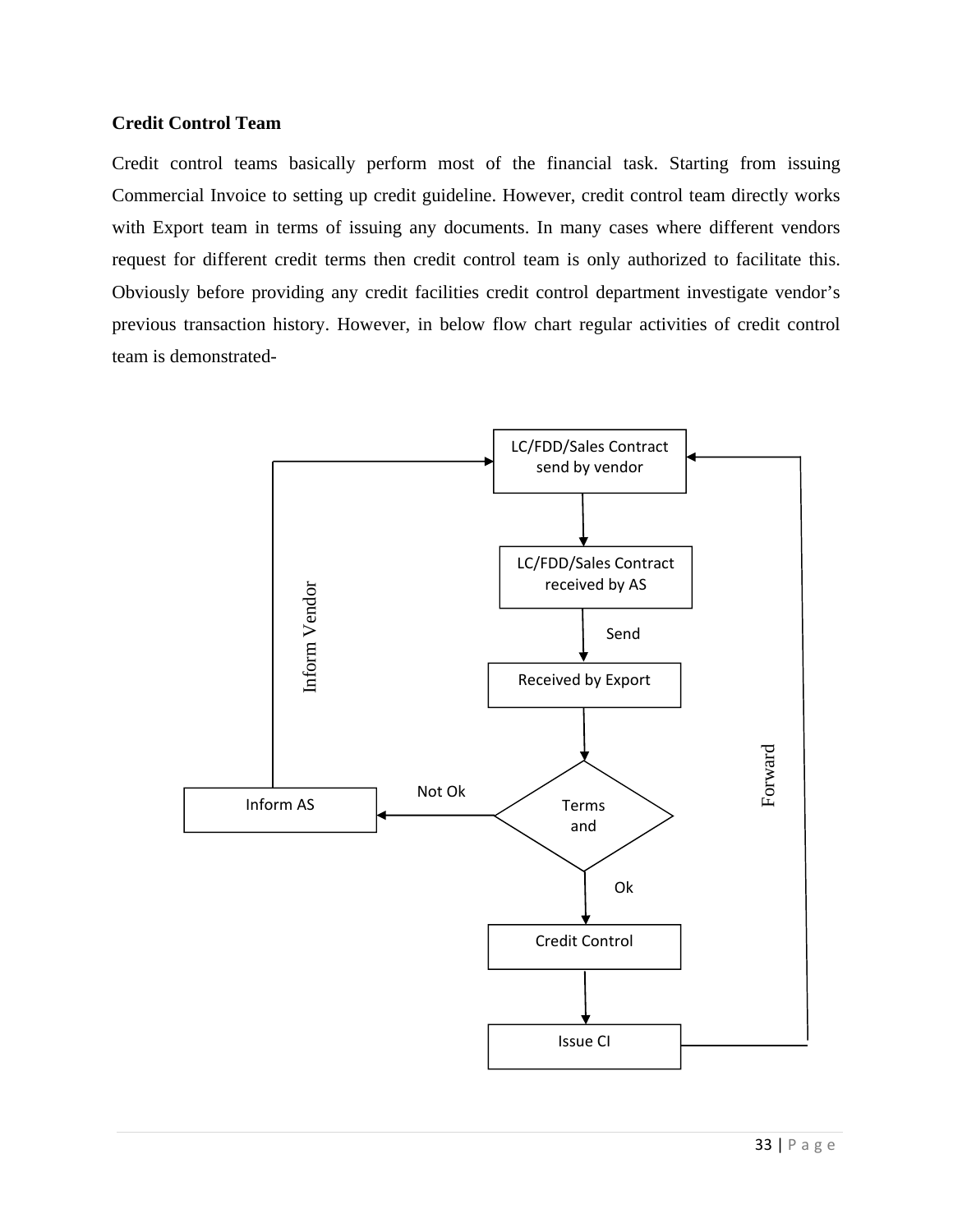## **Accounting Department**

Basically the task of accounting department is segregated in two different wings-

- **1.** Audit Department
- **2.** Inventory management

However, due to confidentiality it was not possible to espouse activities of these two departments. But it is clearly understood that any organization could not operate its business activities without having effective account department.

#### **Production Department**

As earlier mentioned that there are seven different product line in RBIS sector and their activities will be slightly demonstrated in this chapter.

#### **Litho Printing Section**

Avery Dennison Bangladesh processes printed tickets and tags in this printing section, which is also called offset printing. Different types of boards, art papers, and offset papers are used for printing tickets and tags.



*Litho Printing Section*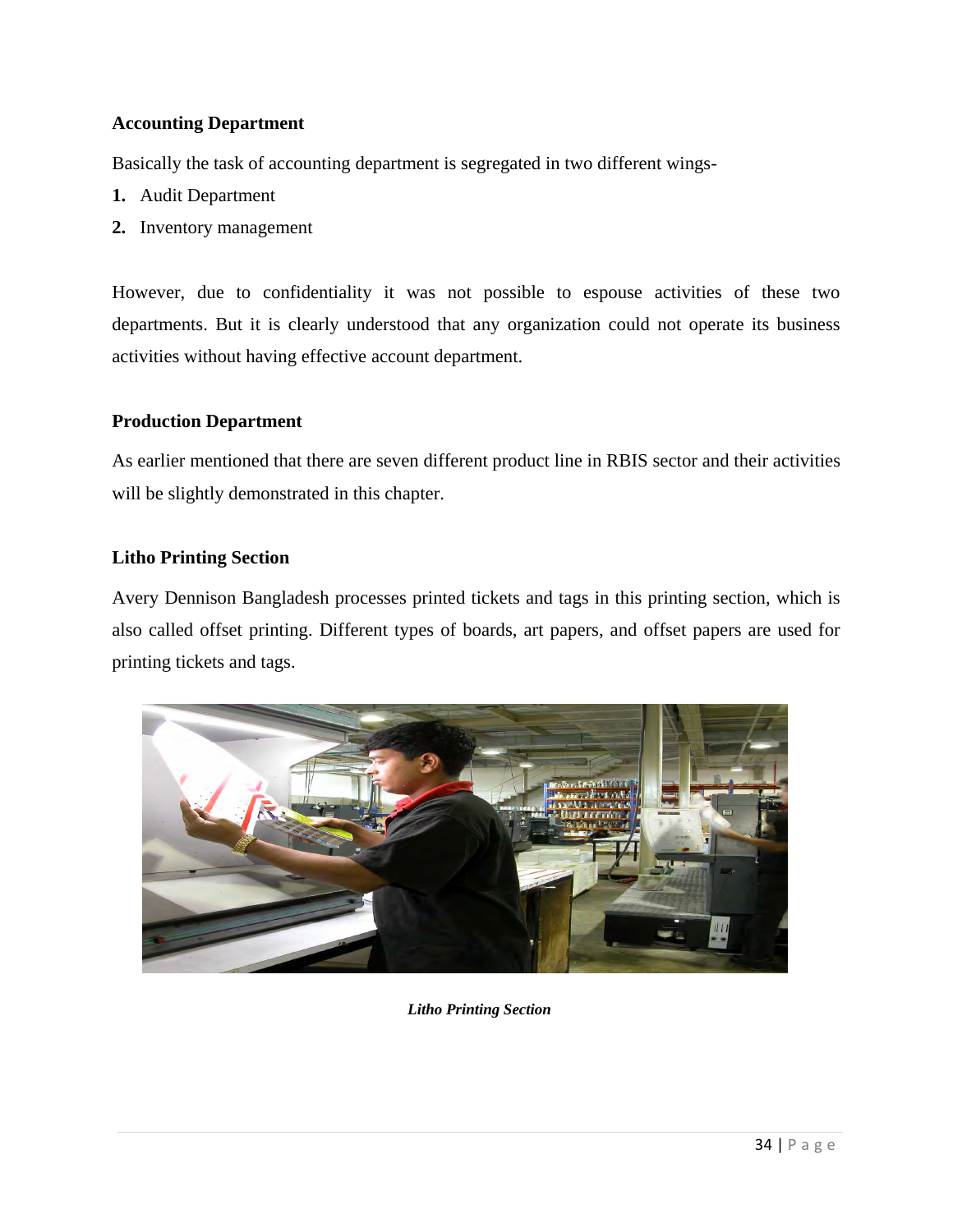However, the process that is involved in printing in Litho machines is as follows:

- $\triangleright$  Factory sheet printing
- $\triangleright$  FS received in planning room.
- $\triangleright$  Designing artwork in the MAC room.
- $\triangleright$  Positive film making.
- $\triangleright$  Proof reading.
- $\triangleright$  Plate making.
	- 1. Board measurement.
	- 2. Sending to cutting machine for required board size.
- > Impression.
- $\triangleright$  Sending for production in Litho printing press.
- $\triangleright$  Proof reading done again in Litho printing process (The proof reading is done for color, product, size, stock, quality).
- $\triangleright$  Varnishing of the product takes place (Matt or Gloss).

Afterwards the product goes for its various processes such as cutting, die cutting, creasing, perforation, cross-slits, etc. according to the customer requirements.

## **Limitations:**

- $\triangleright$  For the labels of particular designs boards have to be cut in different sizes.
- $\triangleright$  Ink needs to be used carefully because if it mixes with water it can be daubed.
- $\triangleright$  As it uses two types of color named basic colors (For tone area) and Process color.
- $\triangleright$  (For solid area), there may create a major problem in mixer of color for dot percentage.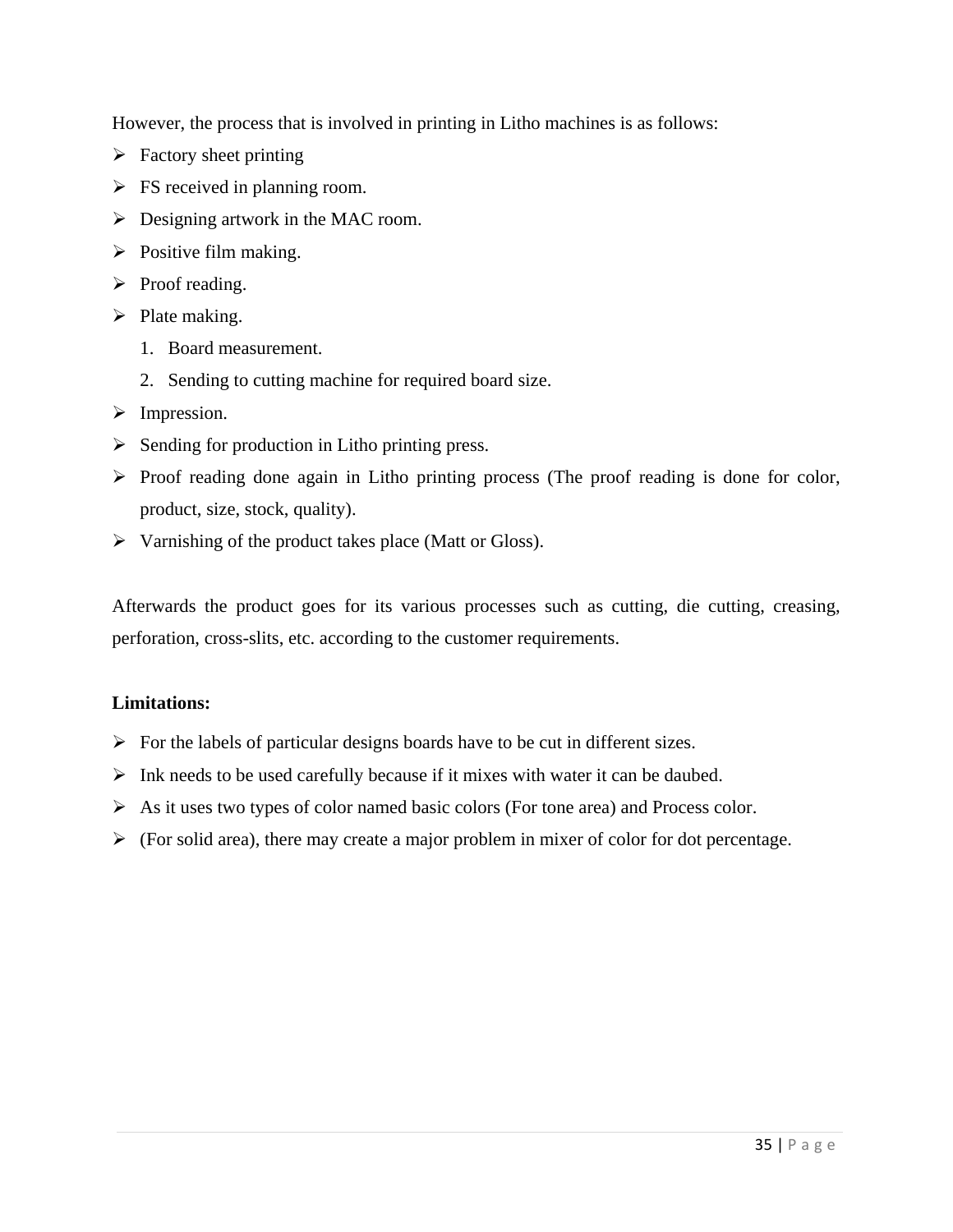## **Flexo Printing Section**



*Flexo Printing Section* 

The main products printed in this section are stickers and T/T tickets. A broad of 250mm sticker paper or board is used to print on this machine.

However, the process that is involved in printing in Flexo machines is as follows:

- $\triangleright$  Receiving factory sheet.
- $\triangleright$  Starting production as per planning schedule which depends on cutter size.
- $\triangleright$  Matching color & varnish mat or gloss.
- $\triangleright$  Proof reading & color approval from QC.
- $\triangleright$  Receiving quality material with width or length, cyril plate and setting it to the Flexo machine.
- $\triangleright$  Die cutting & waste pilling off.

#### **Limitations:**

- $\triangleright$  Less economical for smaller quantities because, to set up the machine there is a considerable wastage.  $(50 - 100m$  wastage)
- $\triangleright$  Making changes takes time.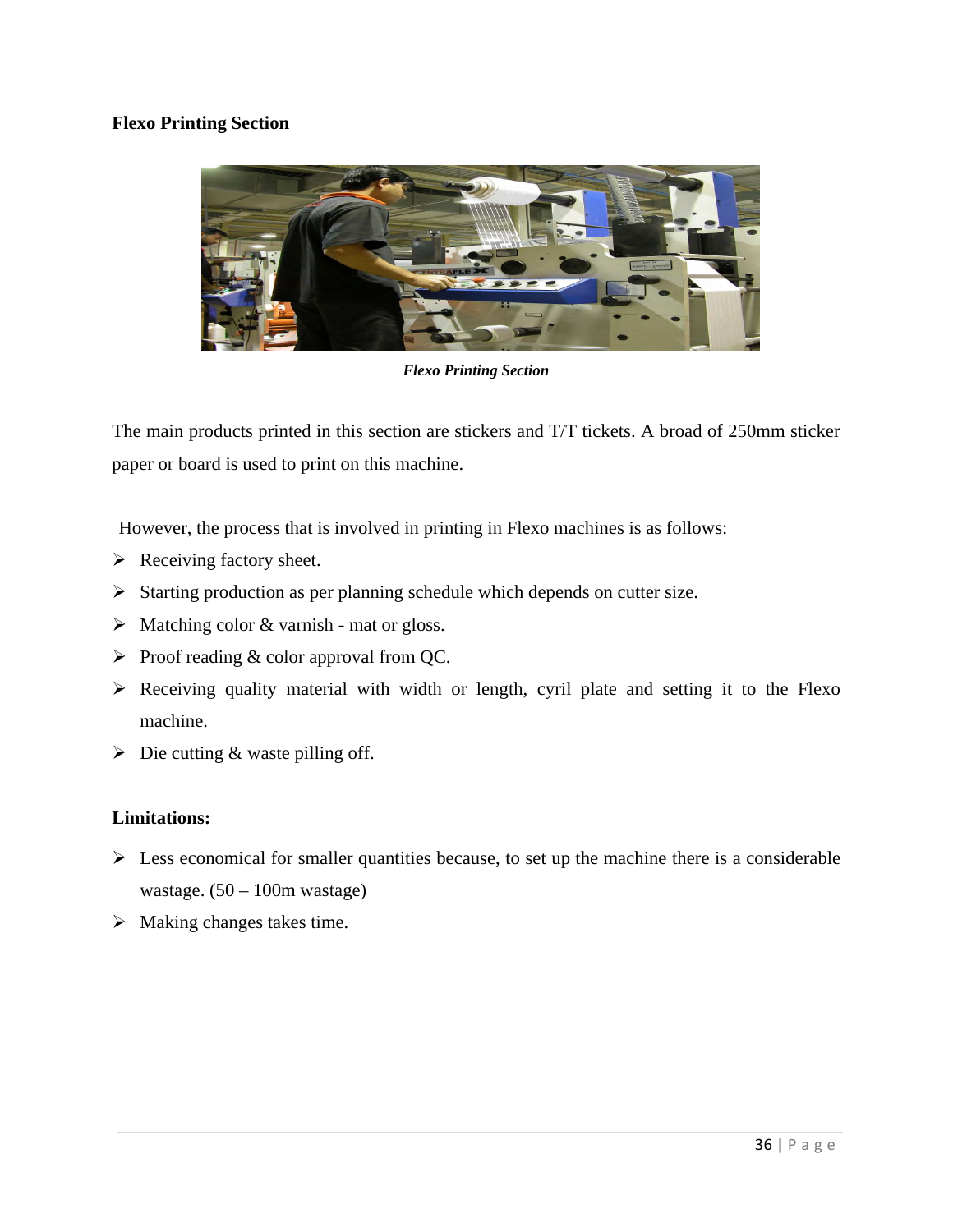## **Rotary Printing Section**



*Rotary Printing Section* 

The process of rotary printing that is involved in producing labels is as follows:

- $\triangleright$  Receiving Factory sheet.
- Following Planning department schedule.
- $\triangleright$  Receiving Cyril plate from plate room.
- $\triangleright$  The Cyril plate is put into the Rotary machine and prints on the materials.
- $\triangleright$  Labels are sent to Cutting & Folding Section.

Only Fabric Labels are printed in Rotary Printing Section and two main technologies used in these sections are:

- $\triangleright$  Wet ink technology &
- $\triangleright$  Hot stamp technology.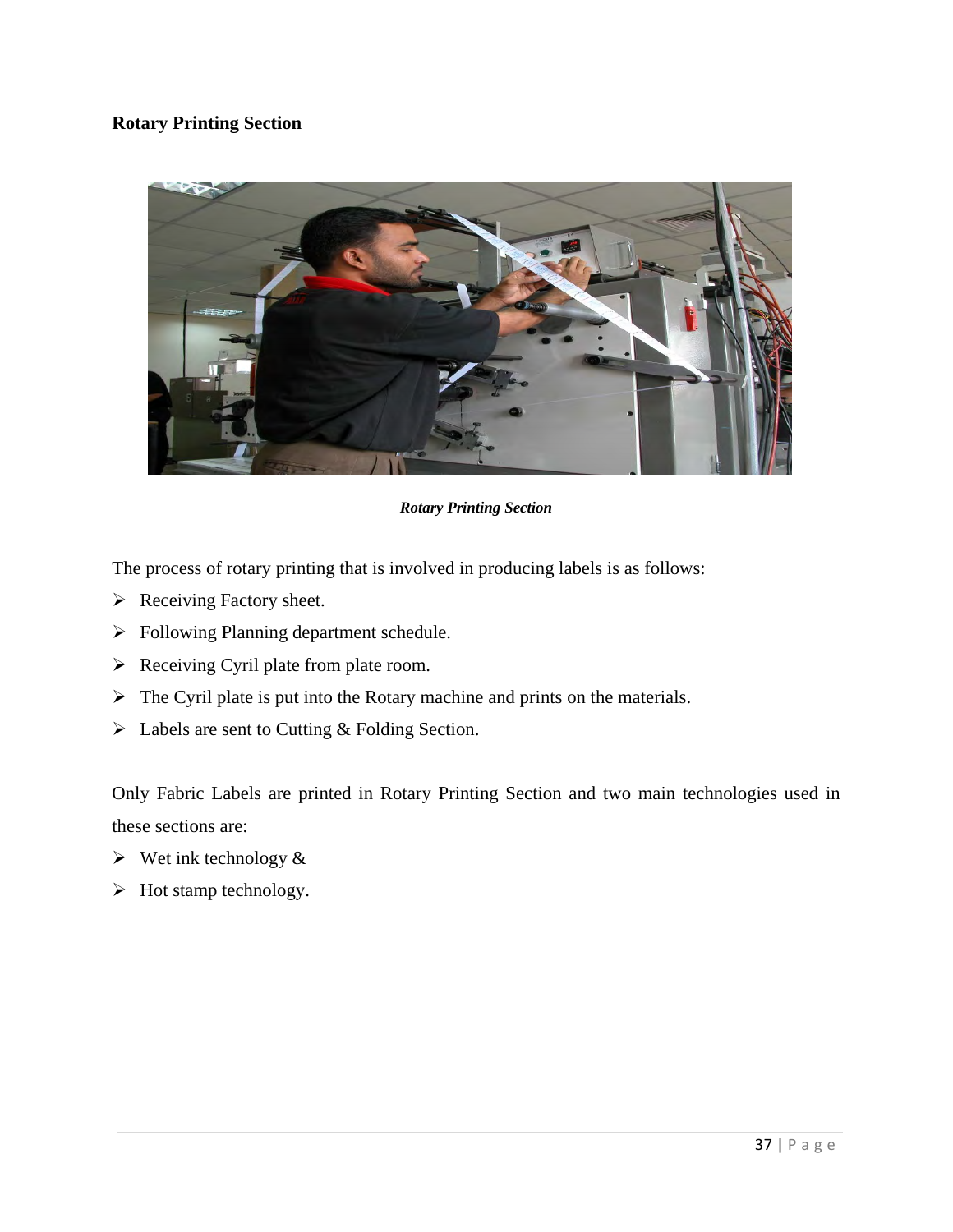## **Thermal Printing Section**



*Thermal Printing Section* 

Avery Dennison Bangladesh uses this printing technology only for semi-finished goods. Initially the collared part of a label that has a bar code is printed in flexography and bar codes are printed using thermal technology. This bar code printing part is called SATO. Sato is mainly used for self-adhesive bar coded labels.

## **Limitations:**

- > Data are transferred from a global server and Avery Dennison downloads these data using software.
- $\triangleright$  Maximum width limit is 200mm.
- $\triangleright$  Two printers print one color and barcodes only.
- $\triangleright$  Semi-finished goods are printed here.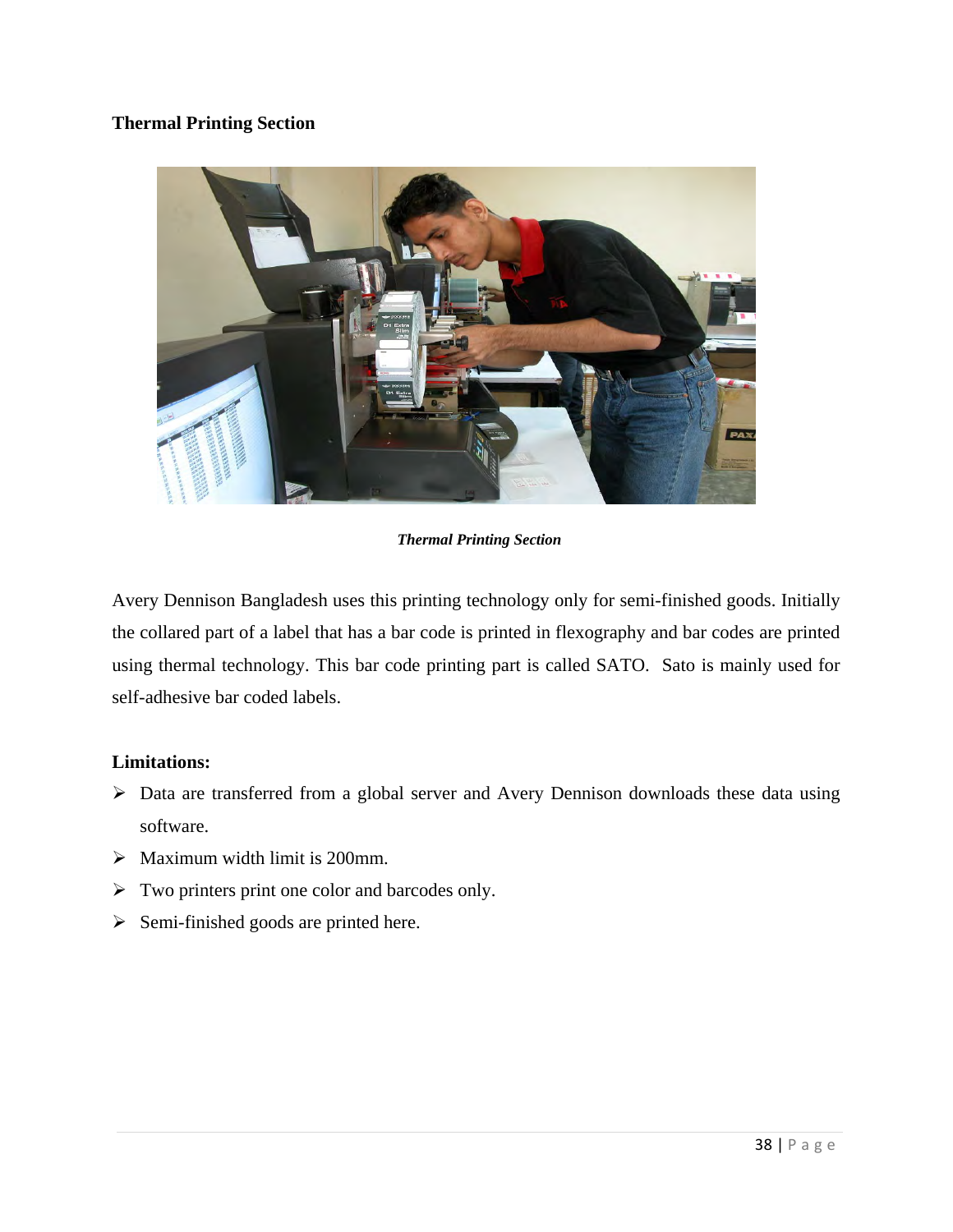#### **Woven Printing Section**

Woven department produces woven labels. Only yarns are the raw materials, which are used to produce woven Labels. Yarn is used to weave as Warp ends (horizontal yarn) and Weft ends (vertical yarn). The work has to be done with a lot of patience and concentration. If



*Woven Printing Section* 

Something goes wrong a massive loss will occur and a result Avery Dennison will lose its customers.

#### **Limitations:**

- $\triangleright$  It has the capacity to produce 200 mm only.
- $\triangleright$  Maximum color limit is eight colors.

#### **Other Activities**

#### **(A) Store**

In Avery Dennison Bangladesh the main responsibility of stores personnel is, keeping records of incoming goods and issued controls. They are also responsible to monitor, stock levels and goods consumption patterns in different seasons of the year and should advice-purchasing department to re-order. When goods arrive at the stores, the following procedures will take place –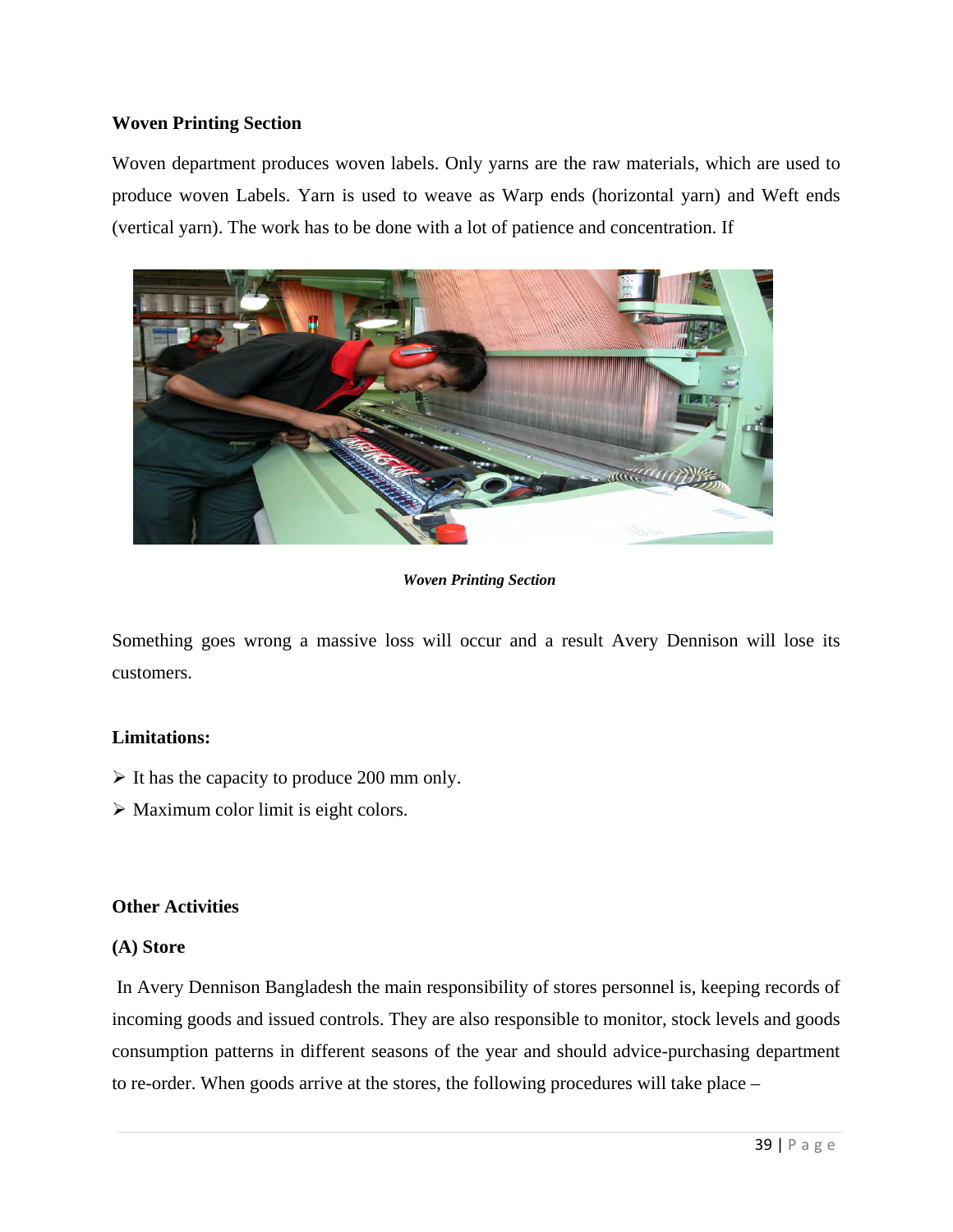- $\triangleright$  Quantity checks The delivered quantity will be checked against the ordered quantity of the Purchase Order (P/O).
- $\triangleright$  Quality check/Physical check The Quality Department will check for quality of the goods, whether the goods comply with specifications, shipping damages, manufacturing defects, etc.
- $\triangleright$  System entry Once the goods are checked and approved, it would be taken into stores, by raising a Goods Received Note (GRN), and also by entering in the KEA system and stock cards. Subsequently the GRN will be sent to Finance Department for payment.
- $\triangleright$  Sub Standard Goods If the goods are not up to the required standard, it will be returned to the supplier, using a Goods Return Note.
- $\triangleright$  If any quality issues crop up later, the Goods will be kept in the quarantine area for inspection.
- $\triangleright$  The stores hold Raw material and Semi-Finished goods.

#### **Raw material:**

Different types of raw materials are used to produce goods at four-production department are Board, Paper, Fabric, Yarn, ink, rolls, Sticker, Film, Chemicals, Plates are some of the raw material held in the stores.

#### **Semi-Finished goods:**

Some goods are produce advance by projection but not complete these as finish goods. 70% or more than that are completed and when order are placed it would be completed. Litho or Flexo Department usually produces this type of goods as T/T tickets, Half-printed Litho boards, Flexo reels that are cut, Leather patch etc.

The raw material and semi-finished goods are kept in different stores and different departments. Most of the above goods are labeled and kept according to the retailers that use the products. This key department bears a high degree of responsibility, as they have to make sure that the goods have been delivered to the respected department in the right time.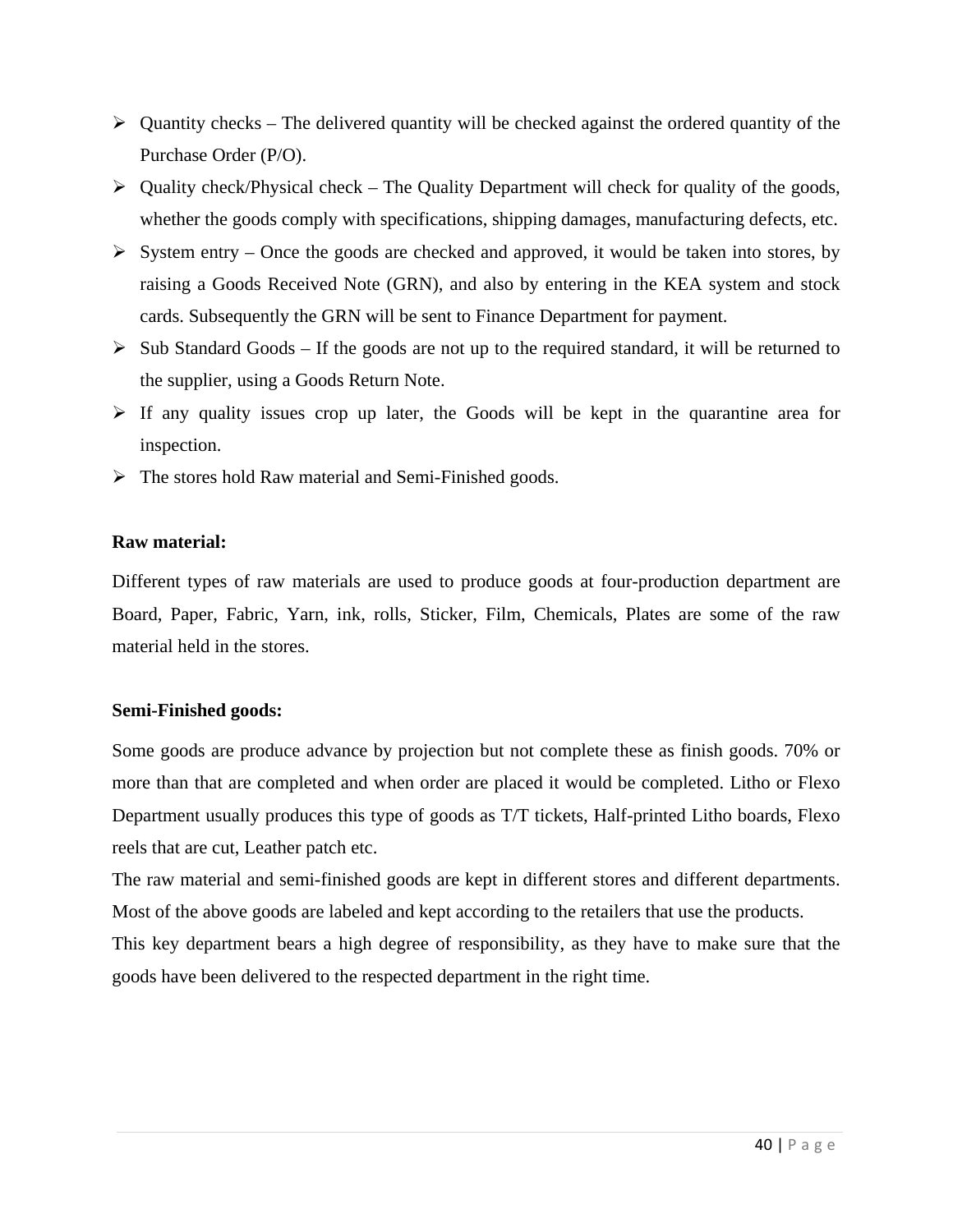#### **(B) Dispatch**

- $\triangleright$  Prepare Delivery Challan
- $\triangleright$  Receive Document from Shipping & logistics Department.
- $\triangleright$  Prepare delivery challan.
- $\triangleright$  Send document to credit control department.

Dispatch people receive the goods from production department by compare with factory sheet and after make ready for dispatched. If the orders are to be delivered later or withheld, then the cartons will be stored on the "awaiting delivery" or "Hold" racks, until instructed by any authorized personnel. Dispatch department deliver the goods after getting the clearance certificate from Export / Import department. Document that are needed to dispatch an order are:

- $\triangleright$  Delivery challan with customer seal & signature.
- $\triangleright$  Delivery challan with customs assessment.
- Delivery challan with Bank endorsement.
- $\triangleright$  Truck Receipt.
- $\triangleright$  Bill of exchange with customer seal & signature.
- $\triangleright$  Consumption statement with customs assessment.

## **(C) Quality Control Department**

The Quality Control Department is responsible for implementing the quality policy, and overall quality assurance of activities. This includes, ensuring the total requirement of the quality system being adhered to monitoring, reviewing, auditing, analyzing and effecting amendments, as required.

## **Quality Control Procedures are-**

- $\triangleright$  Receiving factory sheet.
- $\triangleright$  Reading & understanding the factory sheet.
- $\triangleright$  Collecting information & layout.
- $\triangleright$  Proof reading as per factory sheet.
- $\triangleright$  Random quality & quantity checking.
- $\triangleright$  Durability checking (Wash & Rub test).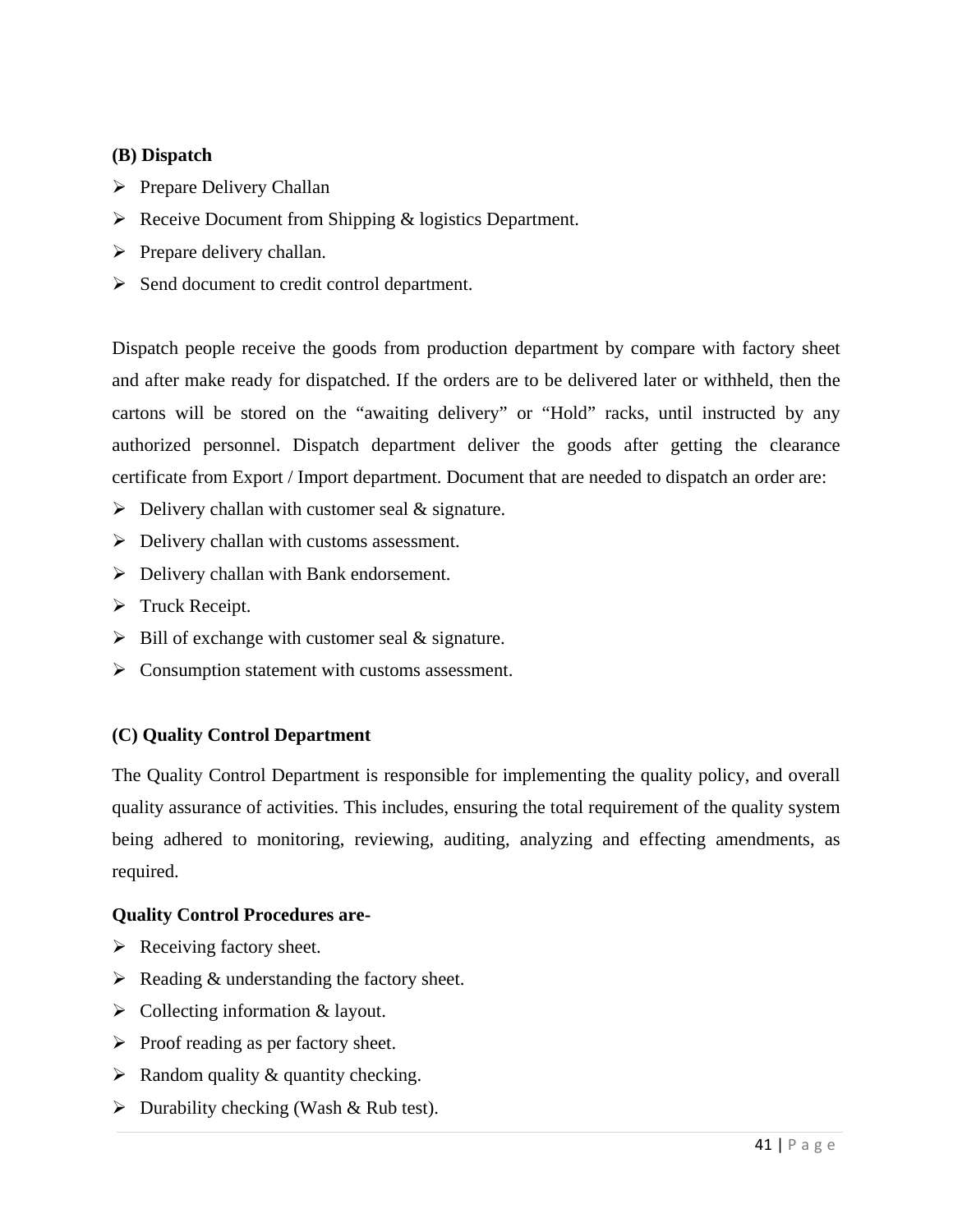$\triangleright$  Inspection of raw material.

There are several types of customer complain that QC team received. Those ares-

- $\triangleright$  Shortages, between the ordered quantity and the delivered quantity.
- Printing errors, ink dots, smudges, alignment errors, material problems such as length, width, color, text etc. Other errors like errors from order input stage, Account Service s errors, errors from other departments, etc.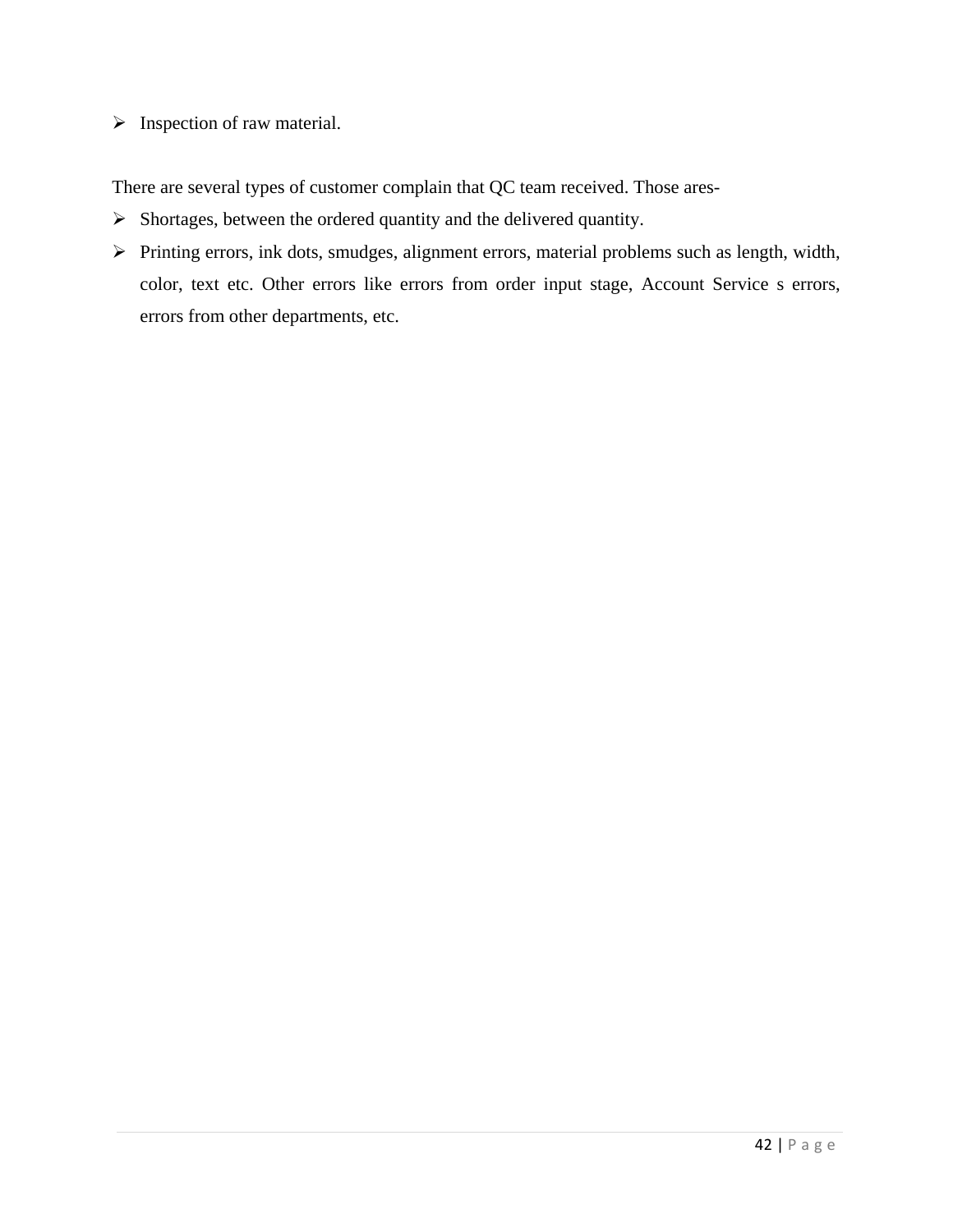# **CONSTRAINTS/CHALLENGES AND PROPOSED COURSE OF ACTION FOR IMPROVEMENT**

#### **Identified/ Observed in the organization**

The fashion industries are dynamic and changes very fast and to go with the same step it's very difficult as you do not know what order you will get tomorrow because it's related with the technology. So there is not enough time for the customer to wait. Customer place order and want delivery within shortage period of specific time and some major findings are given bellow-

- $\triangleright$  Finding an alternative material due to material shortage of a label.
- $\triangleright$  To keep the target price which is provided by vendor or counterpart to win businesses
- $\triangleright$  High employee turnover rate which causes challenge in dealing with customers without prior experience.
- $\triangleright$  Indentifying technical problems due to lack of technical knowledge.
- $\triangleright$  Higher lead time to get the sampling material in house.
- $\triangleright$  Insufficient work force for Marketing & Sales team where only 25 members team has to manage more than 1200 customers.
- Lack of understanding between customer service department and global product development and also with sales department.
- $\triangleright$  Very difficult to balance work load between team members as the accounts or RBOs that is maintained by the each members, working process is quite different.
- $\triangleright$  To complete the whole sampling or development process done within the lead time of 4-5 working days.
- $\triangleright$  Higher cost of raw material as organization is importing all the materials from outside Bangladesh.
- $\triangleright$  The factory is situated in EPZ. That's why the company needs to follow many rules and maintain so many documentations. The competitors of the company outside BEPZA take advantages of it.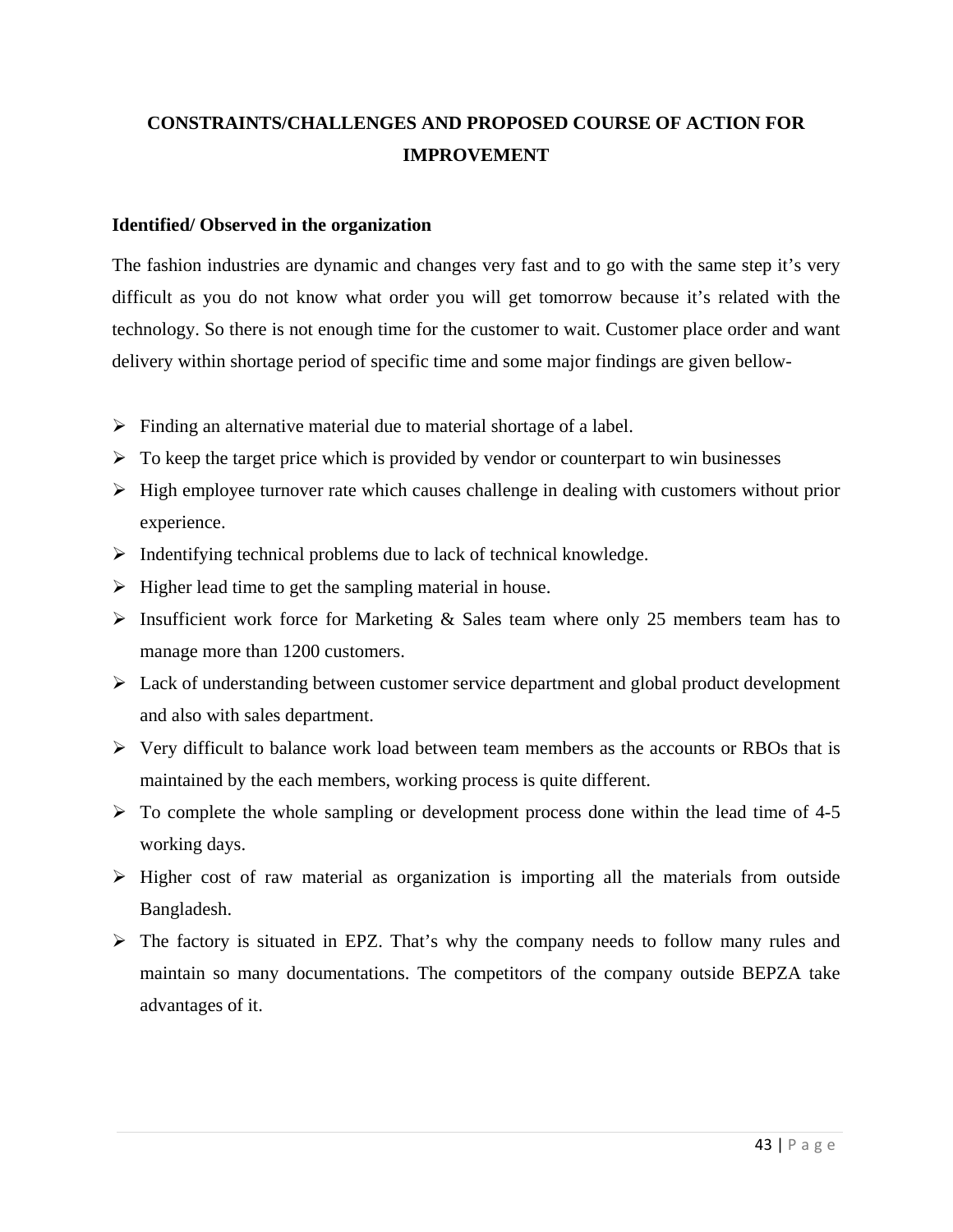#### **LESSONS LEARNED FROM THE INTERNSHIP PROGRAM**

#### **Implications to Organizations**

In this period of time I tried to describe the whole process of Avery Dennison in details which is the major part of the manufacturing industries. The key area which has been describe such as product development, sales, supply chain, procurement, customer service management, quality control, commercial, company laws, store & dispatch. Though I worked for Factory sales team but get the chance to work closely work with the organizational process of other department.

Through this internship affiliation report I got a chance to have a very closely observe about all the Marketing activities of ADBD. Followings are my understanding from this internship program-

First of all, I have learned about the organizational behavior & corporate culture, i.e. how individuals and groups act in the organization, what are the people-organization relationships in terms of the whole person, whole group, whole organization etc

Secondly, I have learned about the team work very closely. Team feeling is very high in this organization.

Thirdly, give priority to customer and provide a greater service when they have urgency. That make customer more loyal toward the company or product.

Fourthly, I have gathered experience on launching new technology  $\&$  software, from where customer can see their goods production status. The services which make customer satisfied and building-up strong relationship with company.

Besides learning from organization and the university I have learned some other things which are very essential for me.

- **1.** Increased trust, confidence and professionalism.
- **2.** Improved subject area and discipline knowledge.
- **3.** Increasing sophistication.
- **4.** Developing skills and competencies.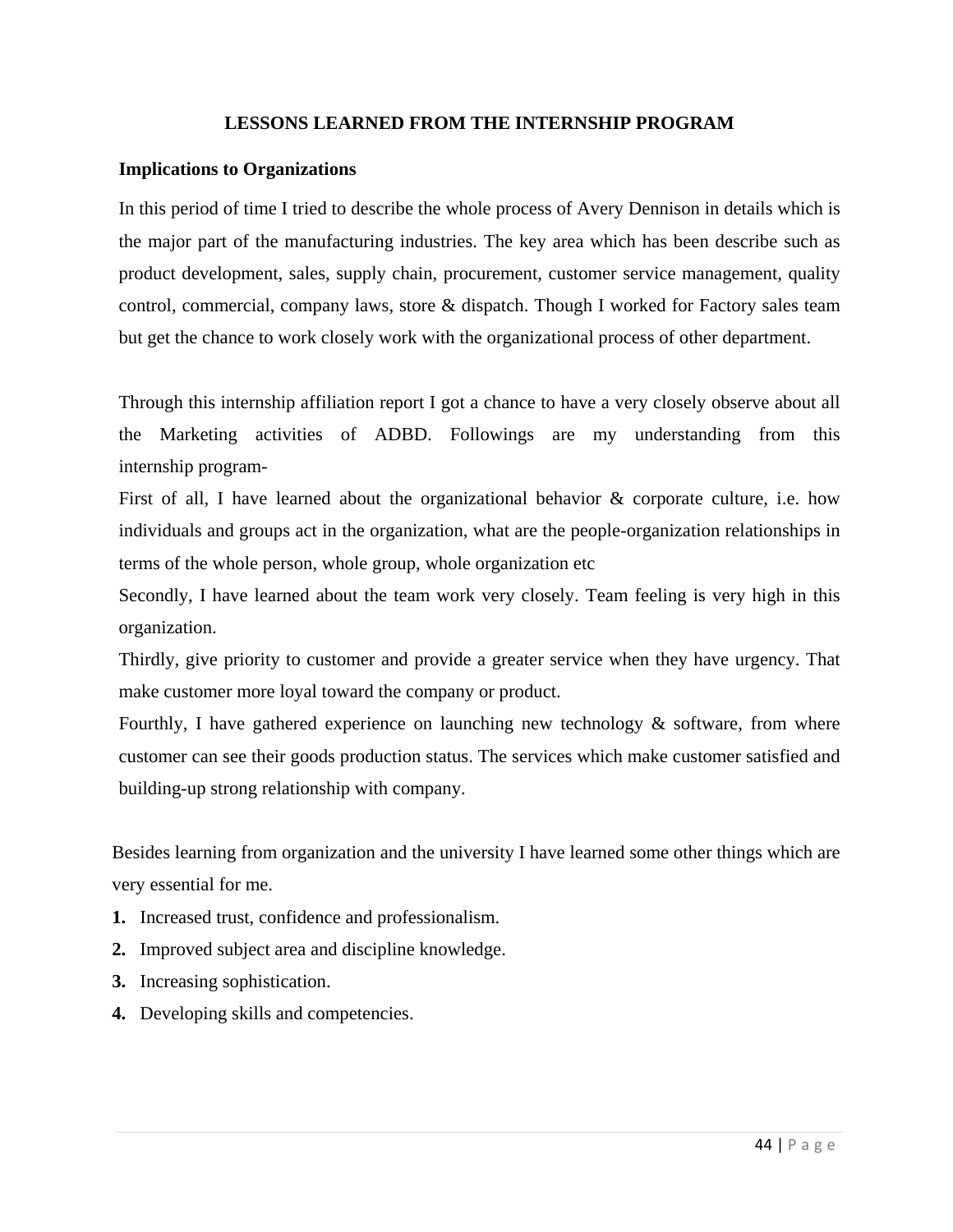#### **Implications to University's Internship Program**

Though it was a short period of time but maximum information has been gathered on the particular topic. Through is affiliation report the future students of BRAC can come to know about this big organization which is operating business all over the world and also among one of the fortune 500 company who is the market leader in global branding and information solution and the pioneer in producing pressure sensitive material. Also have the idea about the finding which they may learn and take necessary step in the MNC.

Beside that through this report, the reader can get an idea of the garment accessories business if he/she is interested to began his/her carrier in this field. Local marketers can be benefitted to know how a multinational company runs their business in Bangladesh with a structured way through maintaining Govt. rules & regulation.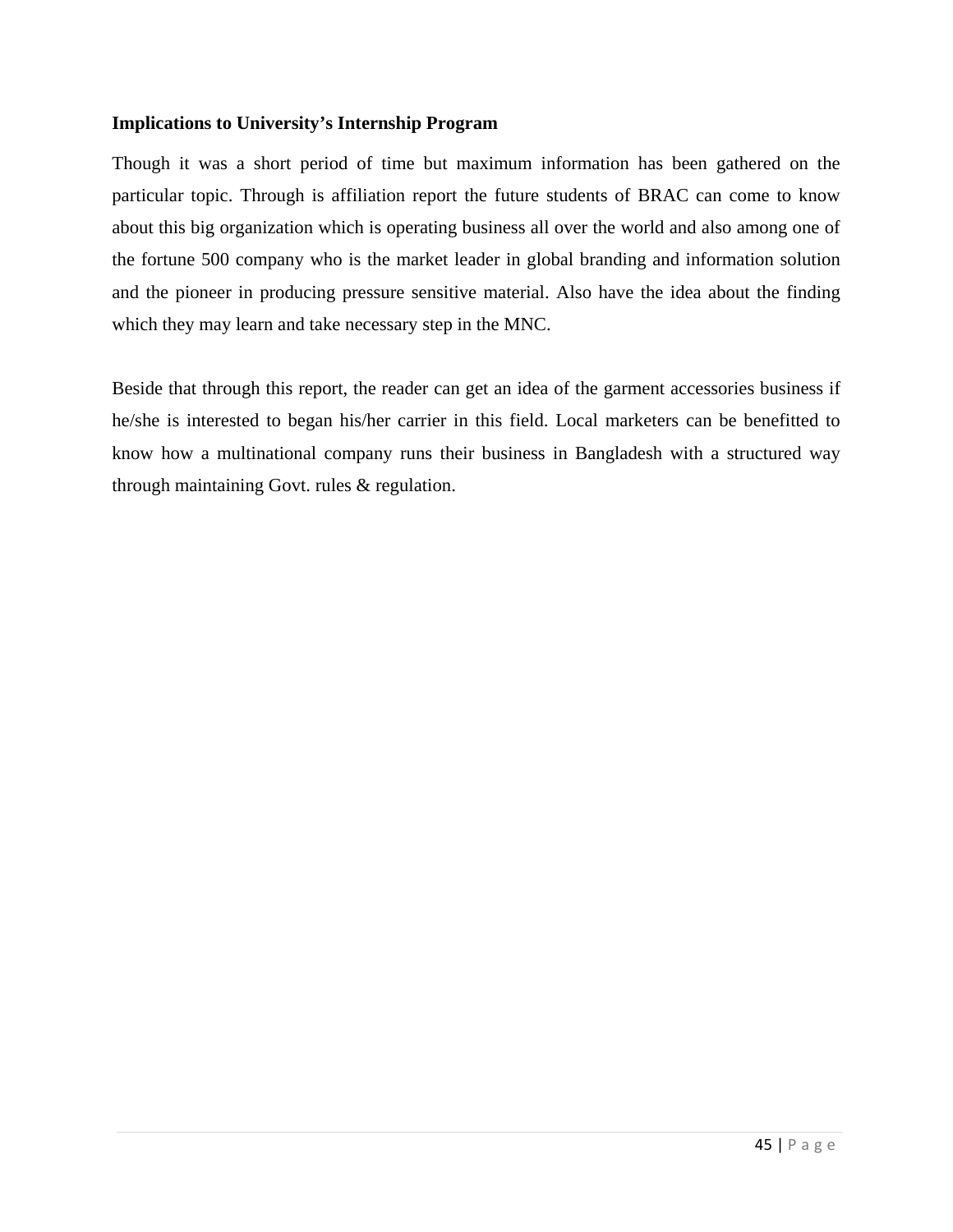#### **CONCLUDING STATEMENTS**

#### **Summary**

Avery Dennison Bangladesh Ltd. is a growing company expanding to increase the production capacity more. The productivity of Bangladesh's garment industry is lower, but it has some competencies like cheap labor cost. The garments industry here has huge potential. Avery Dennison Bangladesh is utilizing this competency of Bangladesh garments industry.

Teamwork, working environment, and equality are emphasized highly in this organization, being compared with other multinational organizations in Bangladesh. And in Avery Dennison everybody is treated as equal irrespective of his or her job responsibilities and designation. Thus, Avery Dennison Bangladesh Ltd. is providing the best possible work environment and opportunities for personal and professional growth and moving toward a better position.

#### **Recommendations for Future Strategic Actions**

- $\triangleright$  Increasing more improved latest machines and machinery to improve the production capacity of the factory.
- $\triangleright$  There should not be any conflict in the internal department.
- $\triangleright$  Task should be equally distributed among team members.
- $\triangleright$  Good performer should be highlighted in the basis of performance.
- $\triangleright$  Each department should follow their own responsibilities.
- $\triangleright$  Each department should respect other department's individual.
- $\triangleright$  The company should increase the number of executives and distribute some authority to the mid-level employees.
- $\triangleright$  To maintain the technological support strongly, more efficient IT experts should be hired.
- $\triangleright$  Group leader should be selected based on merit, talent and efficiency.
- $\triangleright$  There should be more structured training for new comers.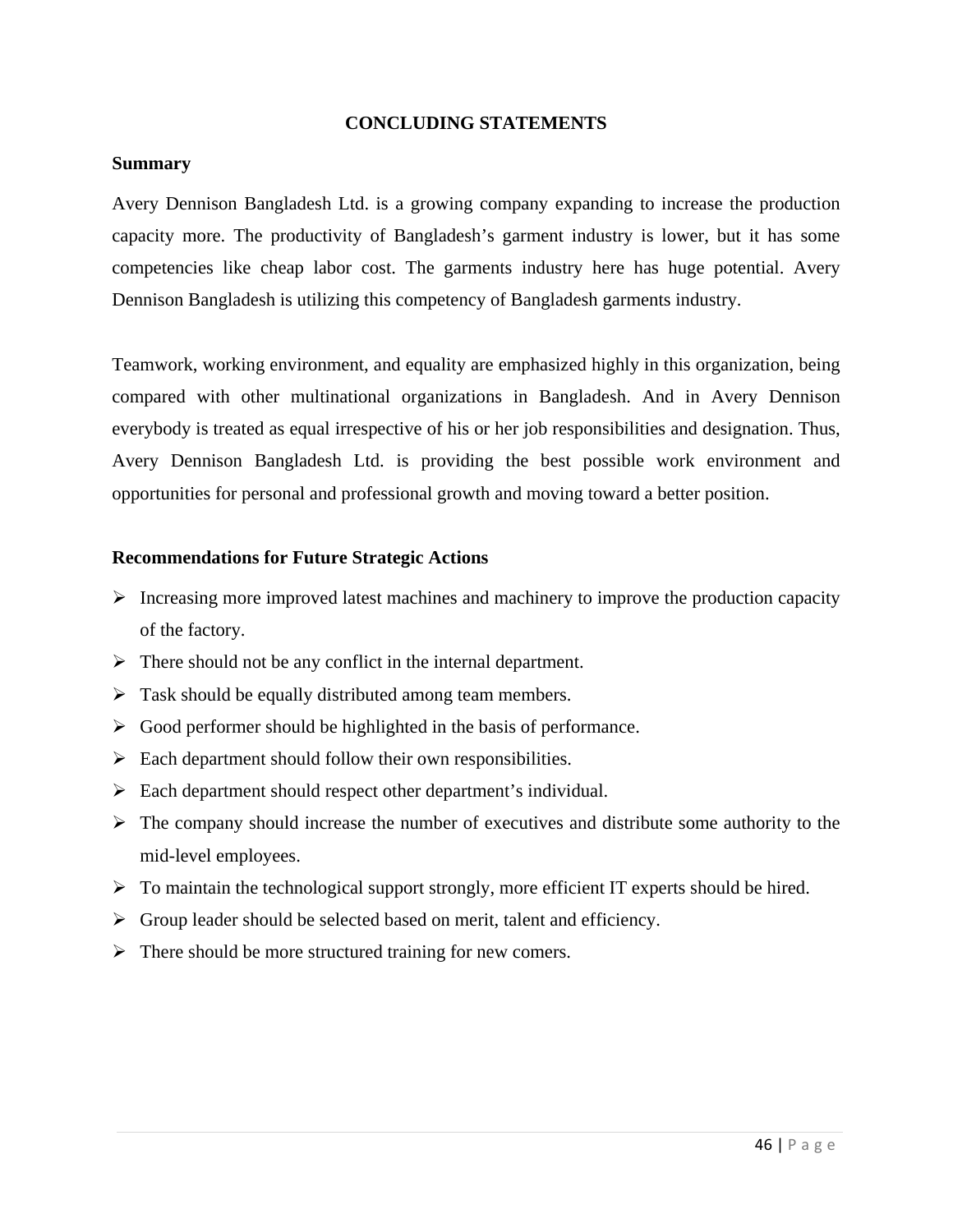#### **SUGGESTIONS FOR IMPROVEMENT**

#### **(A) Serve as Competitor: Best Quality Product with Best Service and Accurate Price**

Being a global organization Avery Dennison set their price by following global pricing strategy. So for country like Bangladesh it seems so high price, which become very challenging for B2B business. Here competitors enter into market with high technology at a lower price by which customers at business level get attracted towards those competitors. And those competitors are getting the market gradually which we think Avery Dennison should worry about.

To lead in this business sector they could set their price by segmenting countries like; for Asia Pacific they could set a different pricing strategy and for Europe they could set a different pricing strategy, as most countries in Asia Pacific region are not rich enough to bear the high price than comparing to countries in Europe. To hold their market share in they could also make a good impression and promote them in B2B level which will give them some loyal customers. As in B2B level every other organization is going for "Rebate", so we think they could also propose "Rebate" to increase their sales and grab the market.

#### **(B) Competitive Team to develop Competitive Performance**

Since Avery Dennison is doing their business in B2B level, common people have very poor knowledge about this organization and thus they cannot get skilled people to work for them. As they are not getting the finest candidate from the market they could make a team of bests from different department, who can train the new comers in the job and make them best for the organization, by this they can maintain their performance level.

#### **(C) Find the Best**

Avery Dennison is not allowed to make advertisement in public this may be another cause of not getting the most excellent candidate from the market. They could conduct job fair in different renowned private universities to let those bests know about their work and organization, by this students will come to know the organization and feel interest to work with the organization thus organization will find the excellent one from them.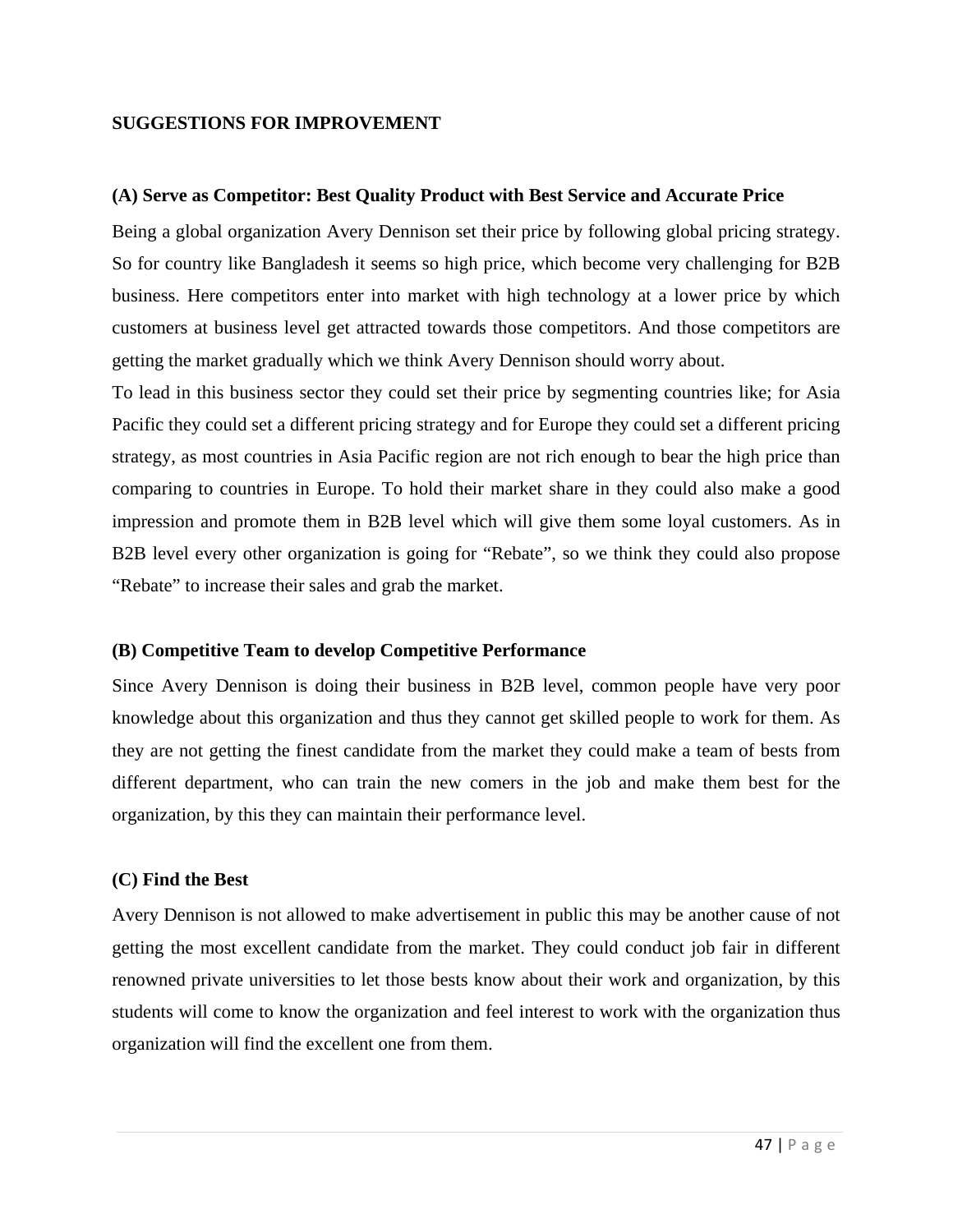#### **(D) Motivate to increase Sustainability: Leaders presence**

The employee turnover rate is high in Avery Dennison. It is very true that all employees cannot keep their motivation for long time, after a certain moment they lose their motivation and try to switch their job, through this organization will lose their best employees and that would be difficult to maintain performance level. If top level boss could come and visit this branch and give motivation to employees that would work best as so far they didn't came to visit here and inspect performance in person.